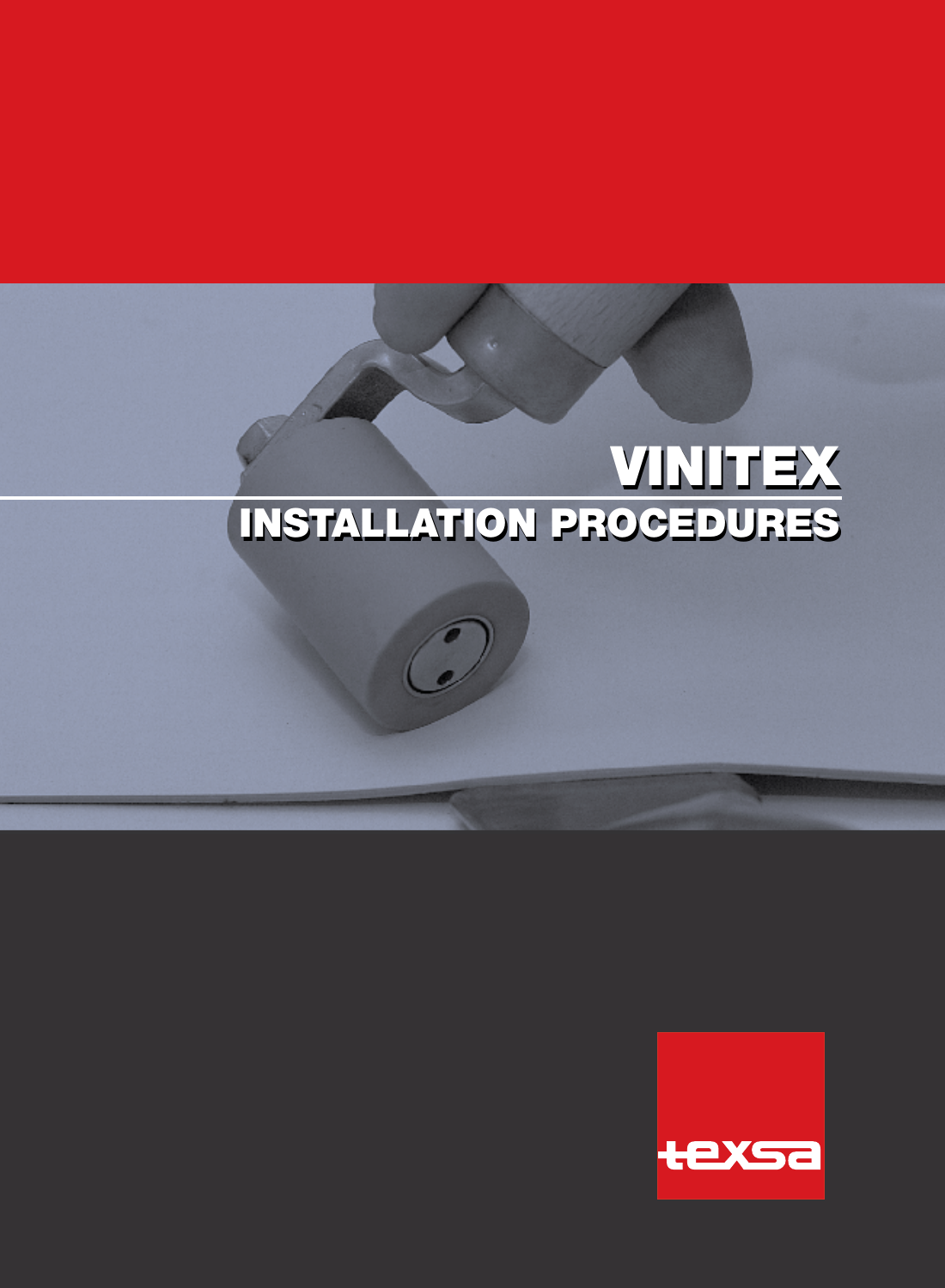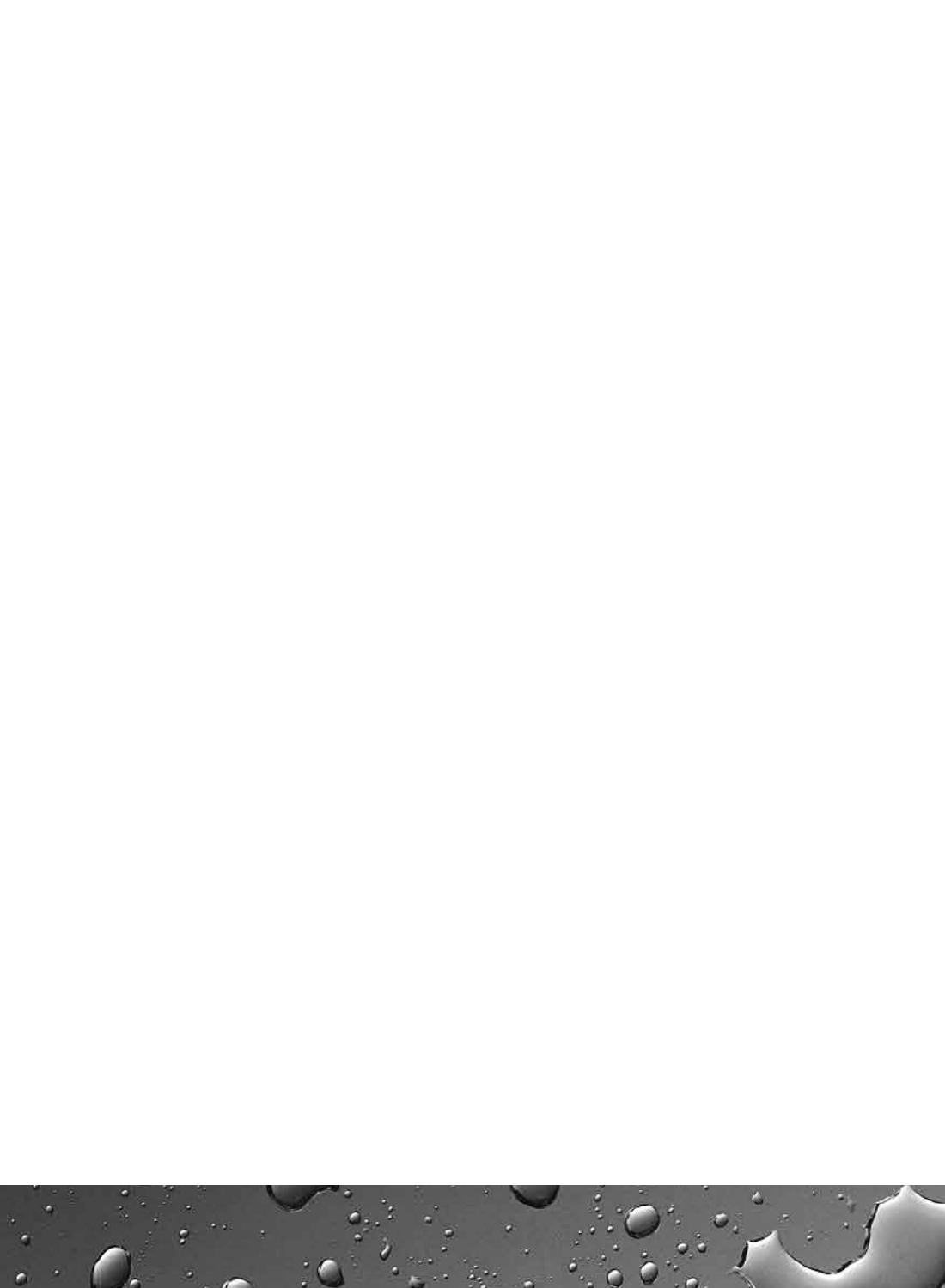

| <b>INTRODUCTION</b>                      | PAGE 2             |
|------------------------------------------|--------------------|
| HOT AIR MANUAL WELDING                   | PAGF 6             |
| AUTOMATIC WELDING                        | PAGE 10            |
| WEI DING TRANSVERSE JOINTS               | PAGF 13            |
| T-JOINTS - MULTIPLE WELDING SEAMS        | PAGF 15            |
| PERIMETER FIXING                         | PAGE 16            |
| FIXING MEMBRANE TO A VERTICAL SURFACE    | PAGF 18            |
| FIXING MEMBRANE TO HORIZONTAL SURFACE    | PAGF <sub>21</sub> |
| <b>ACCESSORIES</b>                       | PAGE 25            |
| <b>INTERNAL CORNERS</b>                  | PAGF <sub>26</sub> |
| <b>FXTERNAL CORNERS</b>                  | PAGE 33            |
| CURVED, CONICAL AND ROUND DETAILS        | PAGE 38            |
| <b>OUTLETS</b>                           | PAGE 42            |
| PERIMETER EDGE ELASHING                  | PAGF 44            |
| <b>SEAM CHECKS</b>                       | PAGE 54            |
| DAMAGE REPAIR                            | PAGF 57            |
| SFAM PREPARATION                         | PAGE 58            |
| INSTALLATION OF NEW MEMBRANE TO EXISTING | PAGE 59            |
| <b>NOTE</b>                              | PAGF <sub>62</sub> |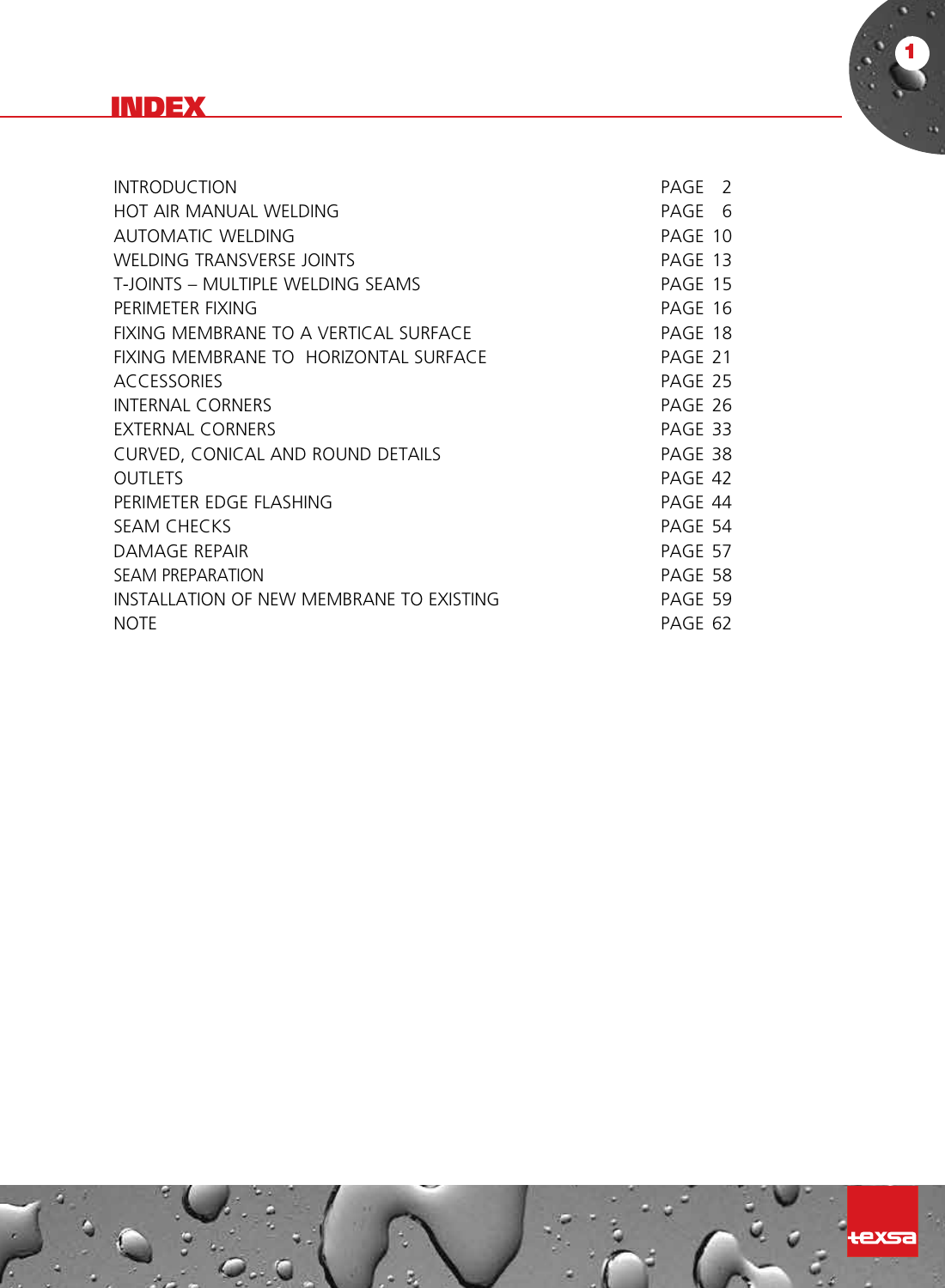## INTRODUction



This manual sets out the installation methods for **VINITEX** PVC membranes.

## **1. Storage**

Rolls of **VINITEX** PVC membrane are delivered to site on pallets.

These should be stored in a dry place or, if this is not possible, protected against dampness and exposure to frost and snow using waterproof sheets.

## **2. Labelling**

All **VINITEX** PVC mem branes have a white labels identifying the membrane, its thickness, length and width.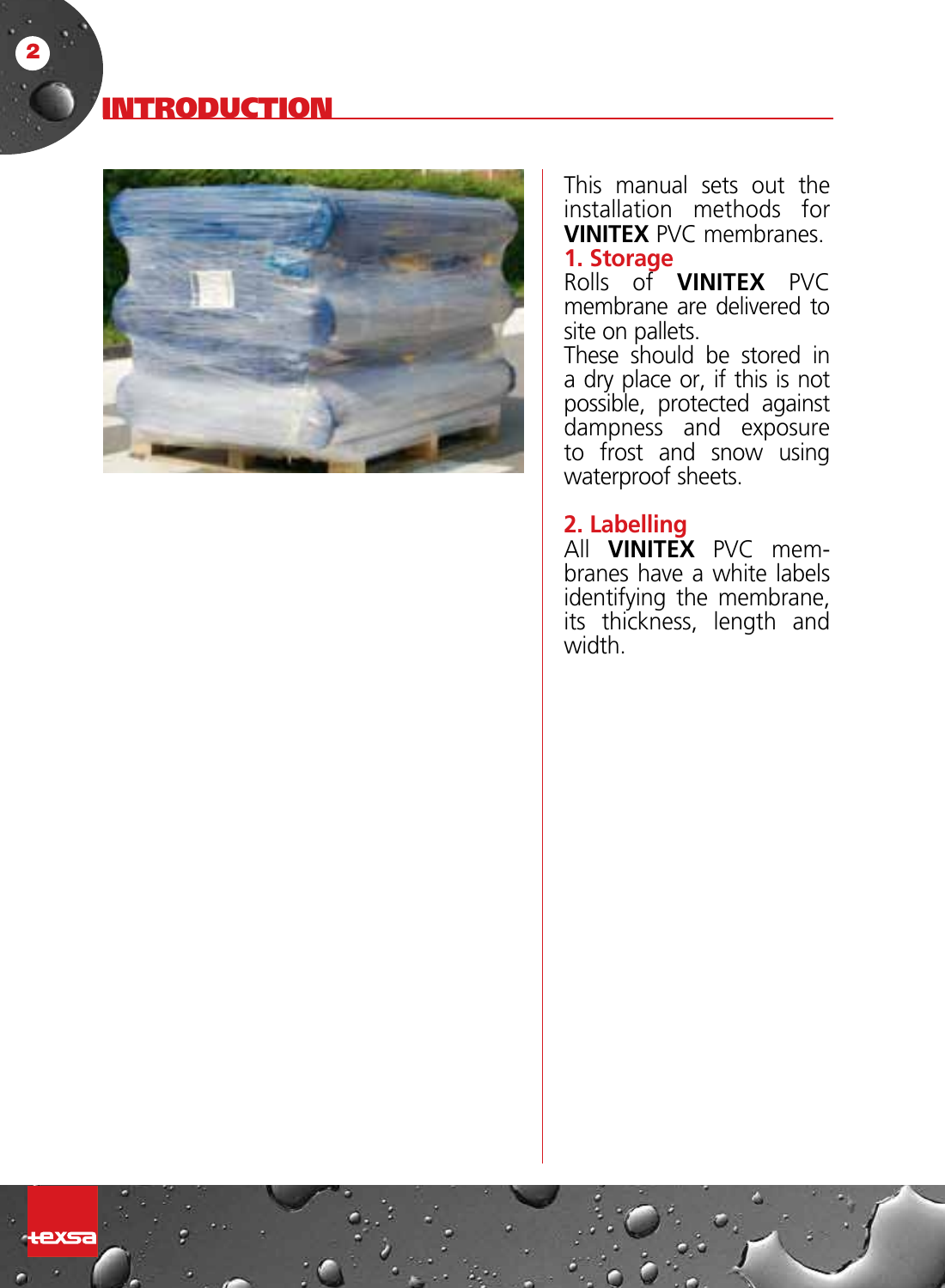#### **INTRODUCTION**

## **3. Equipment**

The following is the equipment necessary to install **VINITEX** PVC mem branes:

- •hot air manual welding guns (PID)
- • 20 mm nozzle (for finishing or welding details)
- •40 mm nozzle (in seam welding)
- • Texsafil nozzle (to weld Texsafil cord)
- •40 mm Rubber roller
- •6 mm brass roller (to weld awkward details)
- •scissors
- •cutter for chafhering 1,8mm + thick PVC mem branes
- •the welding tester (seam probe)
- •automatic welding machine (type Varimat)









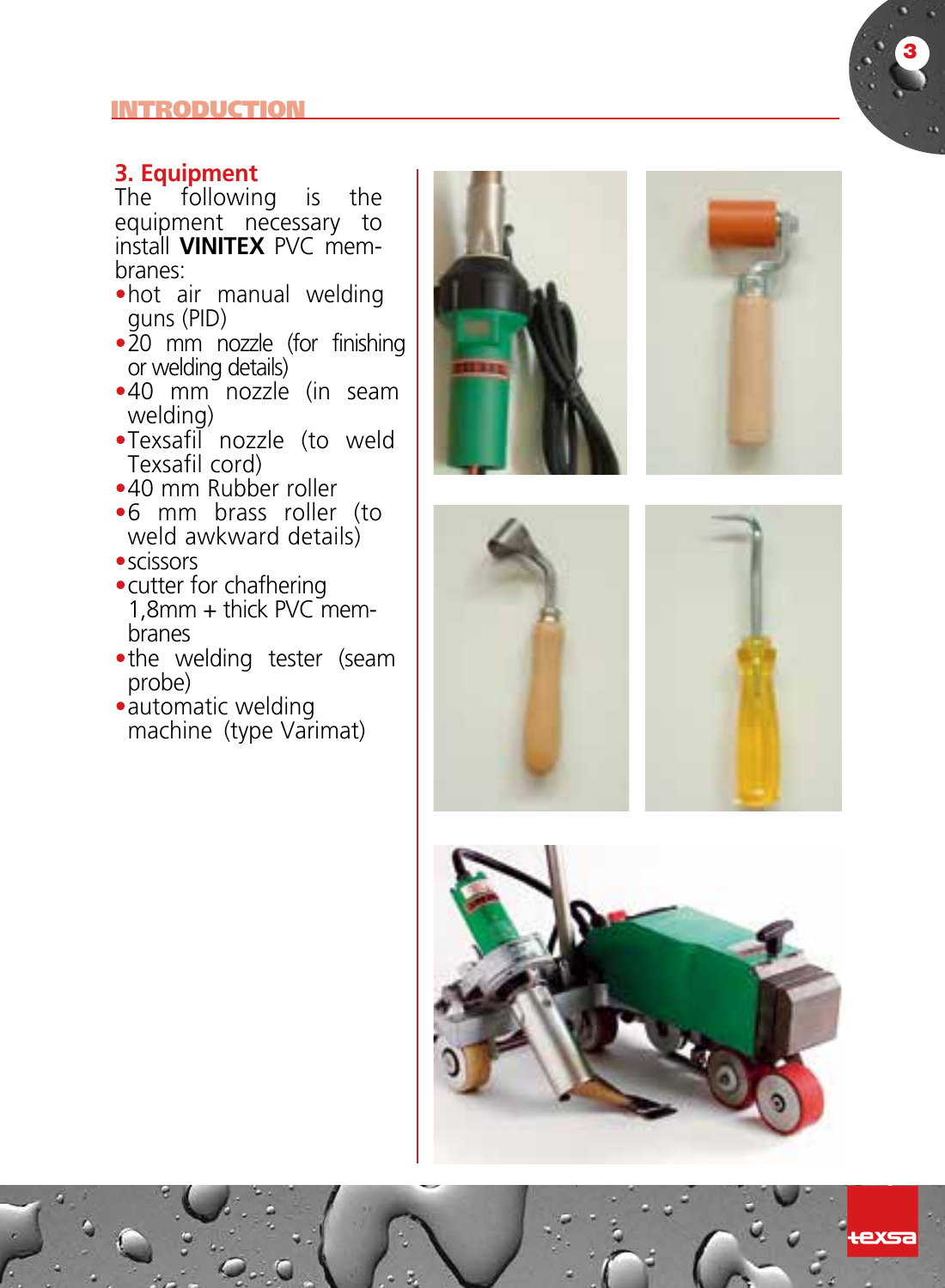4



bitumen with Separating Laye

### **4. Chemical compliance\***

**VINITEX** PVC membranes are chemically compati ble with a large range of materials (refer to data sheet).

#### *A) Insulation Material*

It is necessary to lay a separation layer (mini mum 120 g/m 2 ) between the PVC waterproofing membrane and extruded / expanded polystyrene insu lation boards.

#### *B*) *Bitumen Layer*

In the case of bitumen a separation layer of<br>geo-textile (minimum geo-textile 300 g/m 2 ) must be laid over the bitumen before installing **VINITEX** PVC membranes.

**\* Please contact our technical department who will advise on the chemical compliance of VINITEX PVC mem branes with different materials**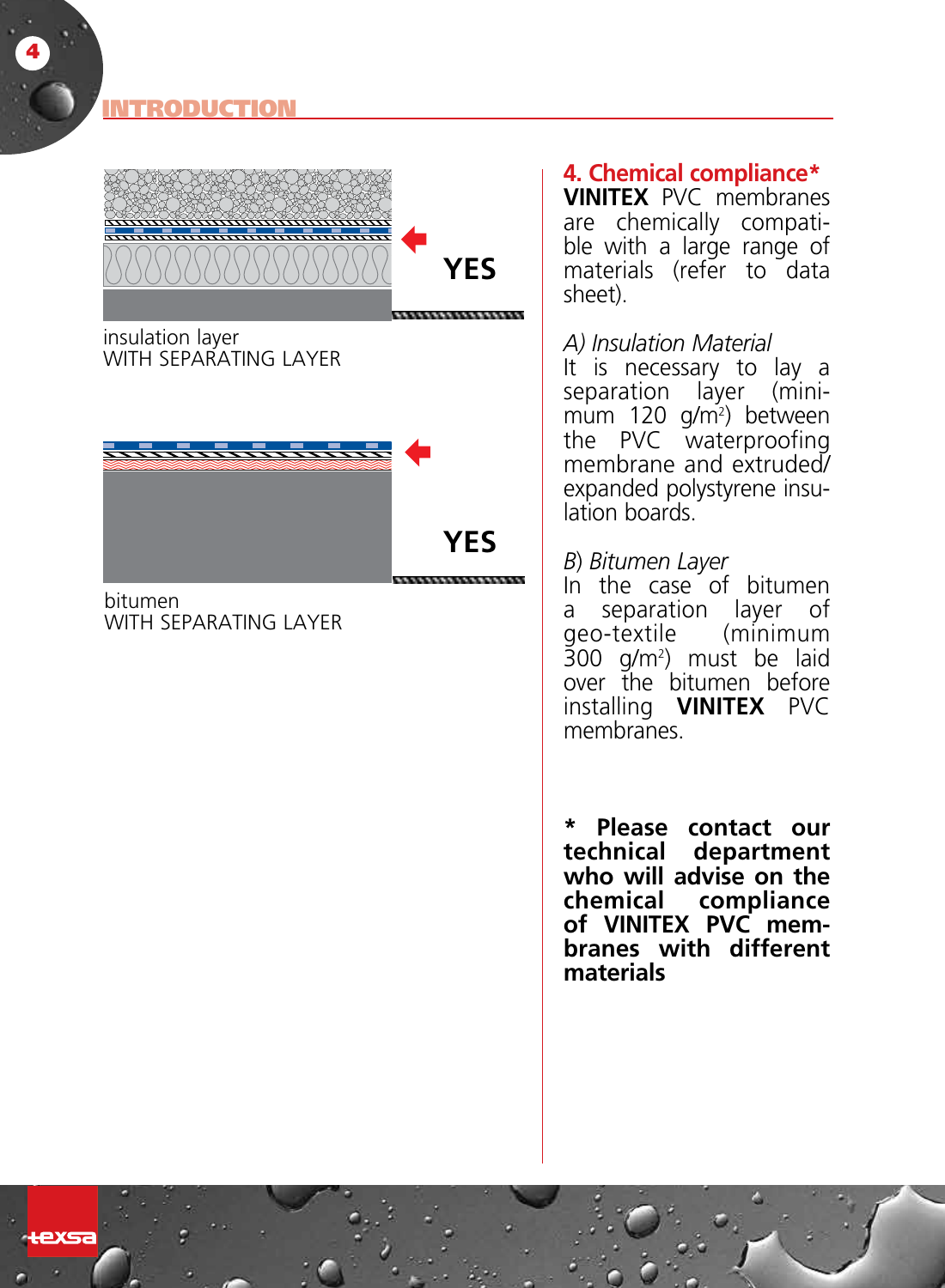#### **INTRODUCTION**

### **5. Cleaning welding surfaces**

The surface of **VINITEX**  PVC membranes must be clean and dry before welding.

In the case of dirty mem brane the surface should be cleaned using a white cloth and **VINITEX** PVC Cleaner.

Membranes subjected to long periods of immersion in water, snow or ice must be dried before welding

The moisture is extracted from the membrane using TEXSA Seam Prep in con junction with heat from a Leister hand gun.

For application guidan ce please refer to TEXSA<br>SEAM PREP procedure (pag. 58).



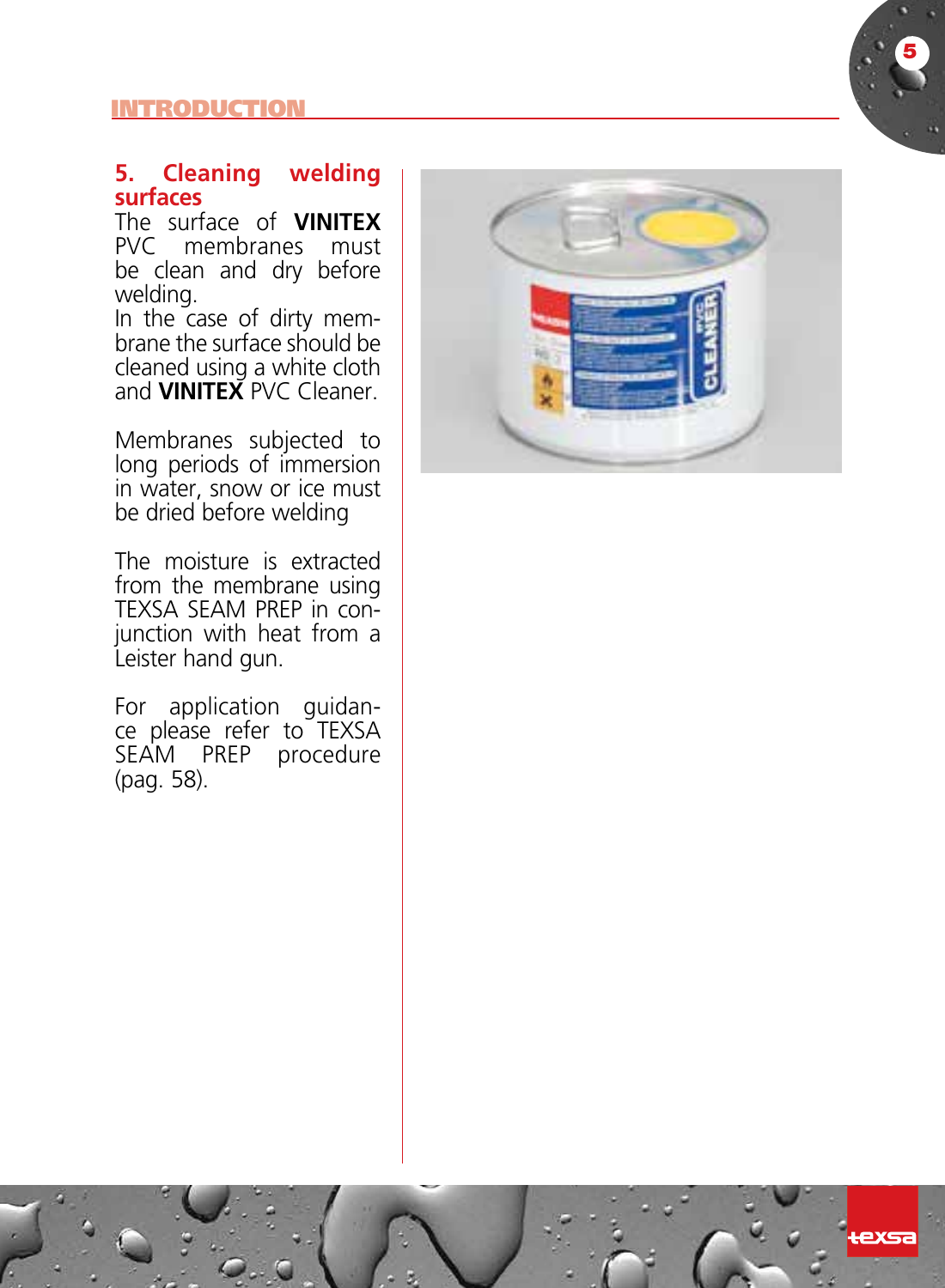## **HOT AIR MANUAL WELDING**





Setting temperature on the Triac PID

#### **1.1 Preliminary checks**

Ensure the nozzle is clean and uniformly open across its entire width.

#### **1.2 Operating temperature**

The above temperature and speeds are average for welding our PVC membrane. Site conditions and ambient temperatures can

| <b>Model</b> | 20 mm Nozzle                         |  |
|--------------|--------------------------------------|--|
| Triac PID    | 450 $^{\circ}$ C $\pm$ 10 $^{\star}$ |  |
| <b>Model</b> | 40 mm Nozzle                         |  |
|              |                                      |  |

affect these levels.

It is therefore recommended before any welding commences a sample length of material be welded and the seam be destructively tested (the membrane must snap outside the welded seam).

The required operating voltage is 220/240 Volts for automatic machines; 110 Volts for hand guns.

#### **To avoid voltage drops:**

• Never use excessively long supply cables or those with a small diameter (110 Volts 6 mm diameter minimum)

• Never use a shared power supply.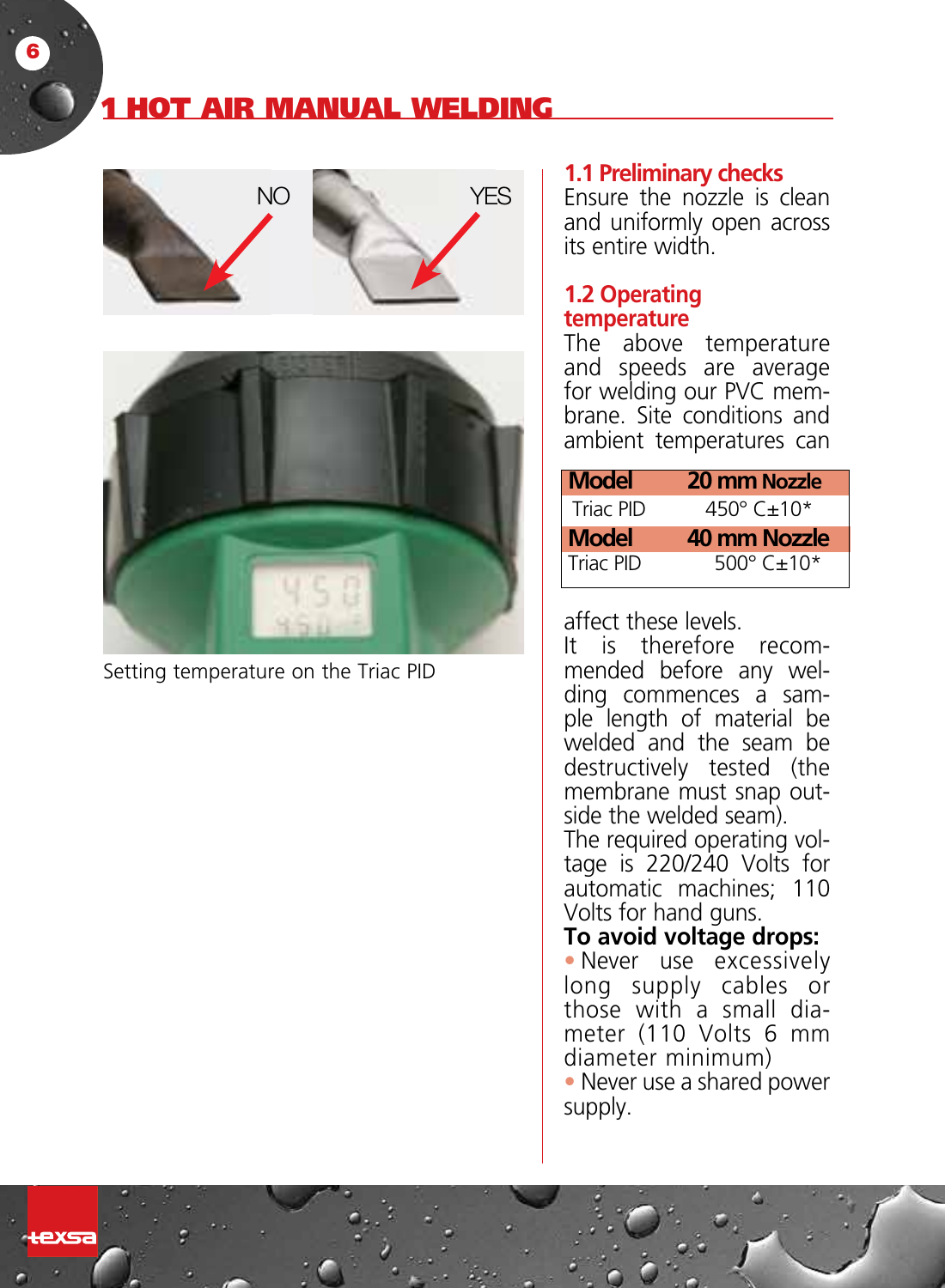

#### 1 HOT AIR MANUAL WELDING

**Make a sample weld to test the temperature before starting work. Check the sample weld with a destructive test (see 14.2 page 55).**

\* the working temperature could be affected by environmental conditions on site (humidity, temperature, wind, etc.).

## **1.3 Overlap**

The edges of the membranes to be welded must be clean and dry.





The overlap should be:

• 8 cm for ballasted and fully adhered roof systems;

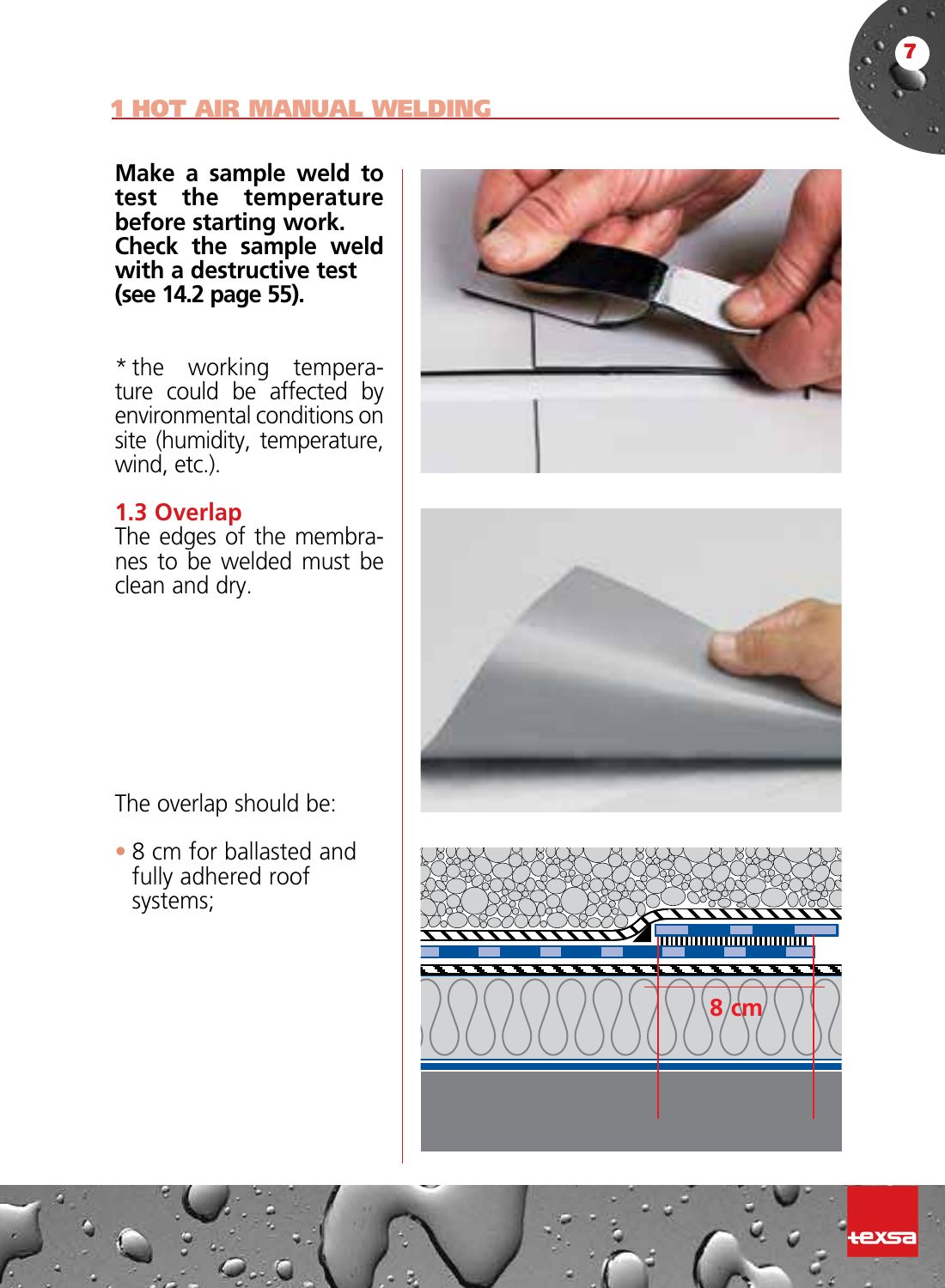



using 40 mm nozzle



using 20 mm nozzle

• 12 cm for mechanically fixed roofs.

**1.4 Phase 1 – spot welding** Spot-weld the overlap. about every 40 cm. Distance the spot welding from the edge of the lower sheet, by:

- 6 cm (using the 40 mm nozzle)
- 5 cm (using the 20 mm nozzle)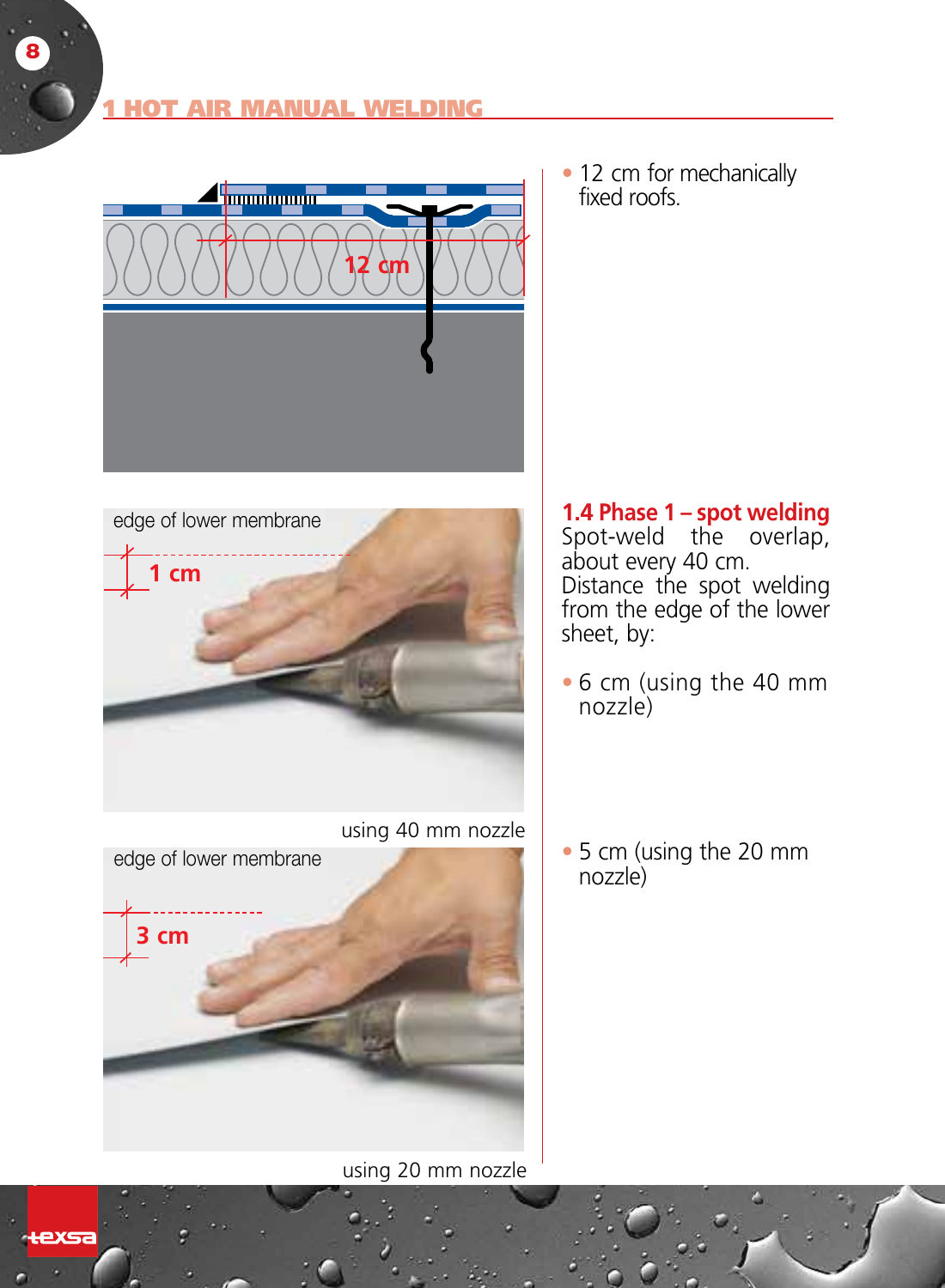

#### 1 HOT AIR MANUAL WELDING

**1.5 Phase 2 - pre-welding**

Weld the rear overlap area so that the following openings remain for the finishing weld:

• 4 cm (using the 40mm nozzle);



using 40 mm nozzle

• 3 cm (using the 20mm nozzle)

Position the nozzle between the two edges at an angle of 45° to the welding line. Roll at a distance of about 1 cm from the nozzle.

#### **1.6 Phase 3 - welding**

Carry out the weld at the edge of the upper layer. Position the nozzle between the two edges at an angle of 45° degrees to the welding line. Roll at a distance of about

1 cm from the nozzle.



using 20 mm nozzle

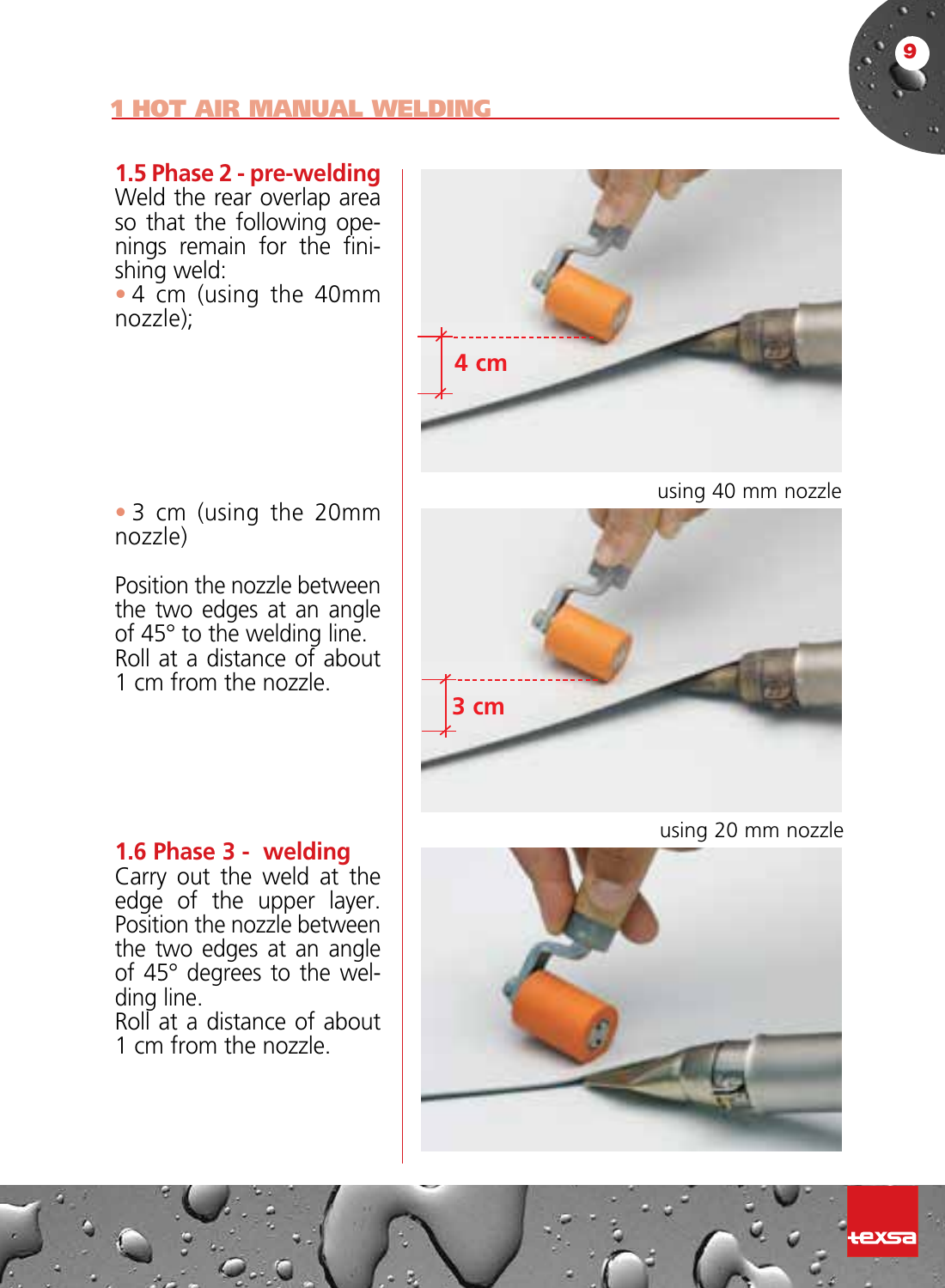## **AUTOMATIC WELDING**

10





Using automatic welding equipment such as the Varimat Leister

## **2.1 Preliminary operation**

Clean and check the nozzle setting before welding.

#### **2.2 Welding temperature/ speed**

 **Varimat Leister** TEMPERATURE 550°to 570°\* SPEED 200 to 250 cm/minute

**Each day make a sample weld to check the basic settings of the automatic welding machine before starting work on the waterproofing project.** 

#### **Check the sample weld with a destructive test (see 14.2 page 55).**

\* the working temperature could be affected by environmental conditions on site (humidity, temperature, wind, etc.).

exsa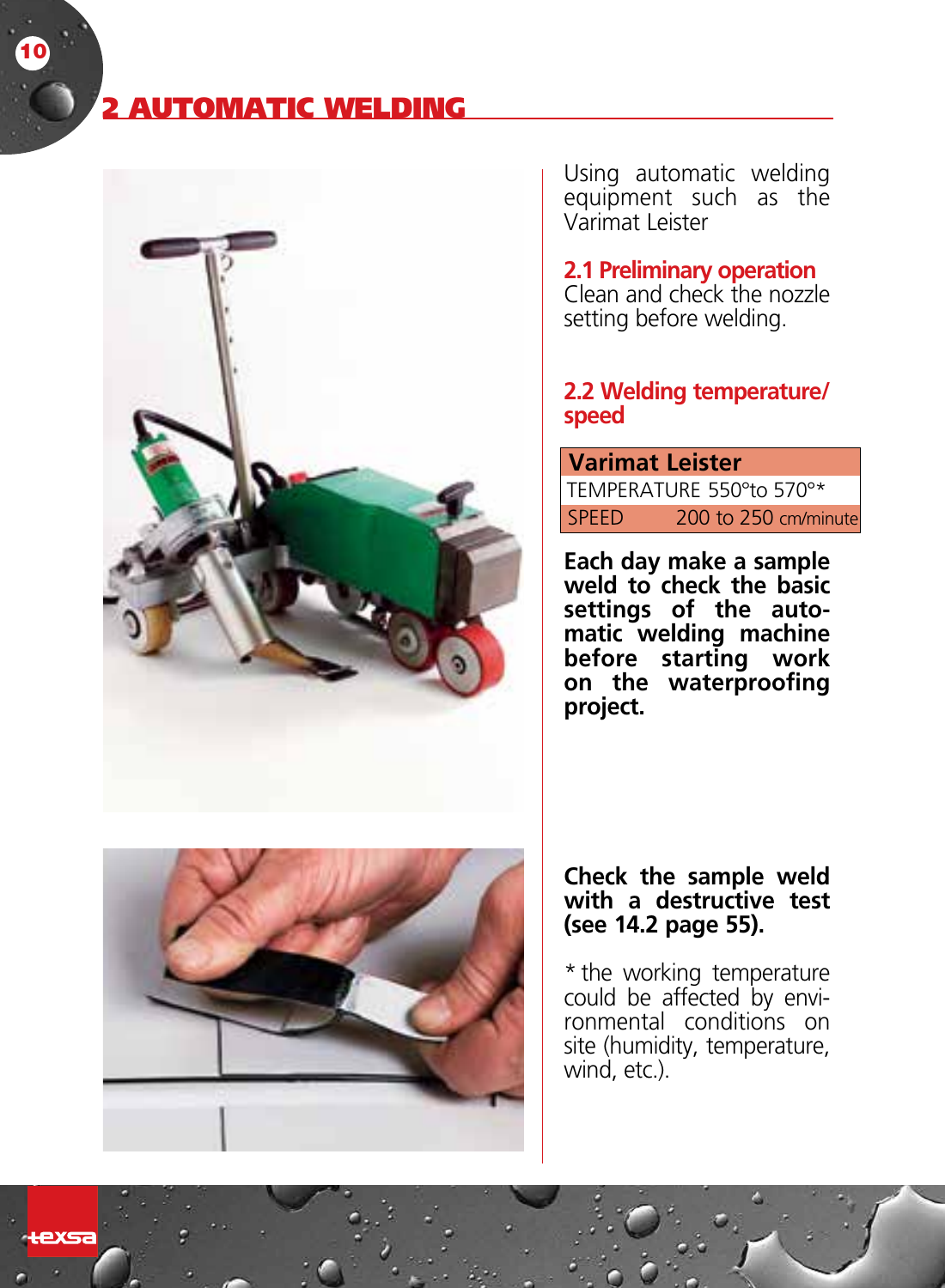## 2 AUTOMATIC WELDING

## **2.3 Overlap**

The edges of the membranes to be welded must be clean and dry.



The overlap should be:

• 8 cm for ballasted and fully adhered roofs



• 12 cm for mechanically fixed roofs



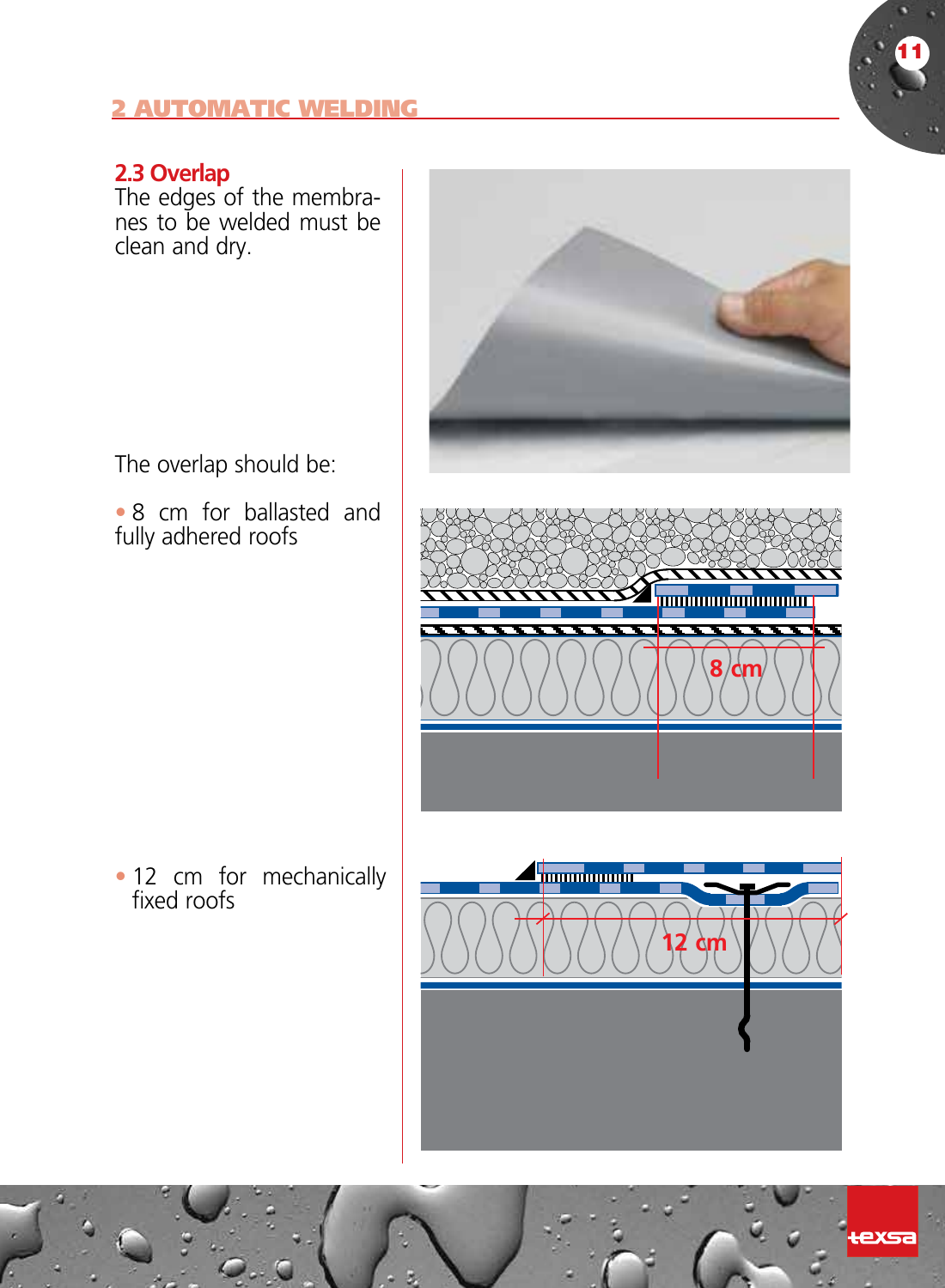

## **2.4 Inserting nozzle**

Release the lock on the gun mechanism, the nozzle will lay flat on the roof membrane adjacent to the overlapping membrane.

**The distance between the nozzle and the drive wheel must be set correctly to avoid welding problems.\***

Slide the nozzle between the two membranes until the gun mechanism locks.





The machine will now travel automatically at the required setting

**\* Please contact our Technical Department for nozzle setting.**

exsa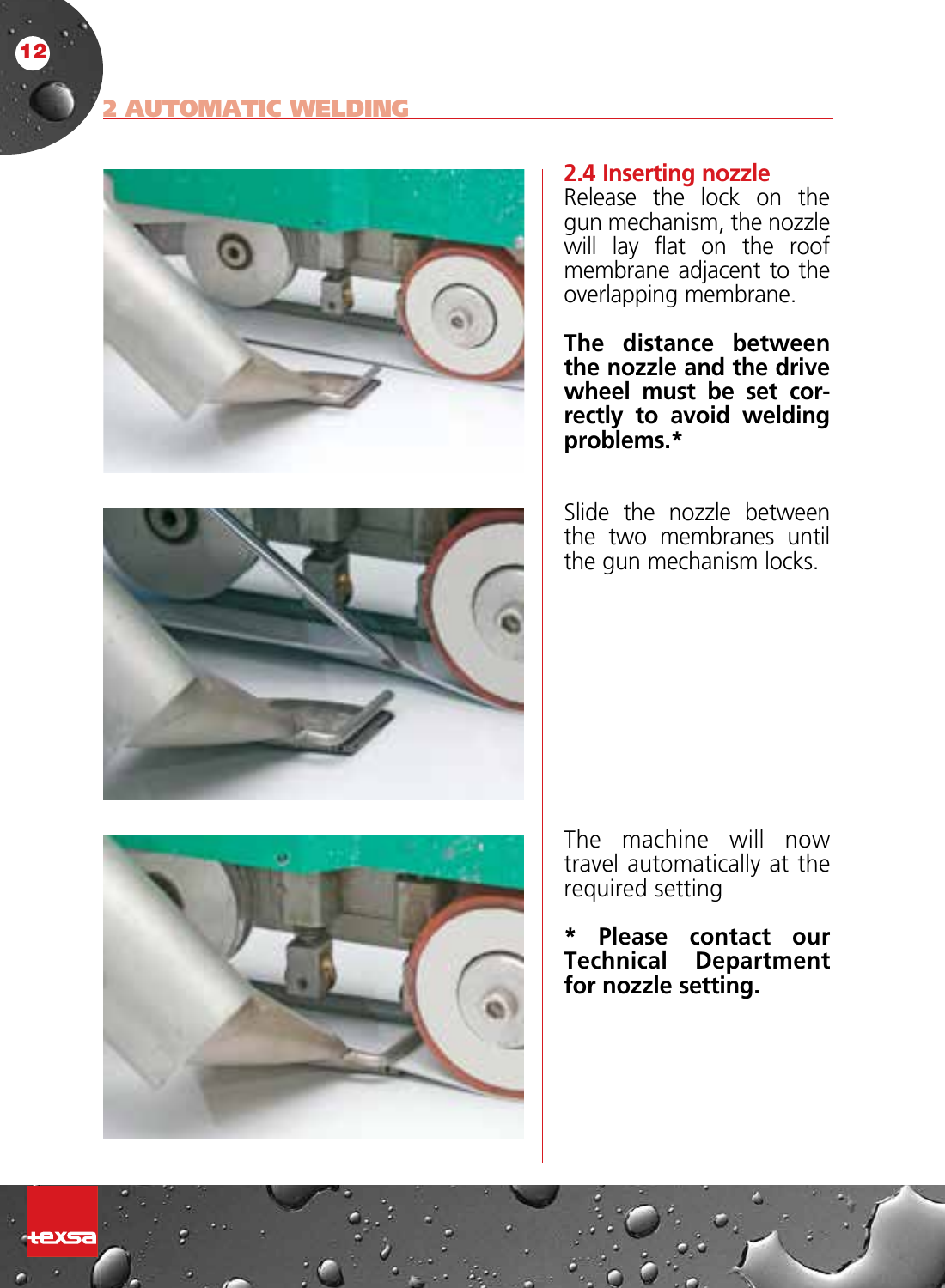

## 3 WELDING TRANSVERSE JOINTS

Round off sharp edges with scissors.

When possible, avoid creating multiple cross joints with more than three sheets.



For this purpose:

a) position two or more sheets perfectly parallel and aligned. Weld a third sheet or strip (min. 20 cm) transversally (90°) to previously installed sheets;

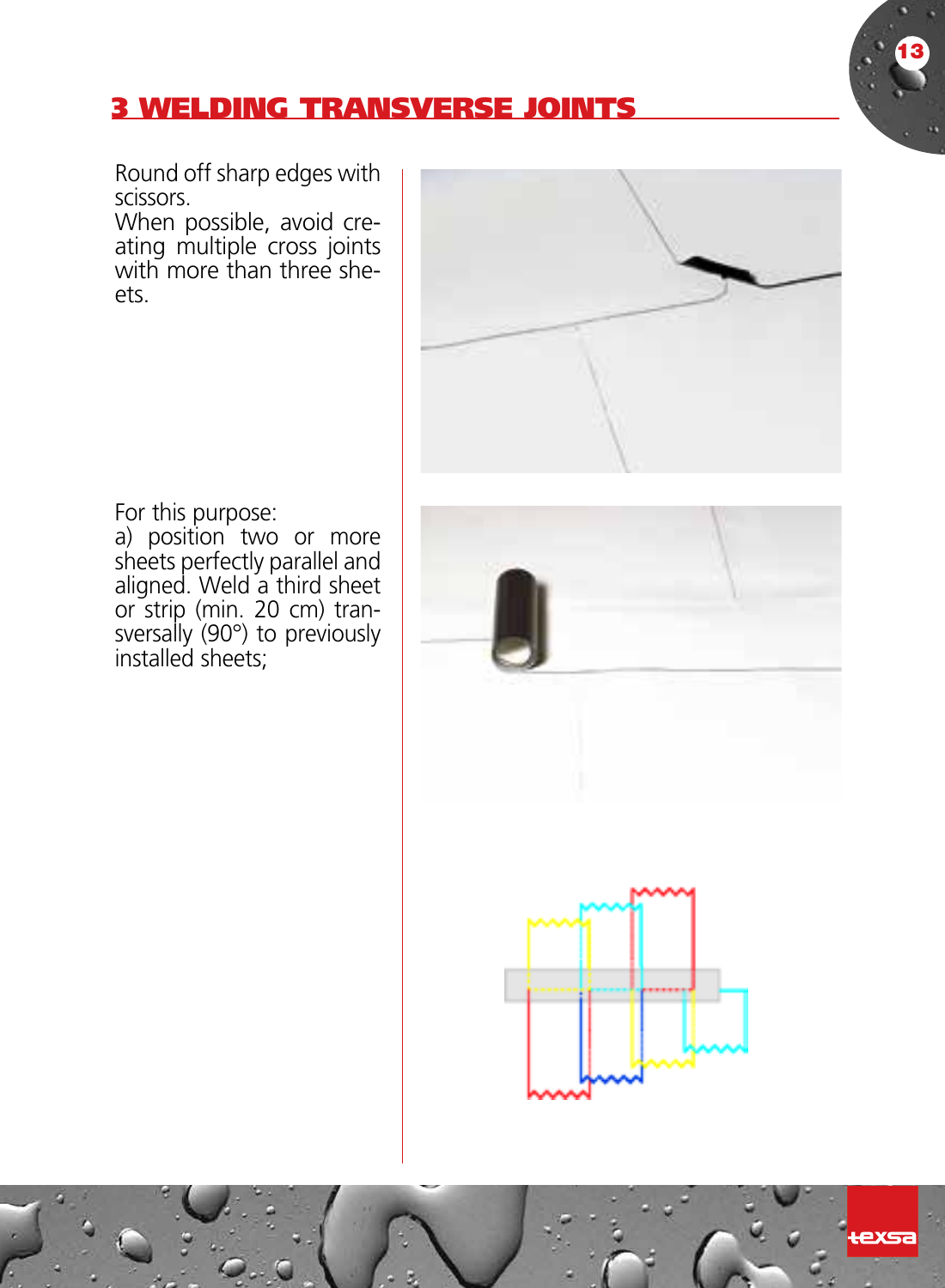## 3 WELDING TRANSVERSE JOINTS





b) stagger the joints.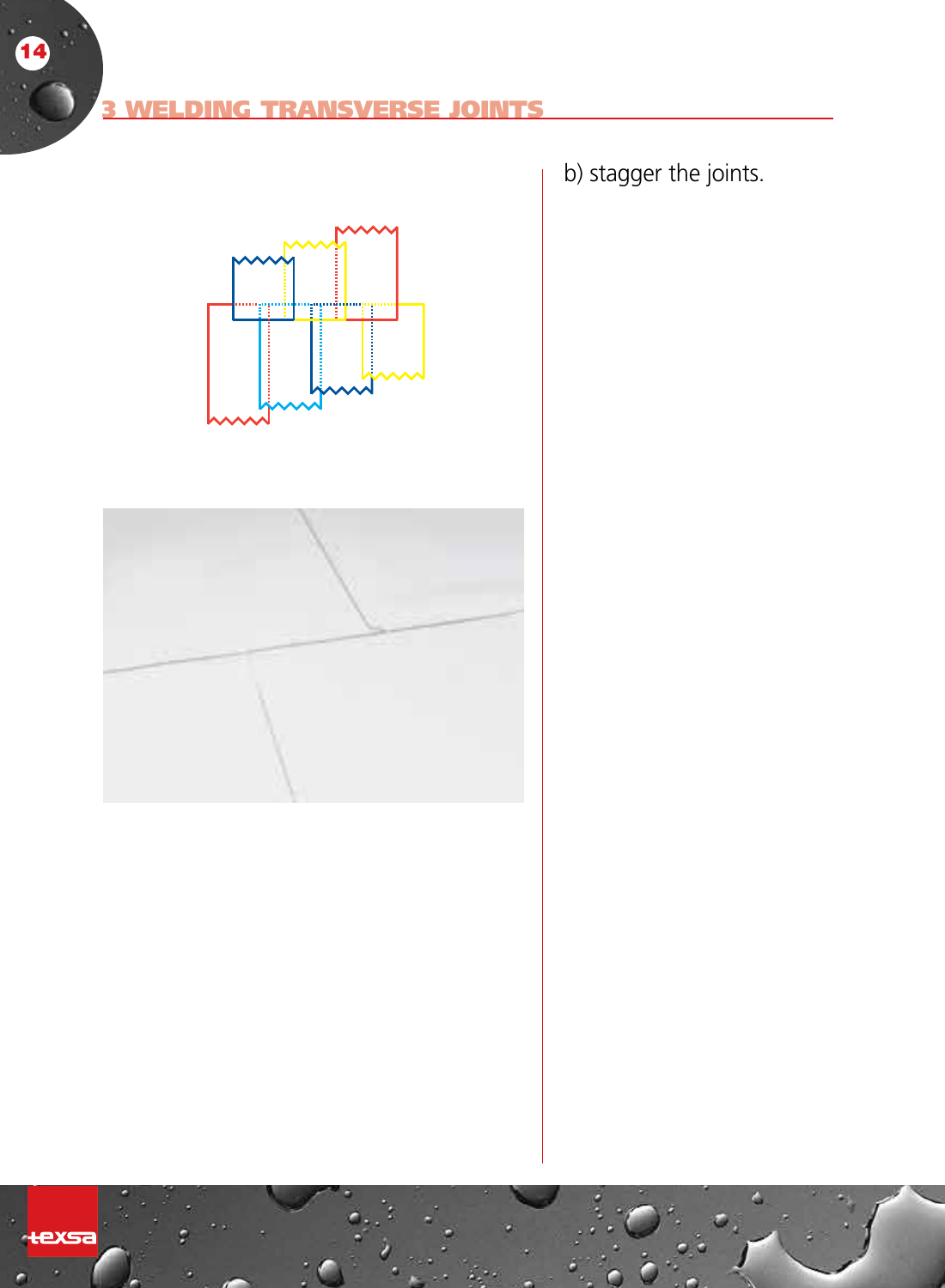

## 4 T-JOINTS – MULTIPLE WELDING SEAM **FOR PVC MEMBRANE THICKNESS 1.8 mm +**

At "T-joints" (e.g. at the trailing edges of sheets, and when installing any prefabricated **VINITEX** PVC System):

a) chamfer the welding seam edge with the mill or chamfer tool.

This operation removes the difference in height resulting from the overlapping of several waterproofing sheets and allows adequate cleaning of the seam prior to welding.

b) cut a circle of membrane (diameter approx. 15 cm) and weld over the chamfered T-joint.

c) spot-weld, pre-weld and<br>weld

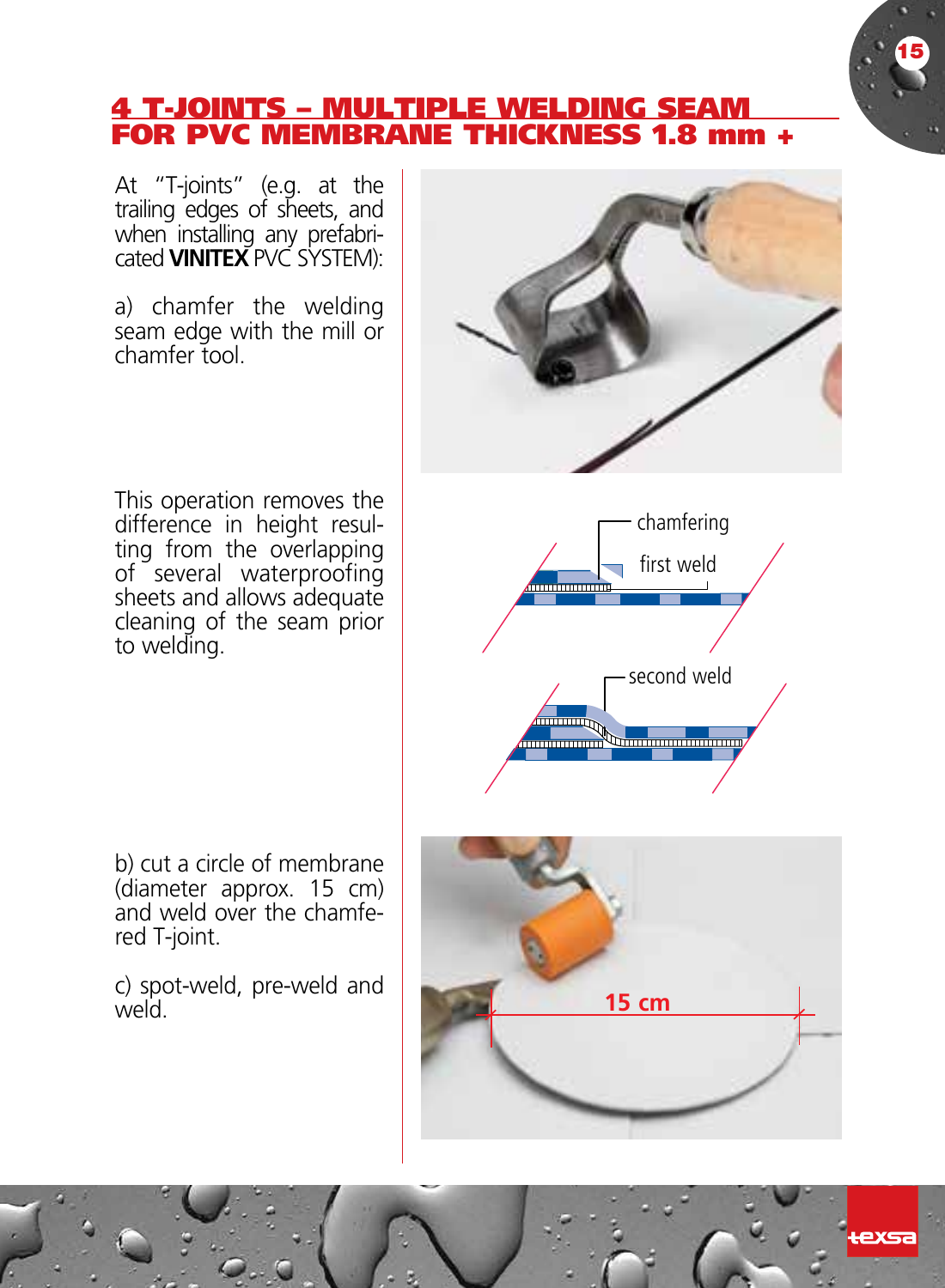## 5 PERIMETER FIXING

16



It is always necessary to fix around the perimeter with a pre-drilled TEXSA bar; or use plates and screws at 25 cm centres.

The bar can be mechanically fixed on the horizontal or vertical surface at the base of the upstand.

Fix on the vertical surface in the case of:

- cement screeded deck;
- insulation board with thicknesses in excess of 5 - 6 cm.

Position the bars along the perimeter of the upstand and around any projections such as skylight kerbs. Leave a 1 cm. gap between bar ends to avoid expansion problems.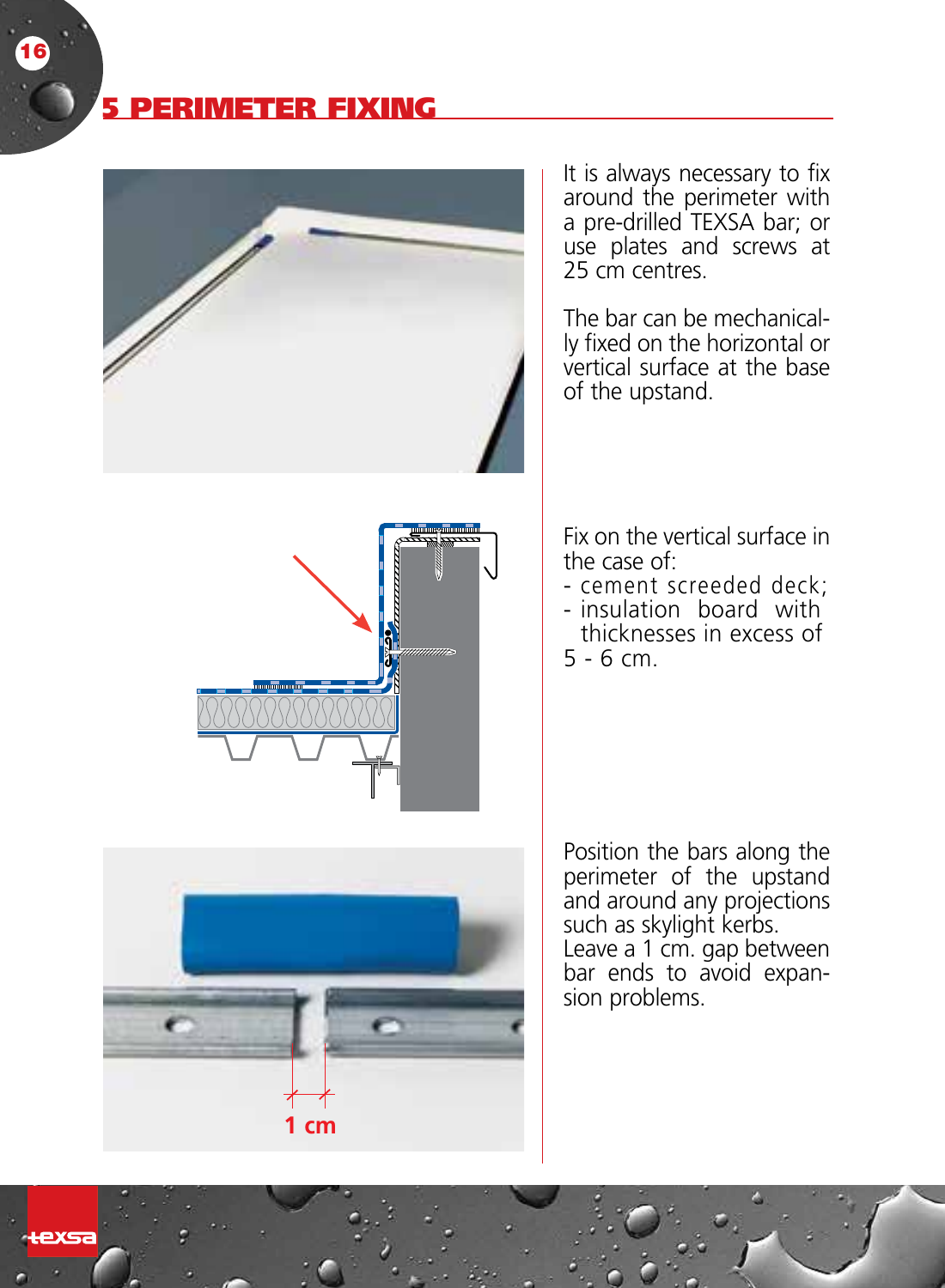## <u>S PERIMETER FIXING</u>



Protect the membrane from puncture by instal ling TEXSA BAR END **PROTECTORS** 

Using the speed welding nozzle, hot-air weld the TEXSAFI L PVC cord (light blue).



## *Note:*

*Mechanically fasten, using drilled bars or plates and screws, around all pro trusions and changes in levels of the waterproofing membrane.* 



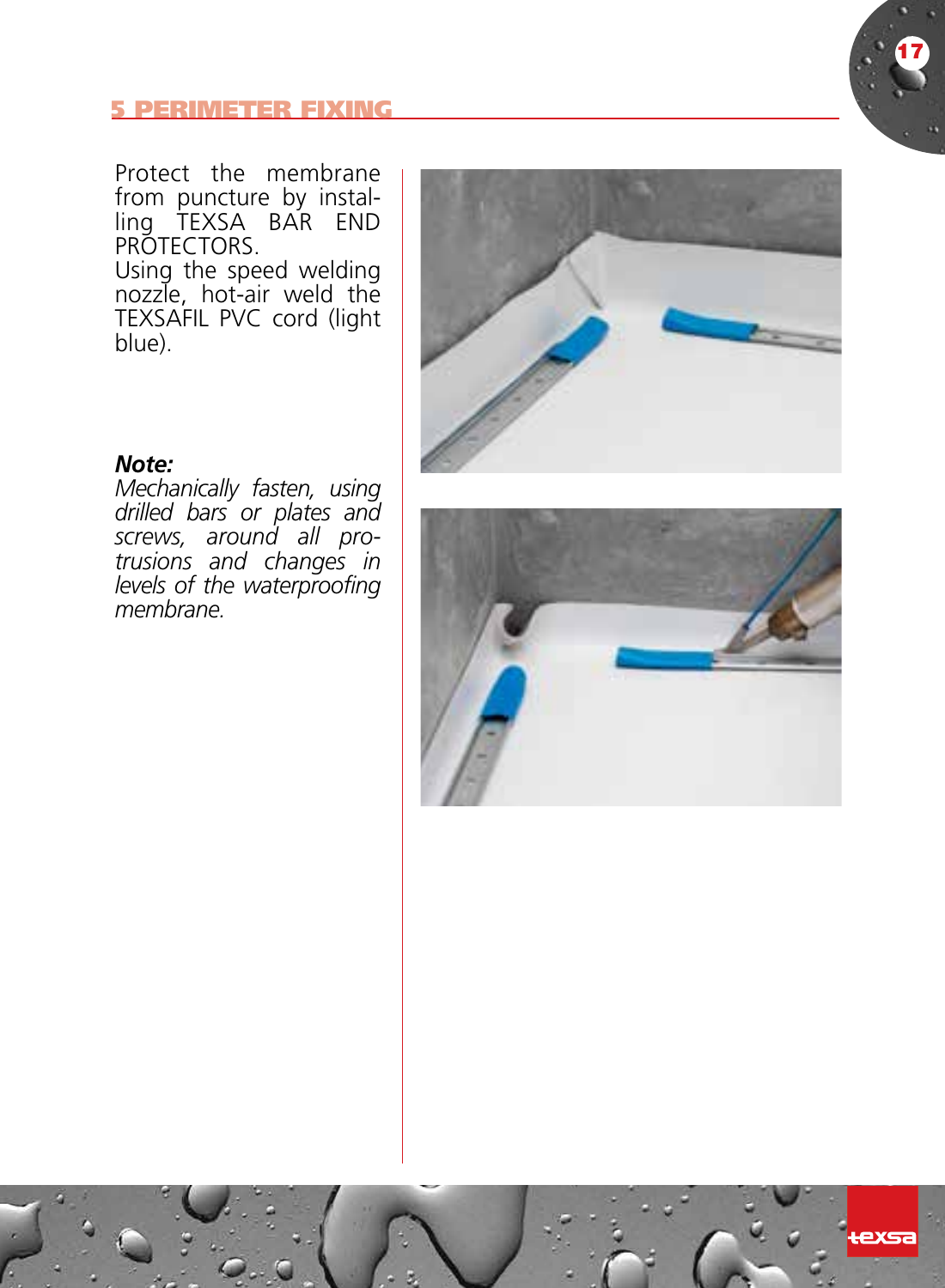## 6 FIXING MEMBRANE TO A VERTICAL SURFACE





If the vertical upstand is more than 50 cm high, it will be necessary to anchor the **VINITEX** PVC membrane.

# **6.1 ADHERING\***

solvent based **VINITEX** ADHESIVE.

Supports suitable for adhesives are: cement, wood, metal (after appropriate surface cleaning), polyurethane insulation panels with glass mat paper facing. tiles, etc.

Do not use solvent based glue on:

extruded or expanded polystyrene insulation, cellular cement, newly laid<br>bituminous membrane. membrane, panels containing pearlite, mineral wool (unless Hard Rock SPA insulation boards), fibrous or dusty surfaces.

**\* Please contact our Technical Department who will advise on the the compliance of Flexocol glue with different materials.**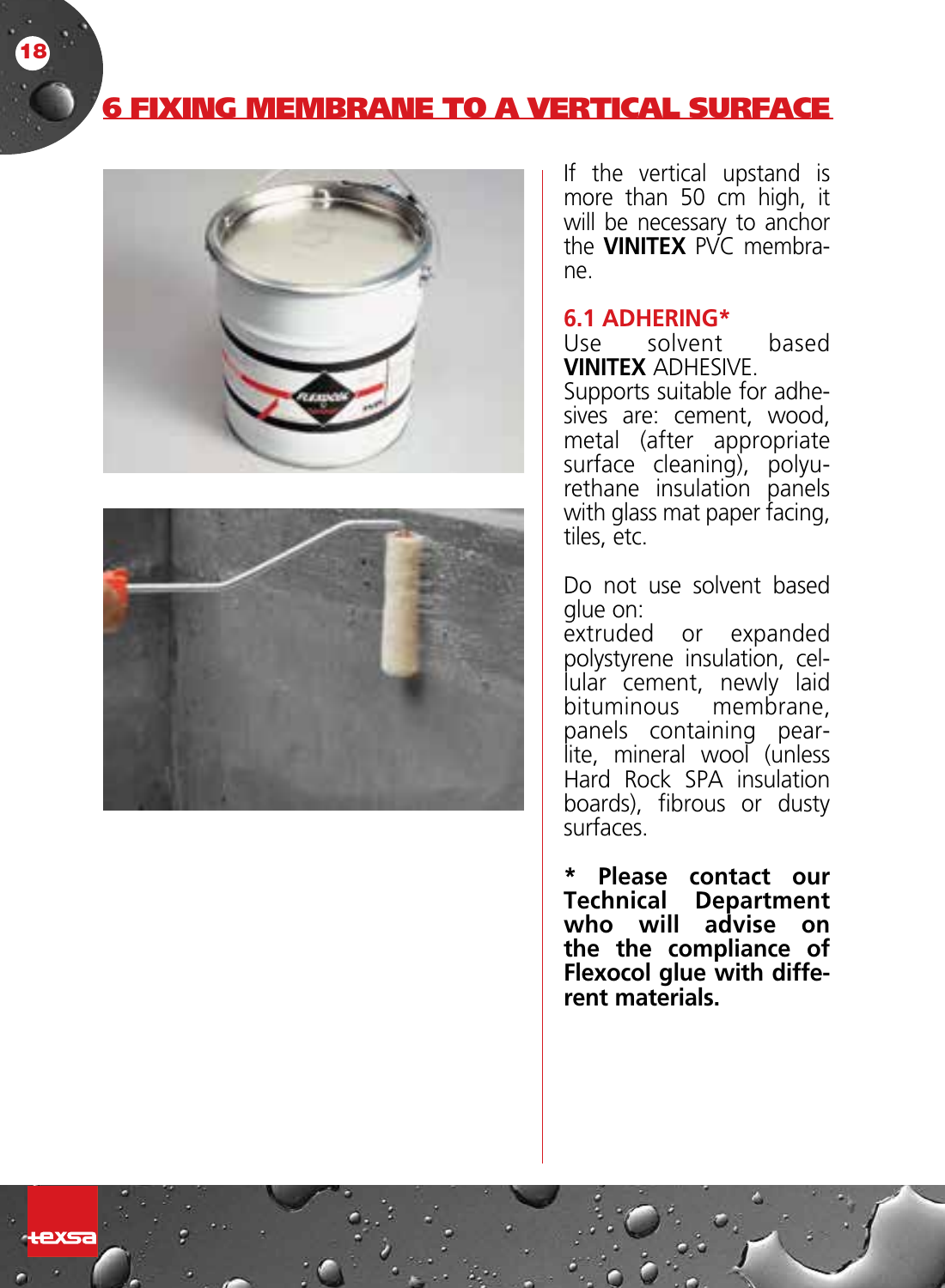



Using a roller spread the glue evenly on both surfaces.

Leave until touch dry and the solvents have dispersed from the glue.

Attach the two surfaces.



#### *Note:*

*When the environmental temperature is particularly cold, soften the external surface of the membrane using, a heat source, before gluing.*

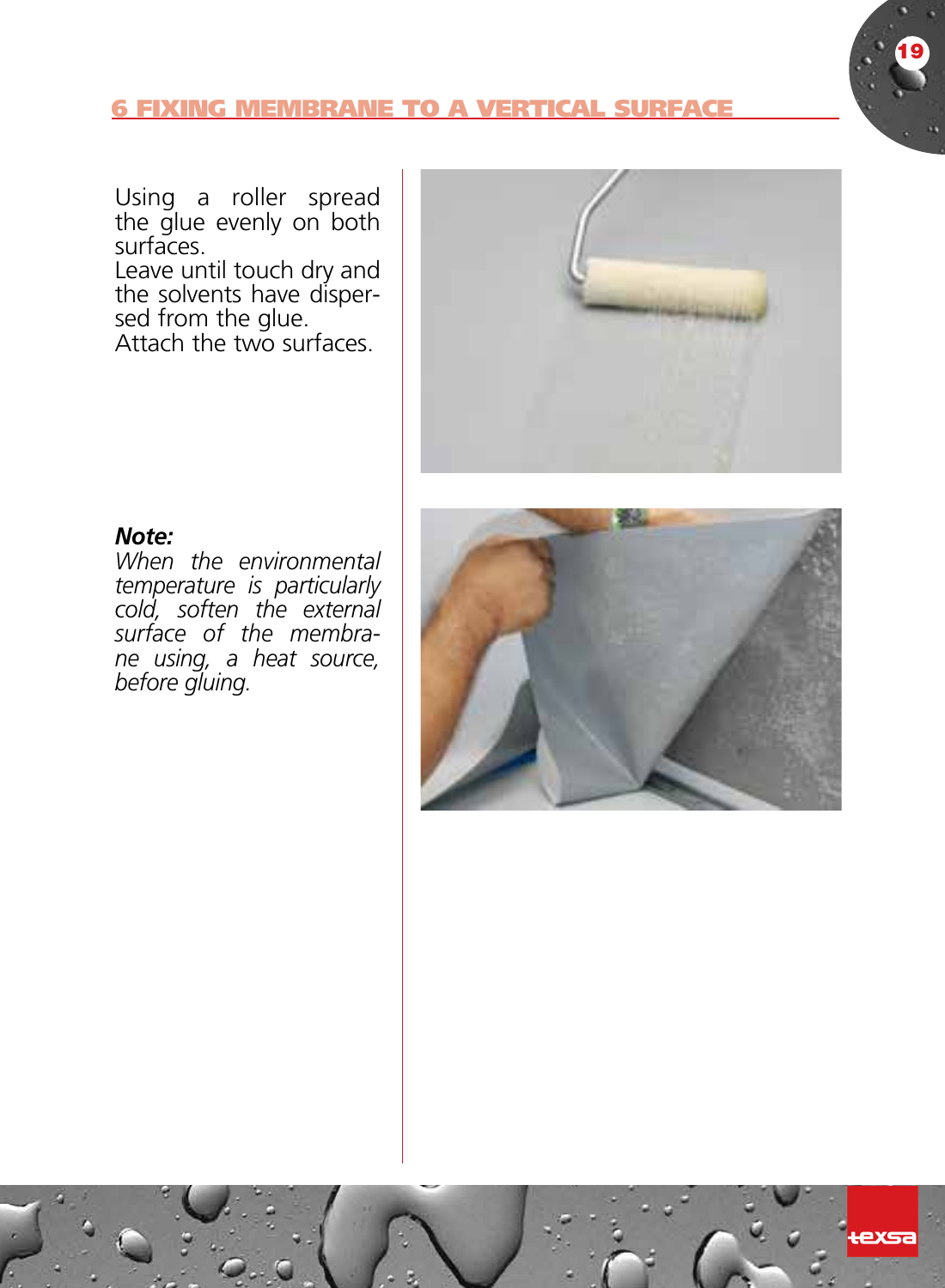#### **MEMBRANE TO A VERTICAL SURFACE**





Fixings should be positioned 6 cm from the edge and a maximum 25 cm apart. (Fixing centres will vary according to the building height and exposure. Please consulte the TEXSA Technical Department for fixing design requirements).

Overlap the fixing line by 12 cm with the subsequent sheet.

Spot-weld, pre-weld, and weld.

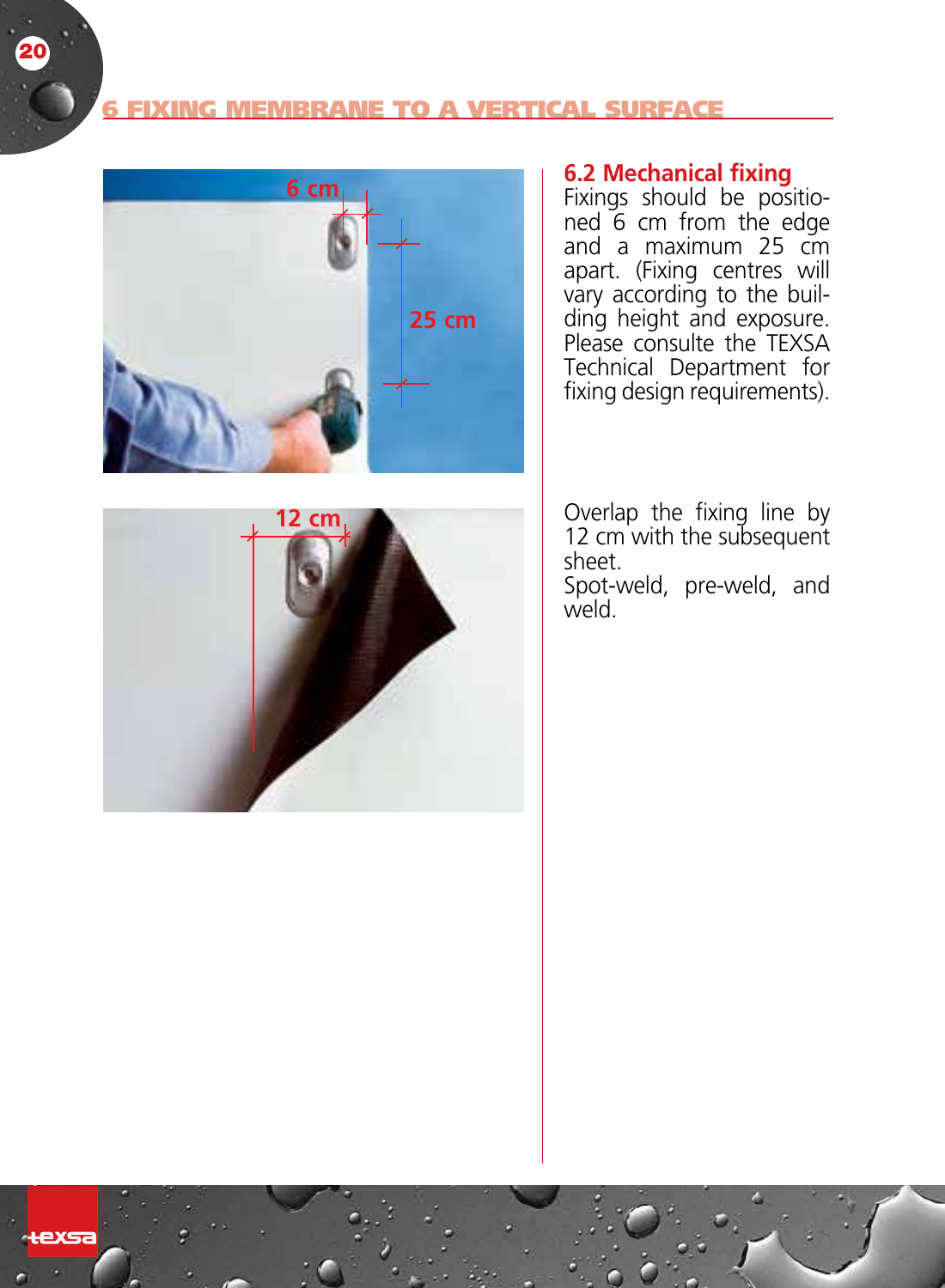## 7 FIXING MEMBRANE TO HORIZONTAL SURFACE

### **7.1 Mechanical fixing** *Note:*

*When using trapezoidal metal decks the membrane must be laid at right angles to the deck direction. With concrete decking the membrane can be laid in* 

*any direction.* There are two methods

mechanically fixing the membrane:

a) Fixing plates and screws b) Fixing with TEXSA BARS

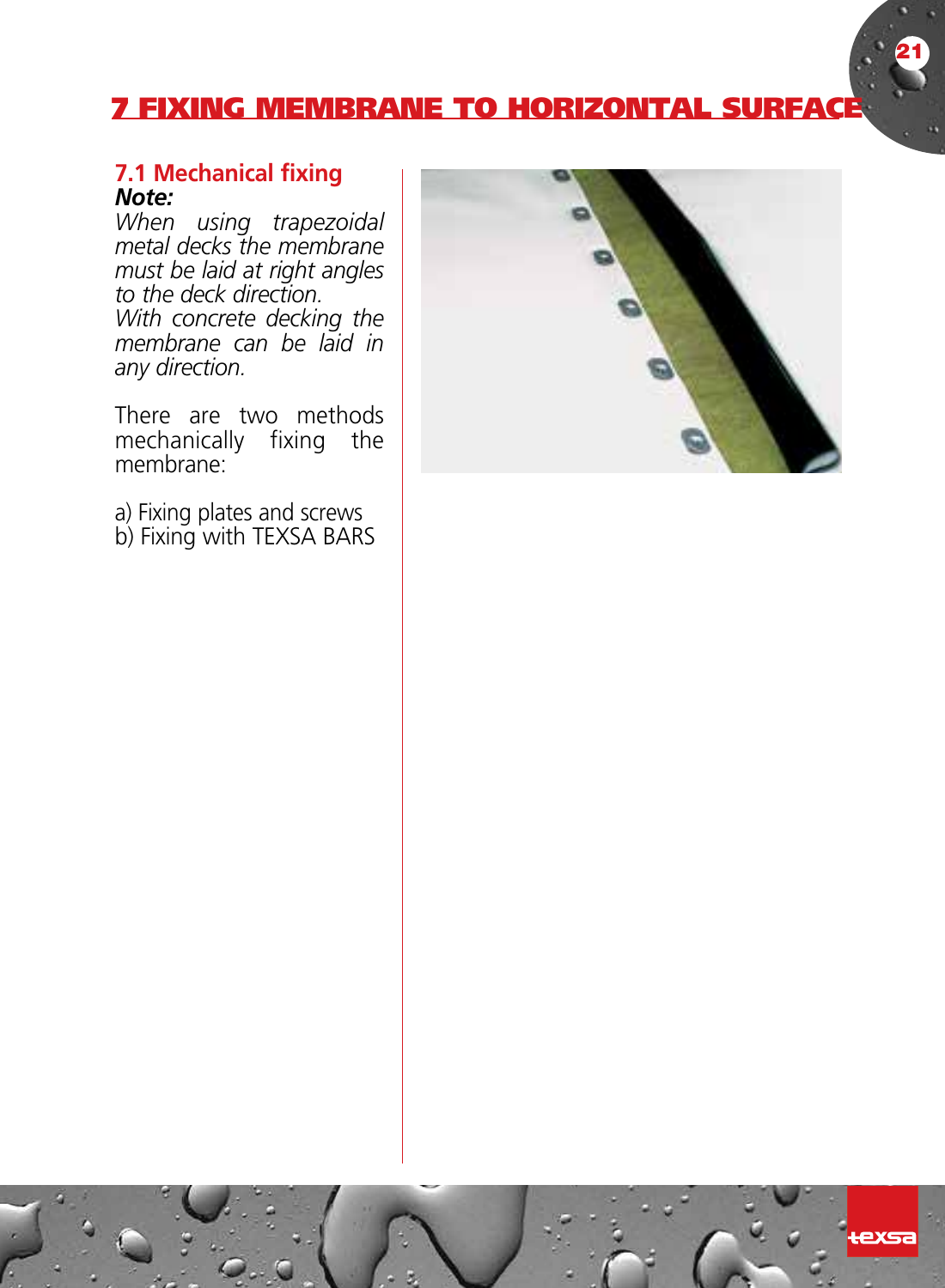#### **MEMBRANE TO HORIZONTAL SURFACE**





#### **a) Fixing plates and screws.**

Fixing is carried out using proprietory fixing plates and screws along the edge of the membrane as shown. Fixing centres are determined by the building height and the topography of the area when subjected to wind.\*

The adjoining membrane overlaps the fixed sheet by a minimum 12 cm encapsu lating the fixing line.

The membrane is welded using manual or automatic methods to form an homogenous seam"

In areas of high wind exposure it will be necessary to increase the fixing centres to the perimeter and corner zones of the roof. This is achieved by inserting a line of fixings down the centre of the installed membrane and then welding a 20 cm cover strip of **VINITEX MAT** as shown in the diagram.

**\* Please contact the TEXSA Technical Department regarding fixing design calculations. b) Fixing with TEXSA**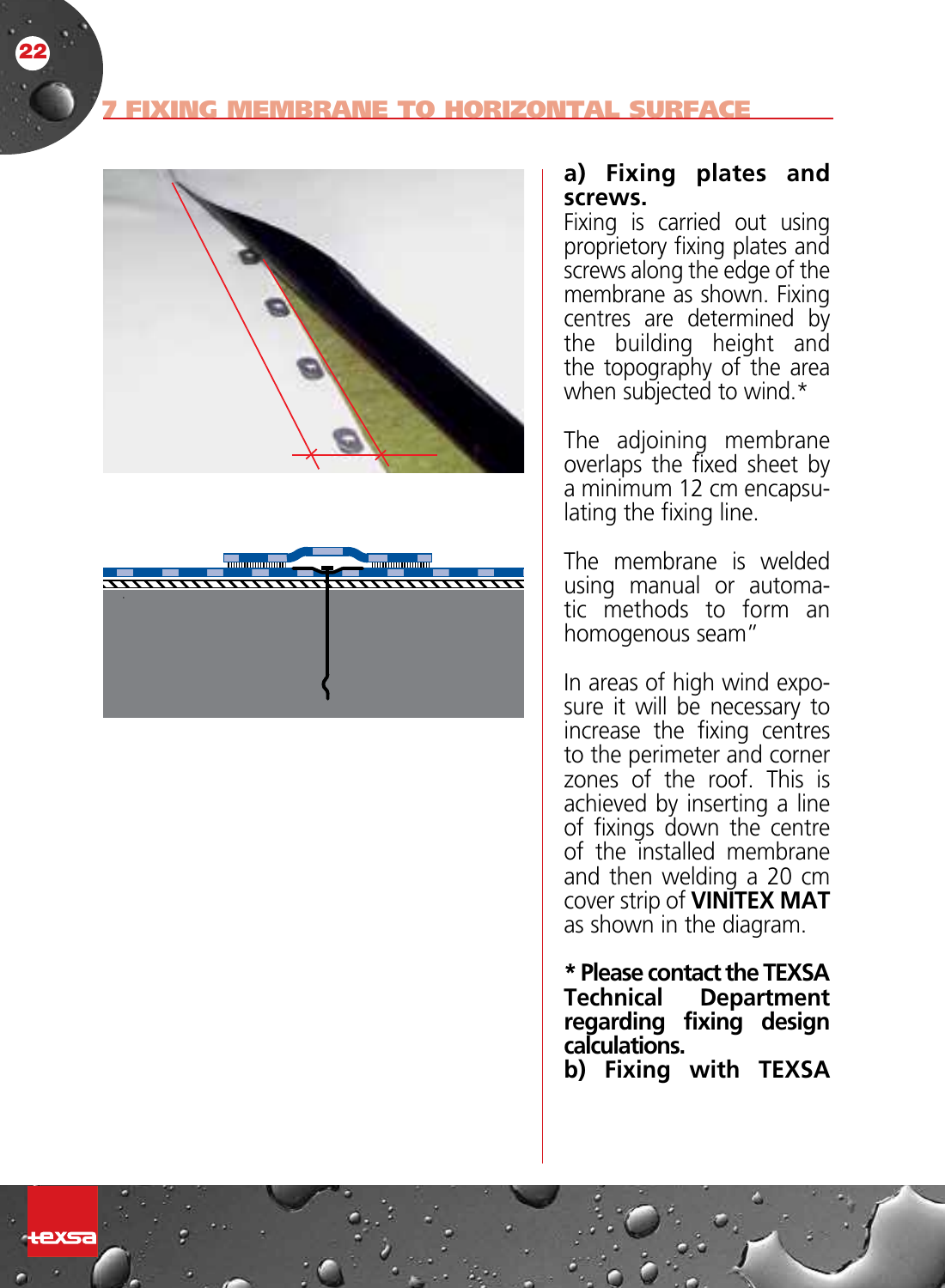#### 7 FIXING MEMBRANE TO HORIZONTAL SURFACE

#### **BARS**

TEXSA BARS are installed at pre-determined centres according to the wind load requiriments of the local area and the building height.

IMPORTANT: The insulation boards must be fixed independently to the membrane.

TEXSA BAR ends should be installed with a 1 cm expansion gap between each bar.

TEXSA BAR END PROTECTORS must be installed to all bar ends to prevent puncturing during movement and stress.

Hot air weld the overlap using manual or automatic methods.

Install the bar system, with bar end protectors, at the<br>pre-determined centres pre-determined recommended by the TEXSA Technical Department.

Hot air weld 20 cm minimum strip over the fixing bar as shown in the diagram.\*

**\* Please contact the TEXSA Department regarding fixing design calculations.**





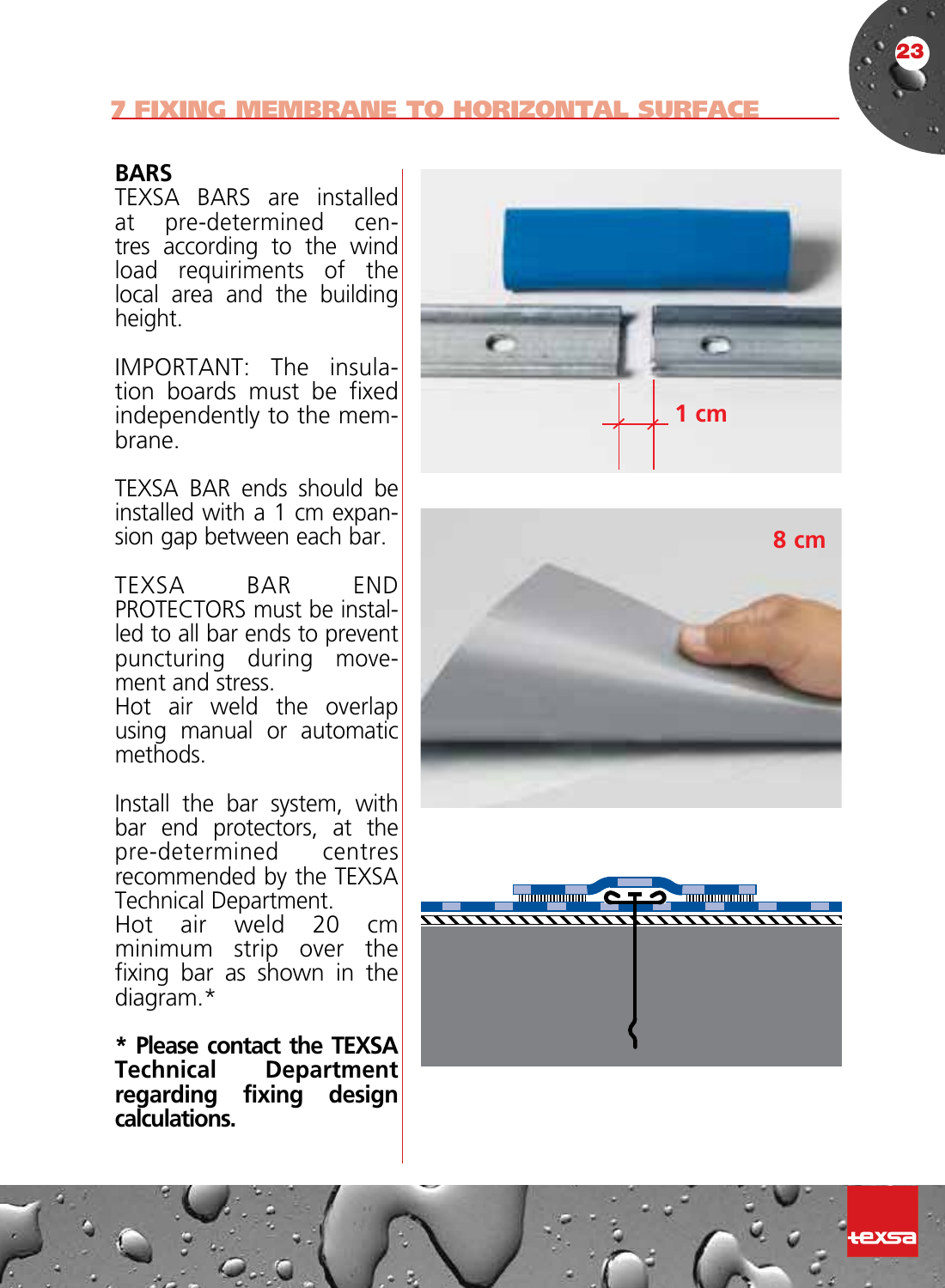#### **IG MEMBRANE TO HORIZONTAL SURFACE**



Consideration must be given to drainage of water from the roof. TEXSA BARS should be installed to allow free flow of water from the roof area. TEXSA BAR END PROTECTORS must be installed when using the TEXSA BAR system to avoid damage to the waterproofing membrane when subjected to movement stresses.

#### **7.2 Fully adhering (fleece-backed VINITEX PVC membrane)**

For fully adhering, use TEXGLUE. Using the spatula supplied, spread the glue onto the supporting surface. (Refer to glue installation data sheet).

#### *Note:*

*Avoid contaminating the welding edge of the membrane with glue.* 

*Any glue spots or residue can be removed with alcohol or acetone and a clean cloth.*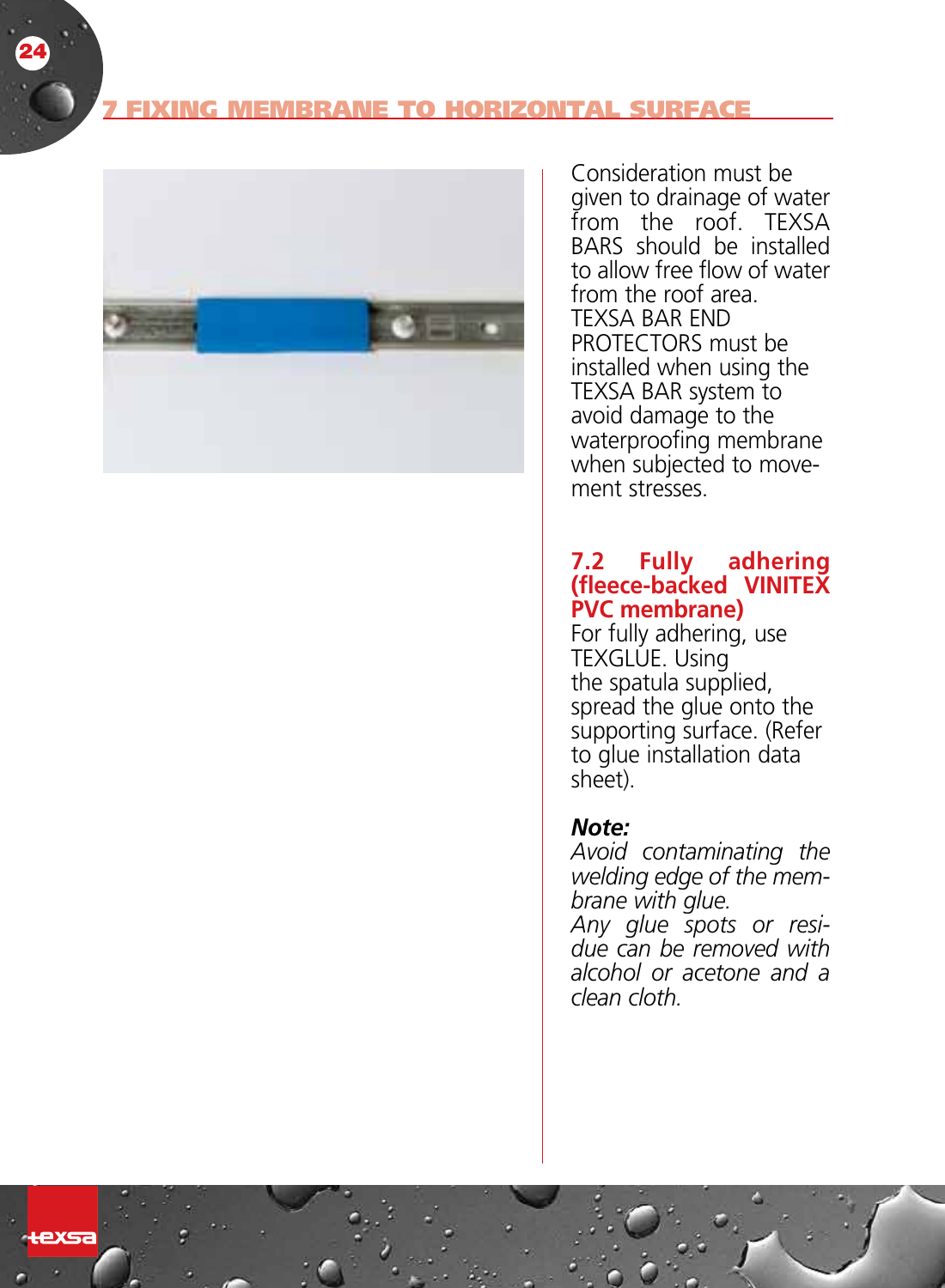# <u>8 ACCESSORIES</u>

25

To improve installation times the **VINITEX** PVC roofing system has a wide range of hot air weldable accessories that include vents, outlets, scuppers and internal and external corners.

#### *Note:*

*To comply with the Texsa System Warranty, Texsa accessories must be installed.*

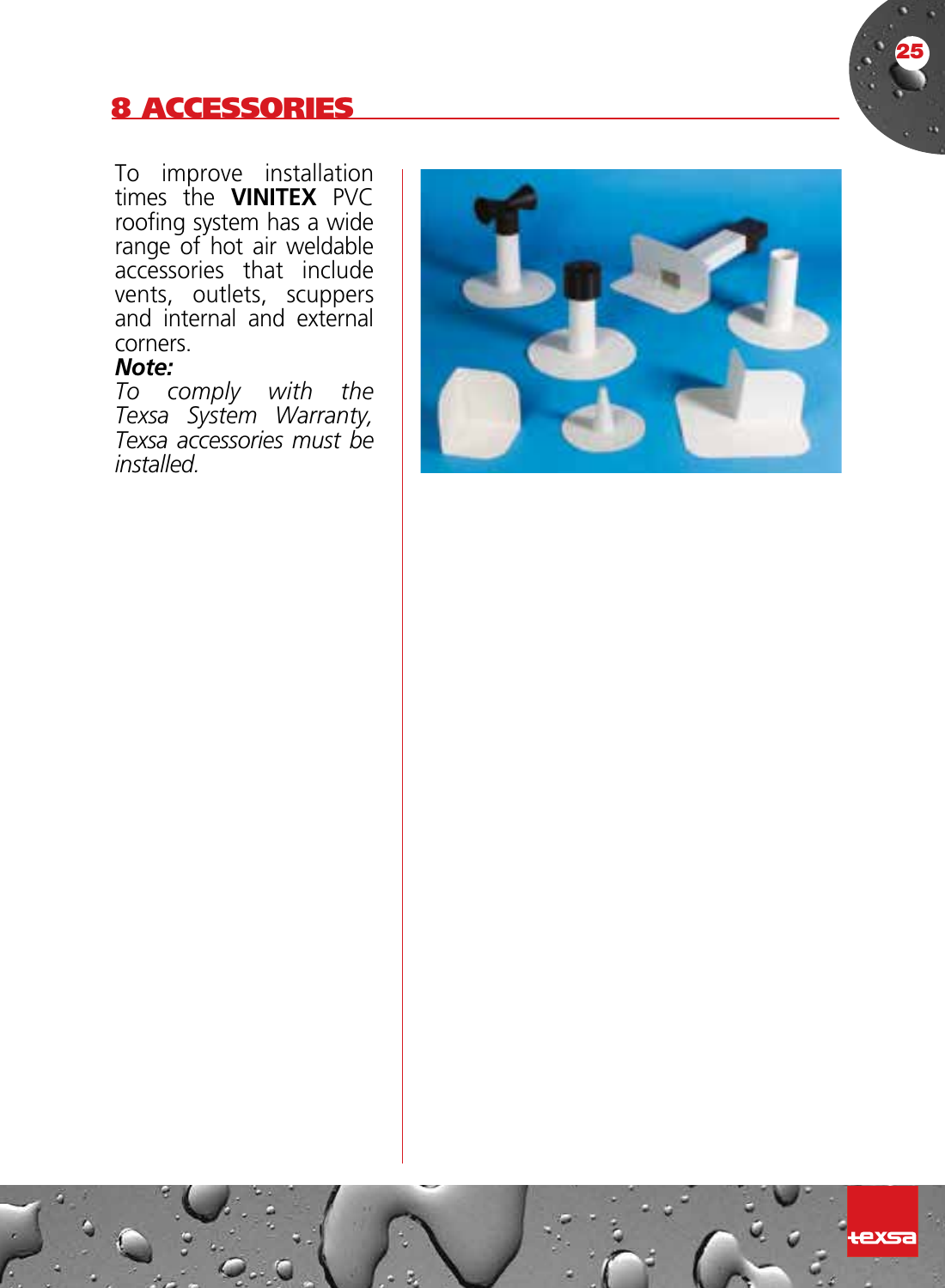## 9 INTERNAL CORNERS





Position the VINITEX PVC membrane on the horizontal surface fixing it at the perimeter with pre-drilled bar. Locate fixing bars 15 cm from the corner, protecting the ends with TEXSA BAR END PROTECTOR.

Fold the excess membrane towards the wall.





Using hot air seal and weld the "pocket" to the vertical surface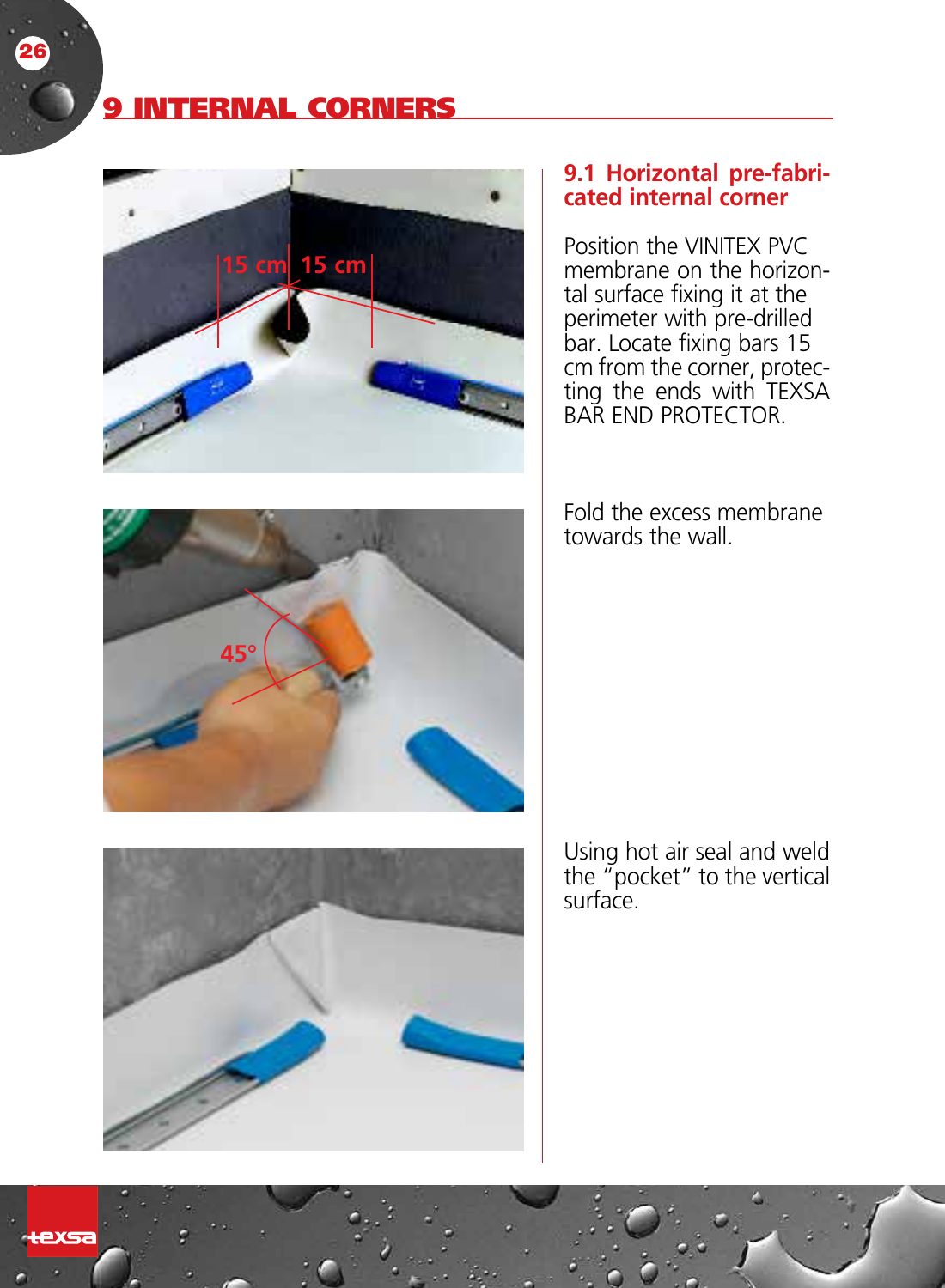#### 9 INTERNAL CORNERS

## **9.2 Prefab internal corner**

Measure and cut the membrane to fit the upstand plus an extra 12 cm (minimum) for welding on the horizontal surface. Fix this membrane to the upstand by gluing or spot-welding.



Dress the excess into the corner and cut it up to 2 cm from the edge.

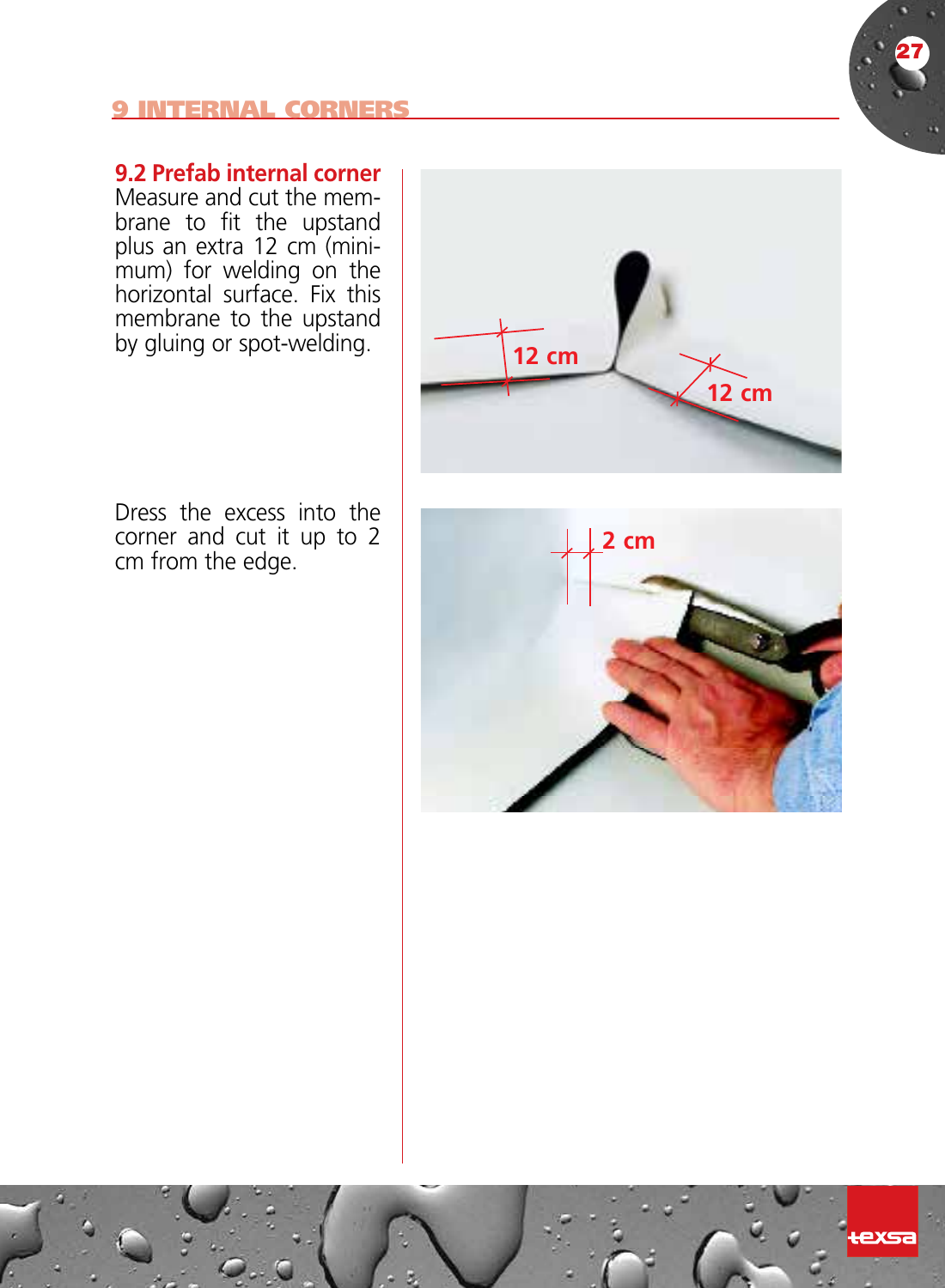#### <u>9 INTERNAL CORNER</u>

28



Overlap the two edges of membrane and cut the excess material up to 2 cm from the edge as illustrated in the picture.



Spot-weld, pre-weld and weld the overlap on only the lower edge (A) of the horizontal surface.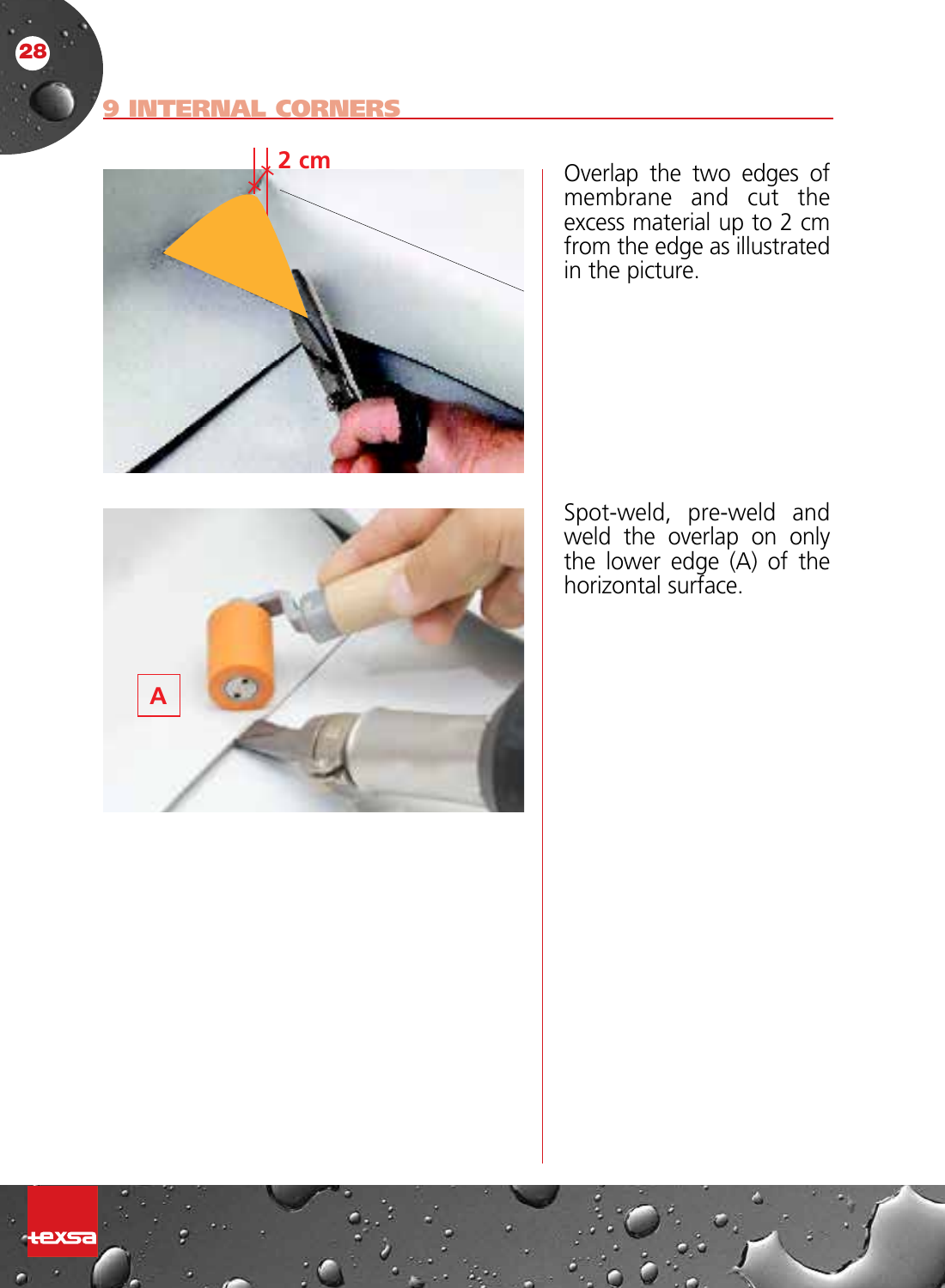#### 9 INTERNAL CORNERs

Chamfer the welding seam edge with the mill or chamfer tool (only on 1,5 mm + thick membranes).



Spot-weld, pre-weld and weld the overlap on the upper edge (B) of the hori-zontal surface.

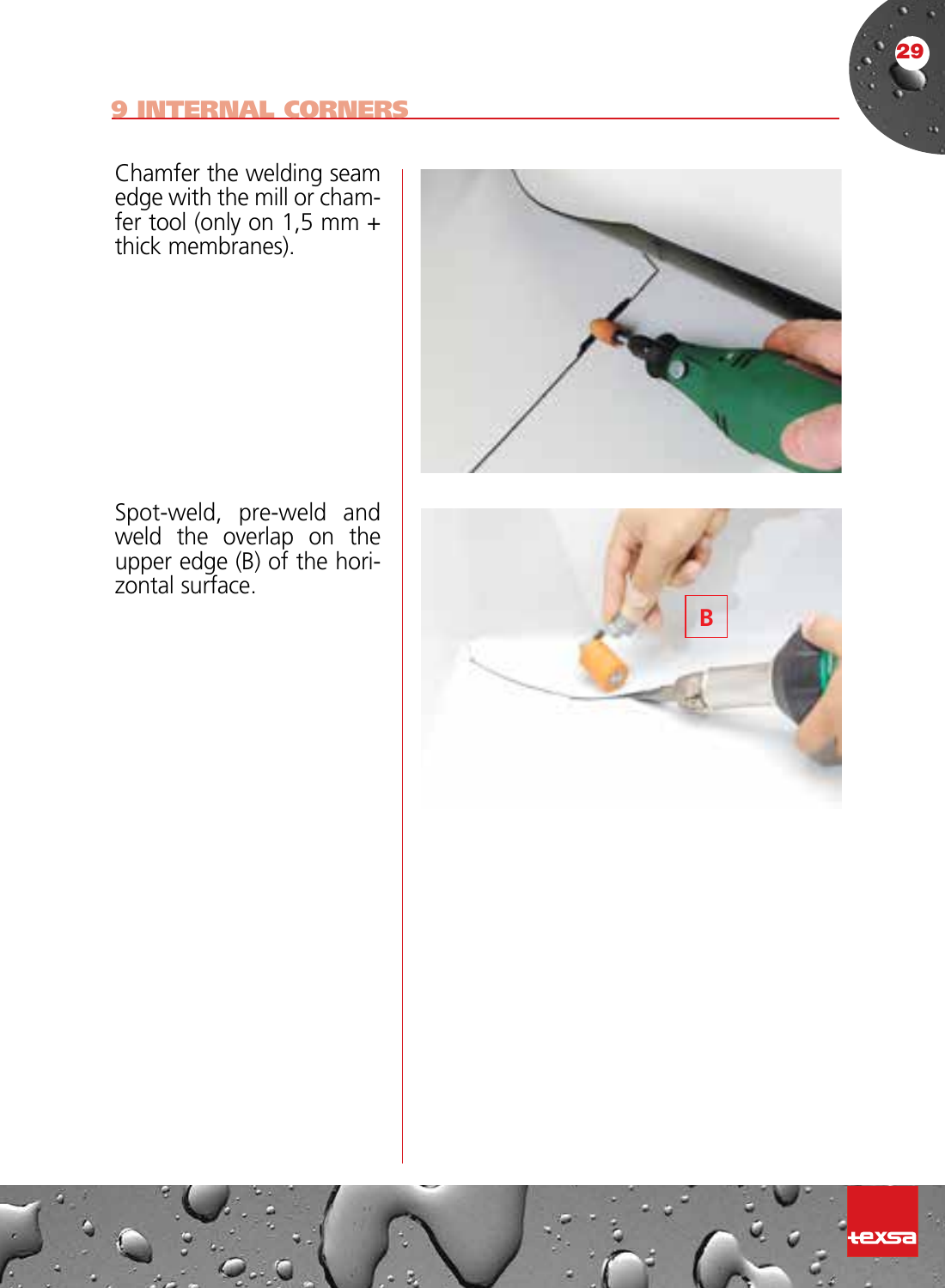#### *NTERNAL CORNERS*

30



pre-welding



Spot weld the **VINITEX**  PVC prefab corner in position.

Working from the centre of the corner outwards, pre-pare a pre-welding line, set back 3 cm from the border of the corner.

Using the 20 mm nozzle, weld the prefab corner into position.

#### *Note:*

*Always make sure the surfaces to be welded are clean and dry. Use a clean cloth and VINITEX PVC CLEANER as required.*

exsa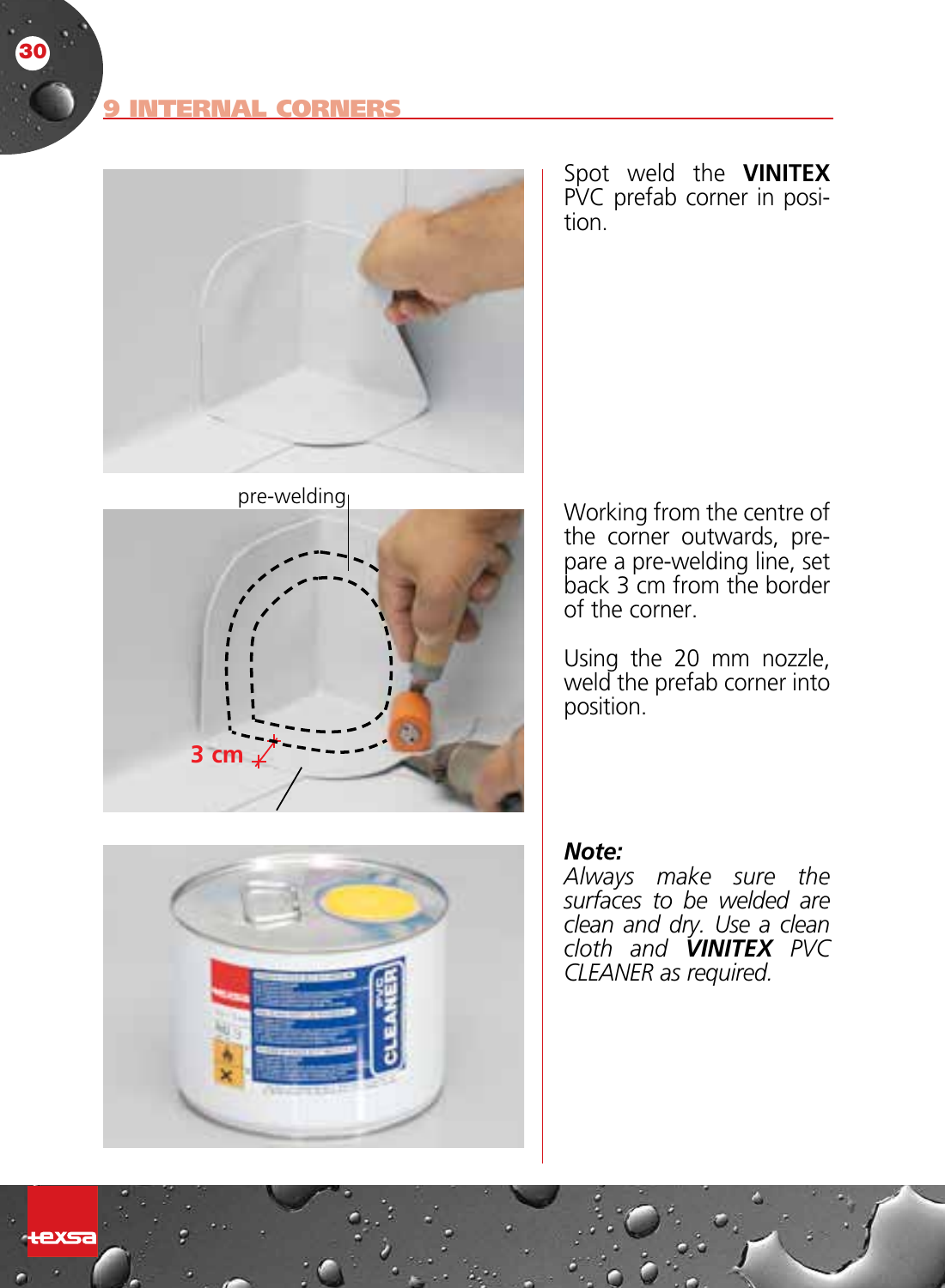#### <u>9 INTERNAL CORNER</u> s

#### **9.3 Internal corner with vertical crease**

Apply **VINITEX** ADHESIVE to the internal upstand and **VINITEX** pre-formed flashing leaving a 12 cm strip for hot air welding to the main field sheet.



Bond the membrane to the upstand starting at the top edge and working down to the base.



Cut and glue the second TEXSA flashing strip on the upstand, leaving 12 cm width for welding on to the horizontal surface.

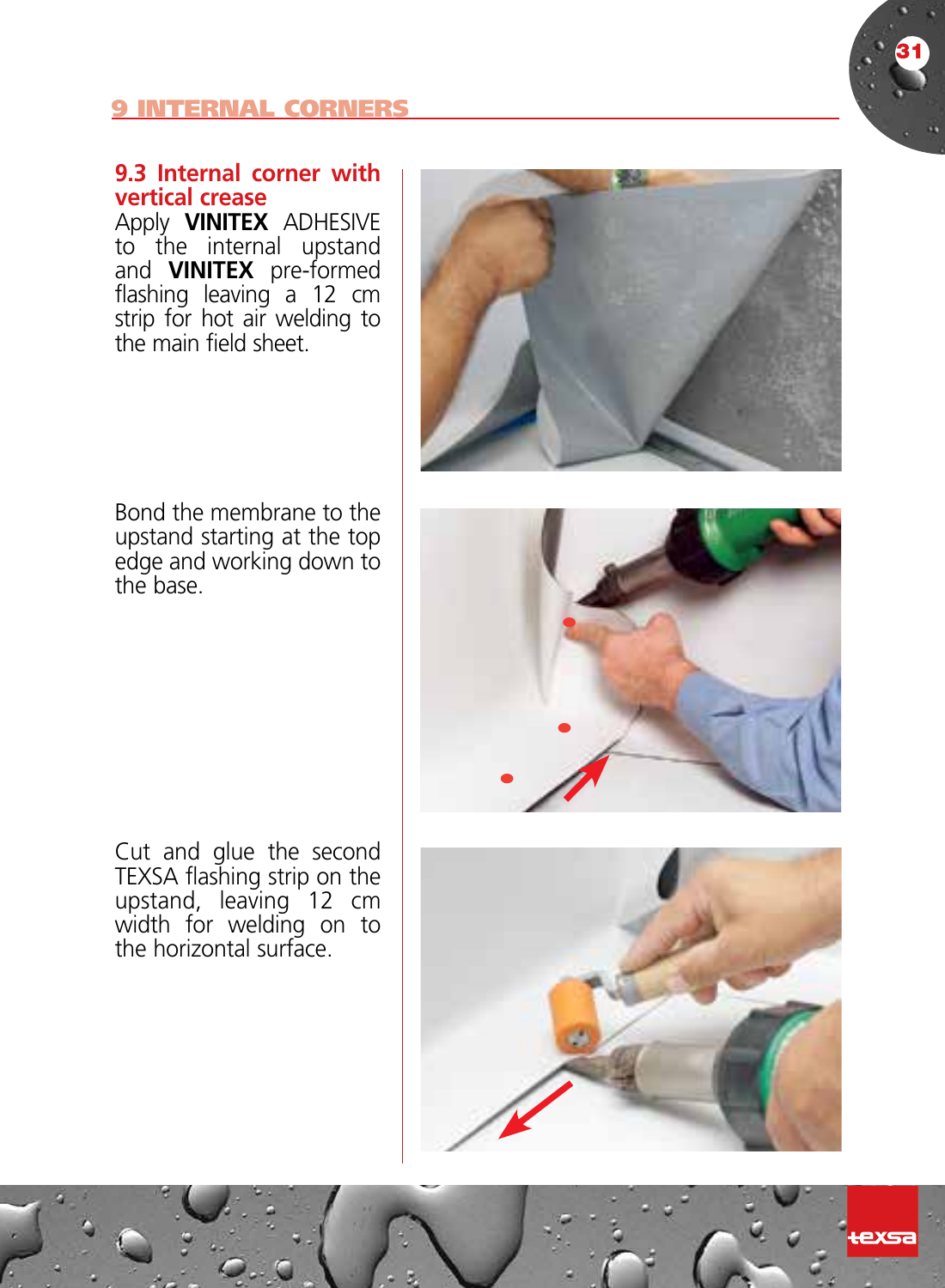

Spot weld in position as indicated. Then fold the membrane to form an upright crease.

Weld the strip to the first TEXSA flashing and weld the crease together. Fold the crease back on to the vertical face. Spot weld, pre-weld and weld.





Close the bend on the vertical wall by spot-welding, pre-welding and welding.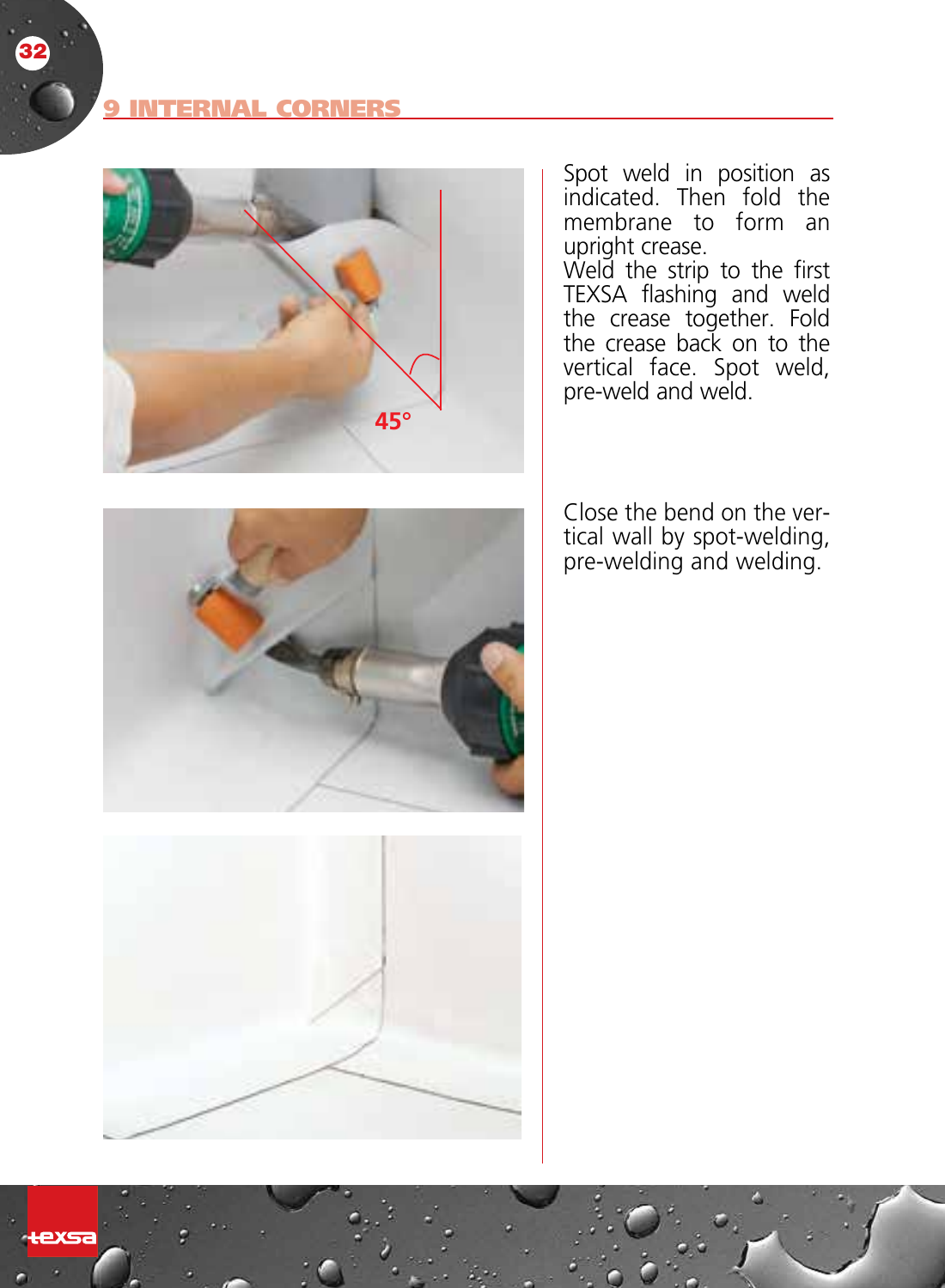#### **10.1 Horizontal surface**

Position the **VINITEX** PVC membrane on the horizon tal surface fixing it at the perimeter with pre-drilled bar. Locate fixing bars 15 cm from the corner, protec ting the ends with TEXSA BAR END PROTECTORS.

#### **10.2 Prefab external corner**

Measure and cut the mem brane to fit the upstand plus an extra 12 cm (mini mum) for welding to the horizontal surface

## Apply **VINITEX ADHESIVO**

**PVC** to the upstand face and to the TEXSA membra ne. Allow the glue to beco me tack dry. Then bond together on one face of the external corner to be covered, as shown.

Make a cut in line with the corner.

Turn the membrane along the adjacent wall and bond in position.

On the horizontal surface, spot-weld, pre-weld and weld the membrane along both sides.

Complete the welding operation.



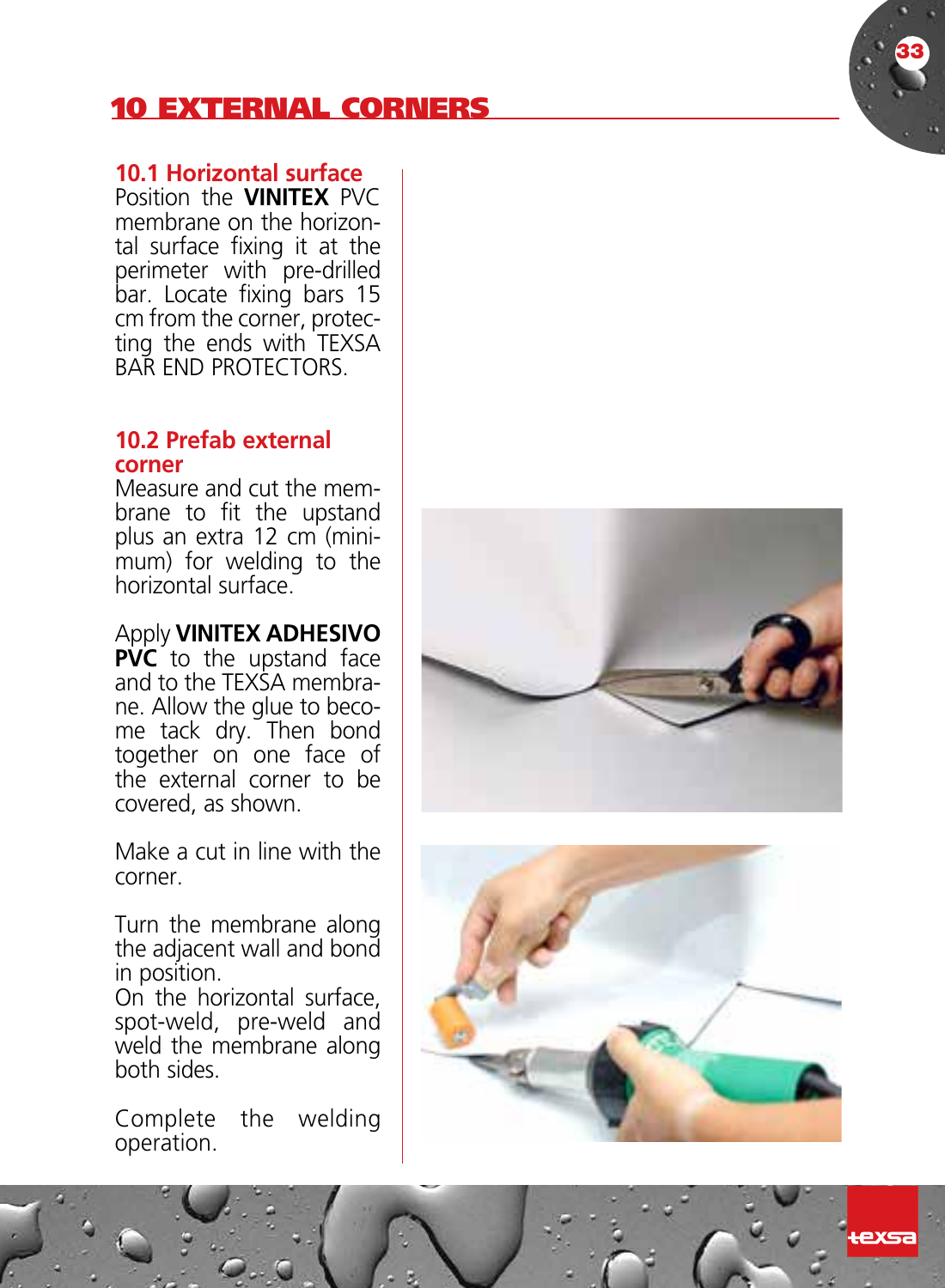### EXTERNAL CORNERS

34





Position the prefab **VINITEX** PVC external corner.

Spot-weld, pre-weld and weld working from the centre of the corner outwards.

texsa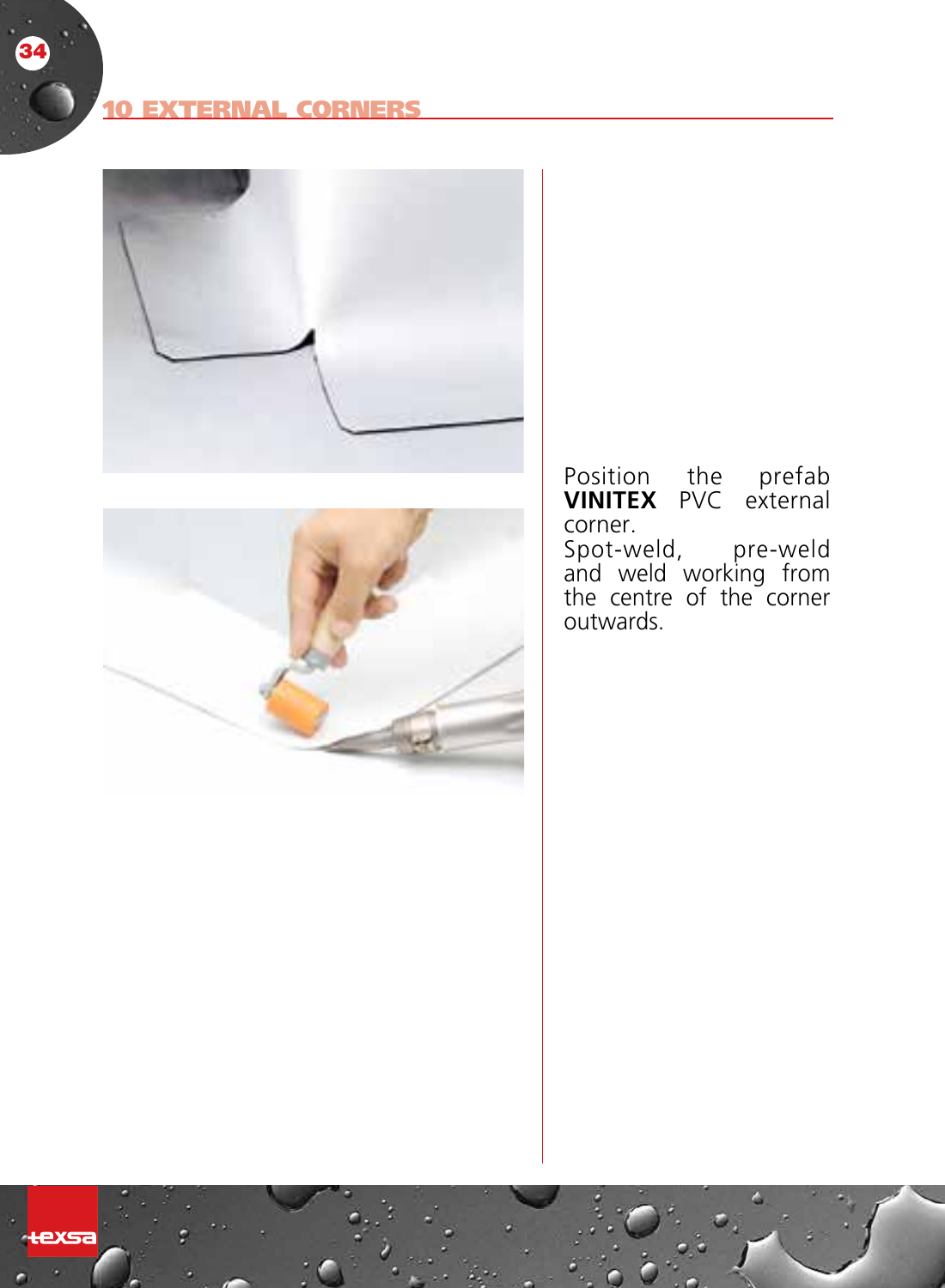

## *Note:*

*Always make sure the surfa ces to be welded are clean and dry. Use a clean cloth and* **VINITEX** *PVC CLEANER as required.*

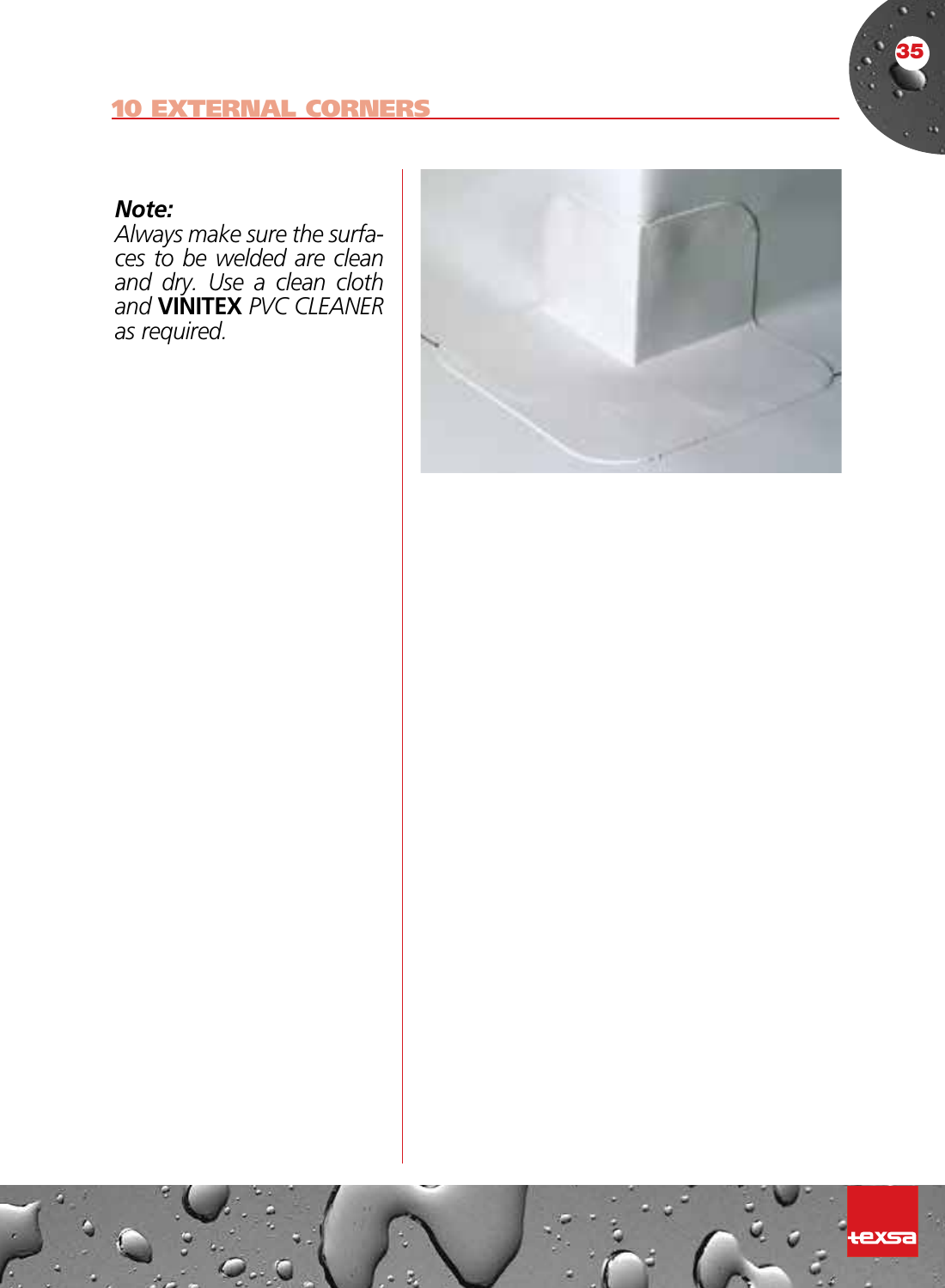36







#### **10.3 External corner**

Measure and cut the mem brane to fit the upstand plus an extra 12 cm (mini mum) for welding to the horizontal surface.

Glue and position the membrane on one face of the external corner to be covered.

Make a cut in line with the corner.

Turn the membrane along the adjacent wall and glue in position.

On the horizontal surface, spot-weld, pre-weld and weld the membrane along both sides.

Cut out a corner patch of **VINITEX** PVC membrane for detail work (VINITEX S.A. OR VINITEX MAT). Round off the corner that is to be positioned at the vertical edge.

Round the corners to be overlapped to the edge. Heat and stretch the rounded corner of the patch that welds to the vertical upstand.

Position the patch The minimum overlap should be 2 cm.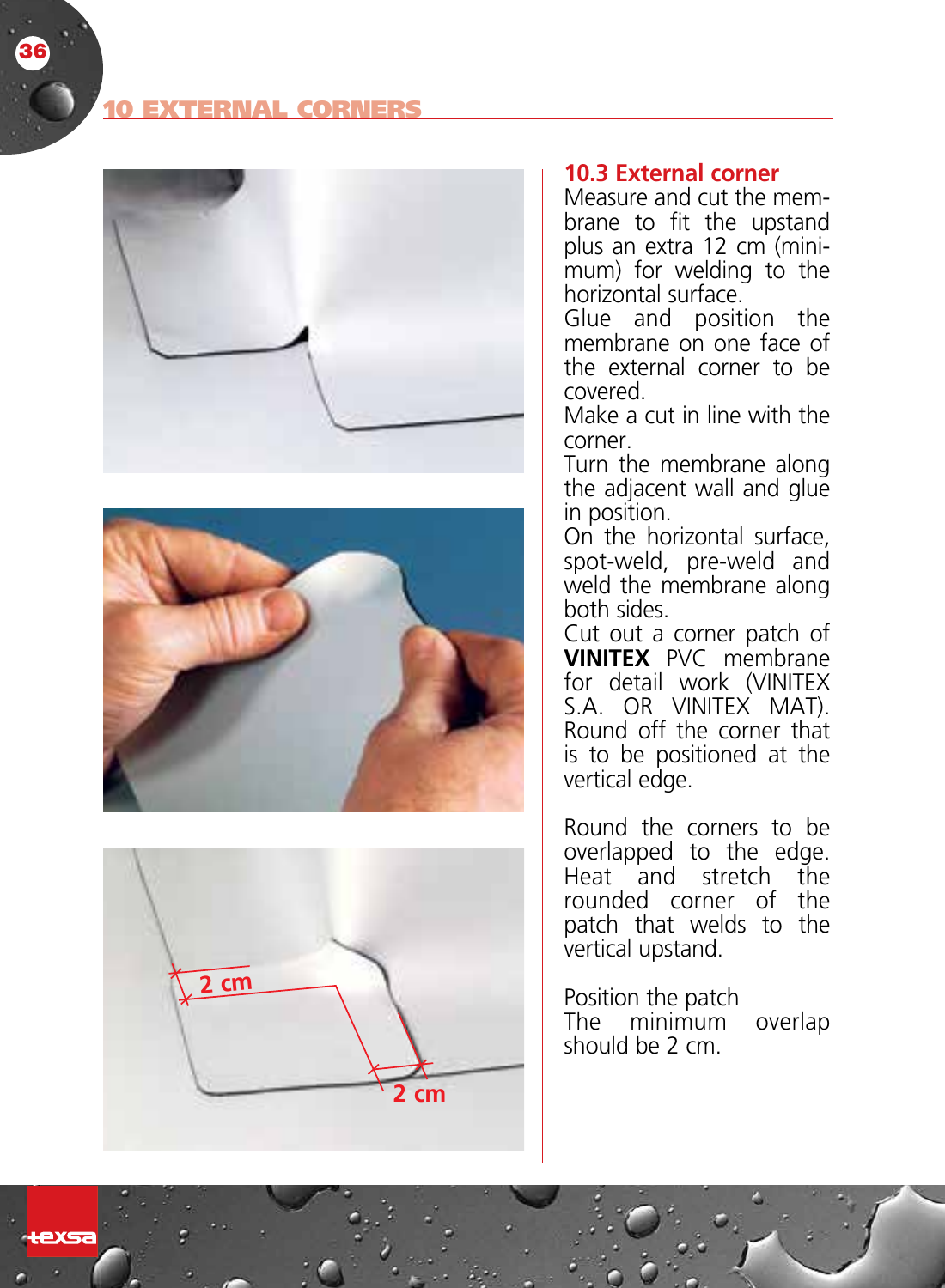Spot-weld, pre-weld and weld patch working from the centre outwards.

## *Note:*

*Always make sure the surfaces to be welded are clean and dry. Use a clean cloth and VINITEX PVC CLEANER as required.*



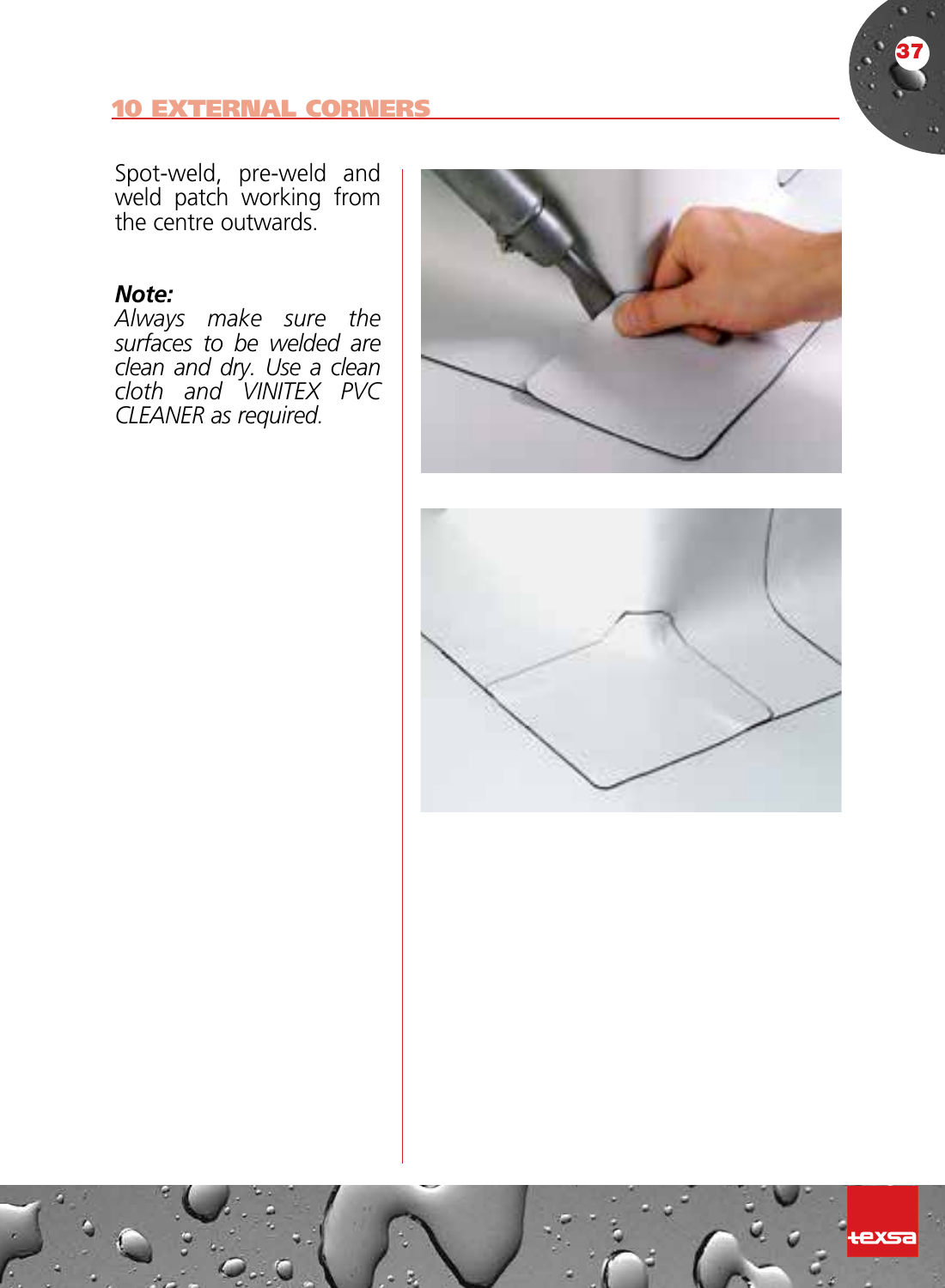## 11 CURVED, CONICAL AND ROUNDED DETAILS







#### **11.1 Extractor vents, pipes etc.**

Cut out a square of VINITEX MAT( OR VINITEX S.A.) membrane and round off the corners with scissors.

Cut a hole 1 cm smaller than the pipe size in the middle of the square. Carefully heat around the hole and stretch the membrane over the pipe creating an upstand rim at the base of the pipe.

Spot weld, pre-weld and weld to the main field sheet.

Cut a strip of VINITEX S.A. (OR VINITEX MAT) plus an extra 3 cm for vertical welding as illustrated.

The height of the strip should equal the height of the cylinder body plus an extra 3 cm for welding to the horizontal surface.

Spot-weld, pre-weld and weld the vertical seam.

Remove the resulting cylinder and manually spread the excess for welding onto the horizontal surface.

exsa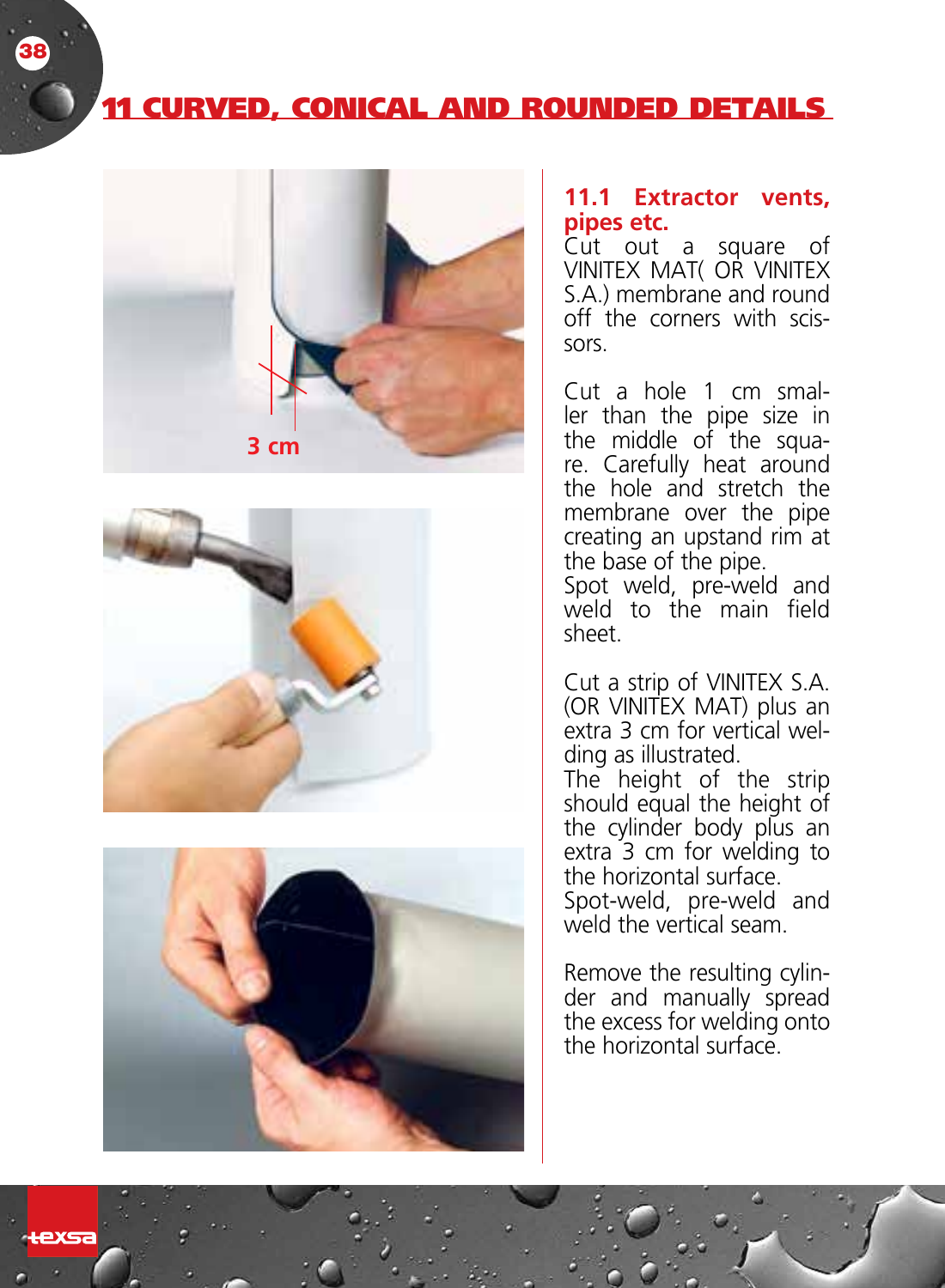#### 11 CURVED, CONICAL AND ROUNDED DETAILS

Replace the cylinder and weld to the newly formed upstand of the base flashing.

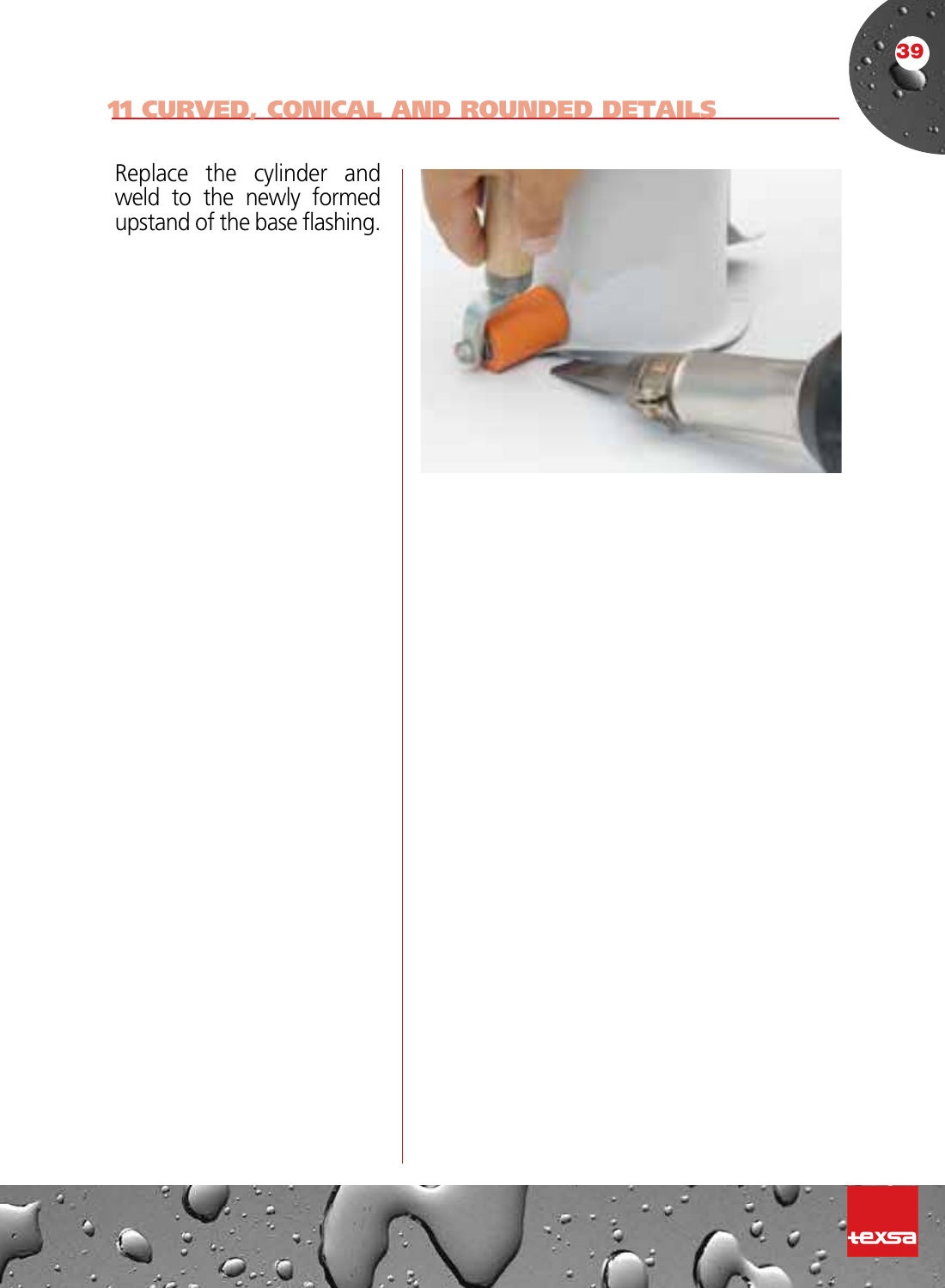#### **RVED, CONICAL AND ROUNDED DETAILS**



**11.2 Curved vertical wall** Bond the VINITEX MAT flashing to the vertical wall using VINITEX ADHESIVO PVC, allowing 5 cm excess for fixing to the decking at  $15 - 20$  cm centres.



Cut the membrane and weld the excess material as indicated.



Install the **VINITEX** PVC field sheet. Bond and cut the membrane to form a bend of approximately 3 – 4 cm on the vertical wall. Once in position, cut the excess material to create a minimum upstand of 2 cm.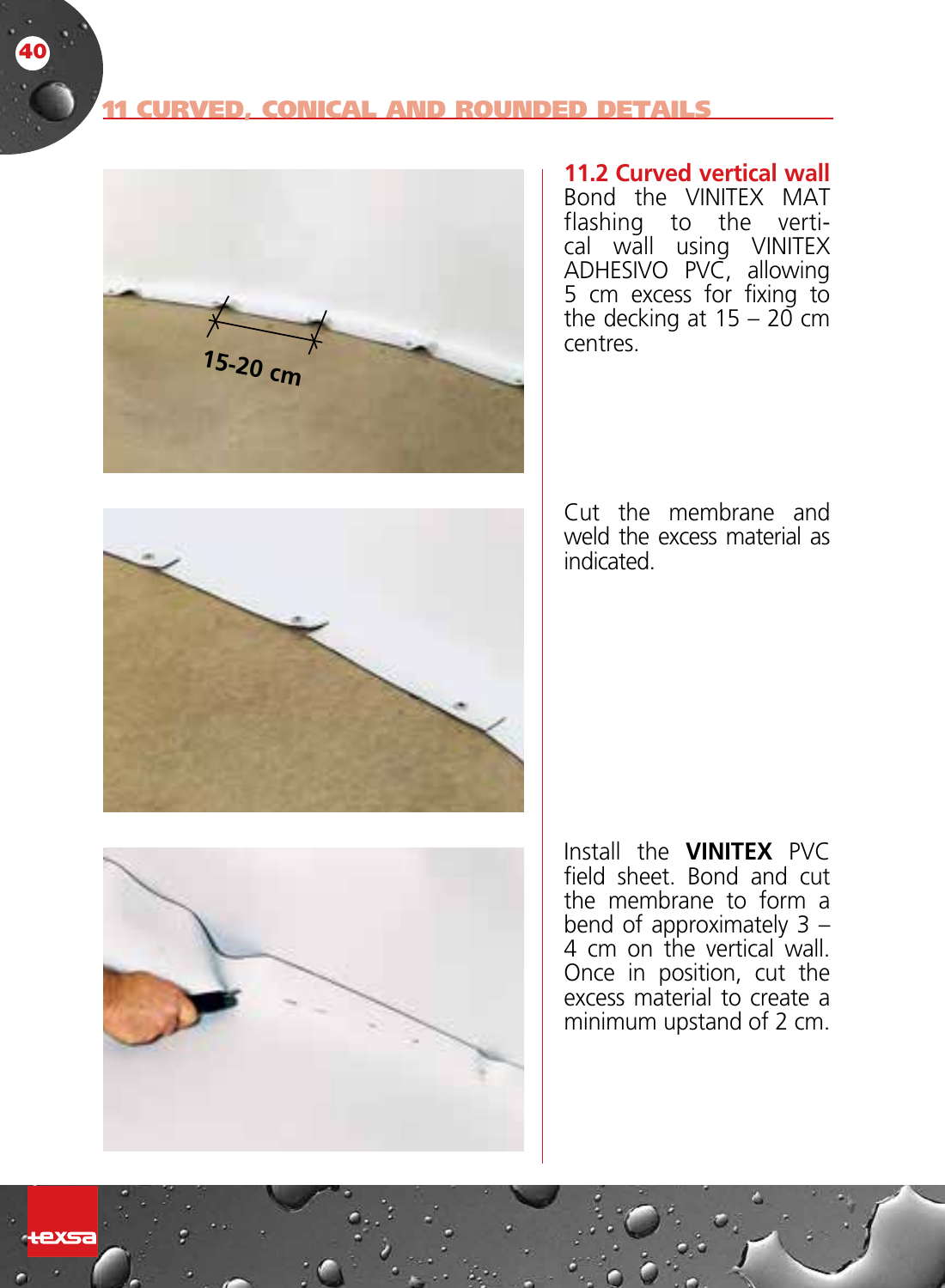## 11 CURVED, CONICAL AND ROUNDED DETAILS

Spot weld, pre-weld and weld the field sheet to the vertical membrane using the brass roller.



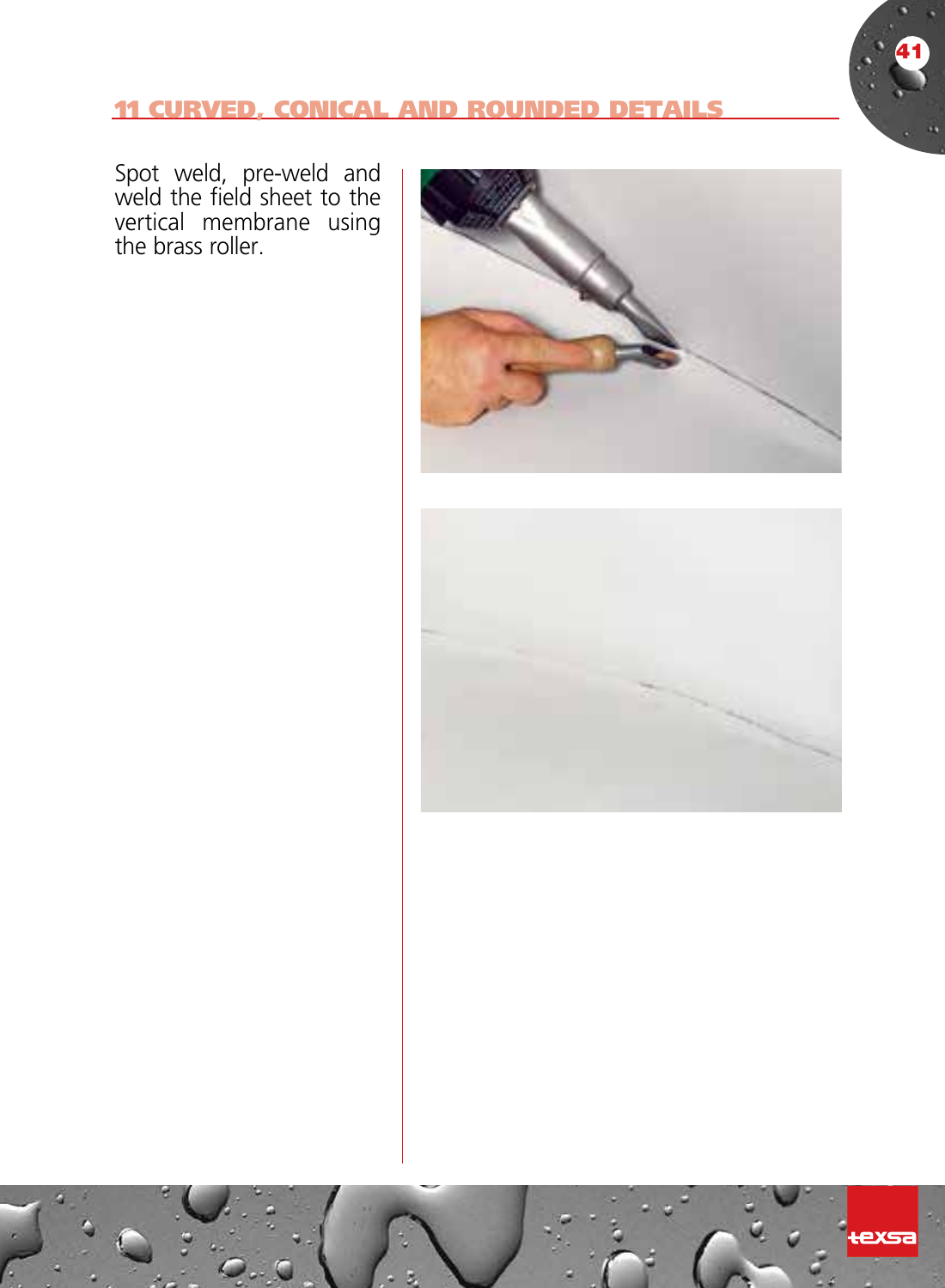# 12 OUTLETs

42



Use only TEXSA PVC or recommended outlets systems with TEXSA P membranes.

Cut a hole in the roof membrane to correspond with the downpipe.



Mechanically fix the membrane around the outlet to the decking withy fixing plates and screws.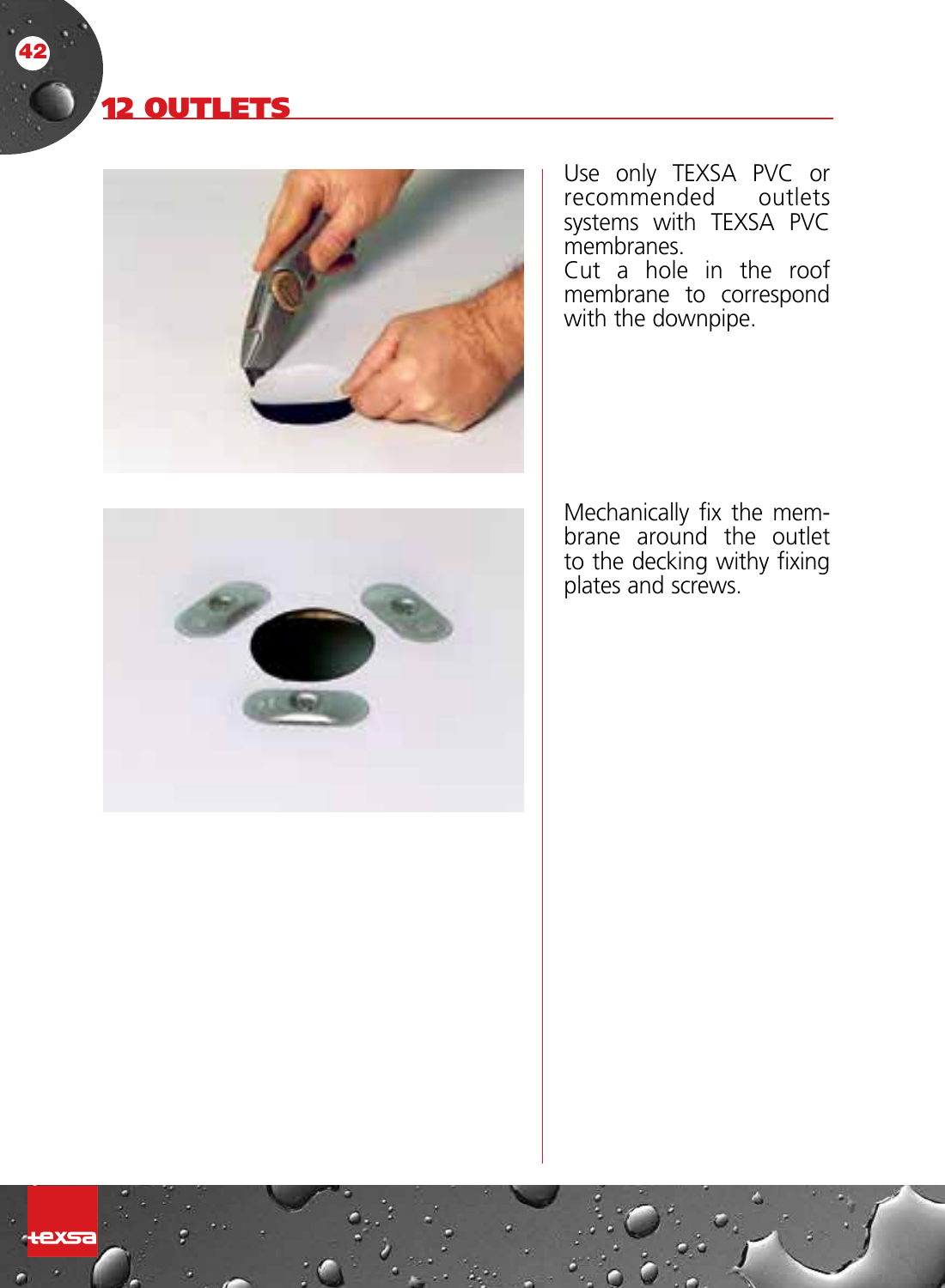#### 12 OUTLETs



Insert the VINITEX PVC prefabricated outlet.

## *Note:*

*Always clean the surfaces to be welded with a clean cloth and VINITEX pvc CLEANER.*

Spot-weld, pre-weld and weld the flange of the TEXSA outlet to the main field sheet.



weld



pre-weld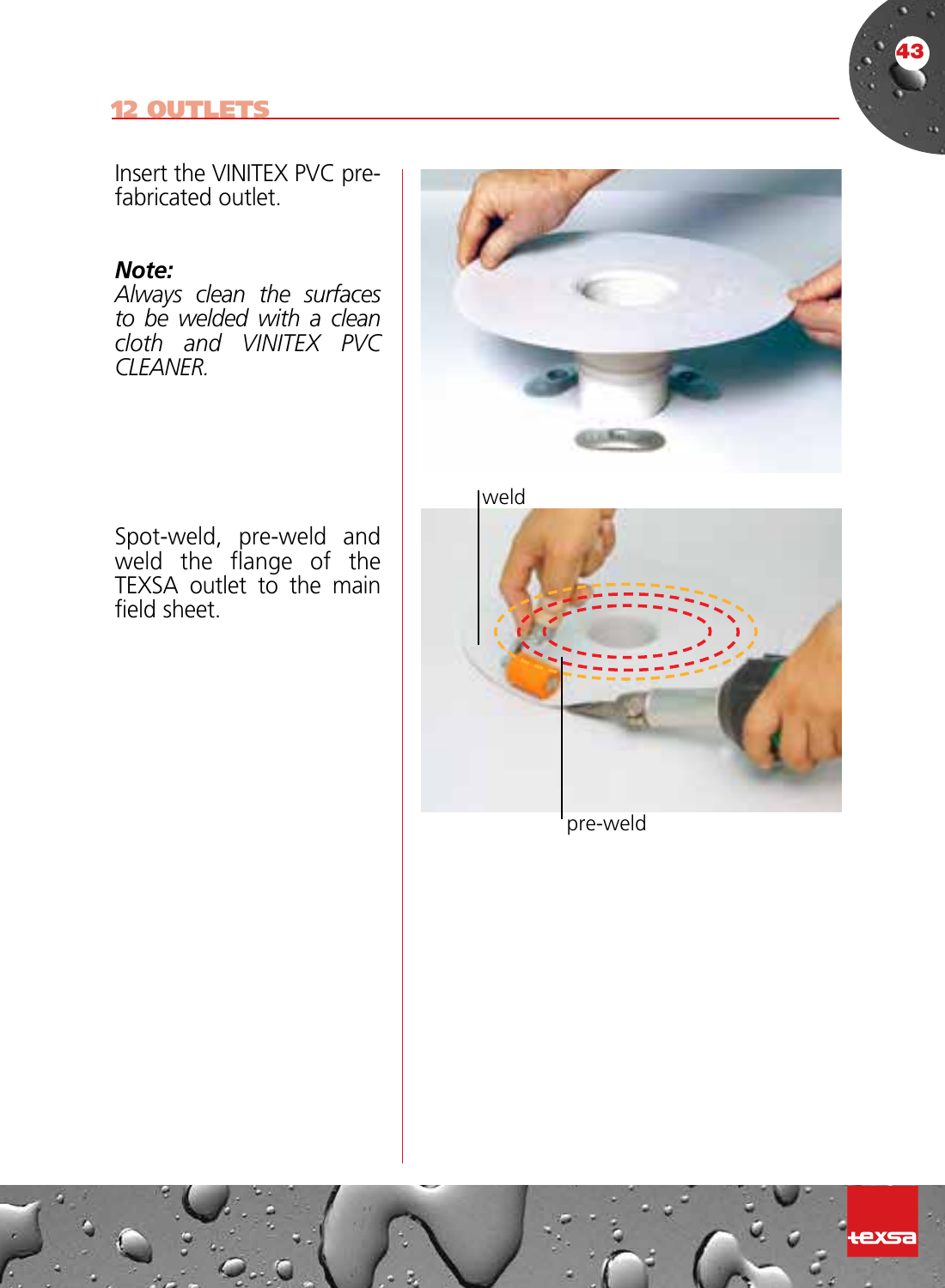





Install TEXSA metal laminated flashings in conjunction with a neoprene or butyl tape sealing strip leaving a 0,5 cm gap for expansion/contraction.

Fix the flashing with expansion nails or counter sunk screws.

*Warning: always ensure the perimeter edge can accommodate fixings to withstand the anticipated wind loadings.*

Cover the expansion joint with a 2 cm masking tape prior to welding  $a \overline{8}$  cm wide strip (VINITEX MAT) over the joint as illustrated.

To allow for movement only weld either side of the strip to a maximum of  $2 \text{ cm}$ .

For ease when welding the membrane to the top surface of the TEXSAMETAL allow a 1 cm gap from the front face.

**For flashings with face depths greater than 5 cm internal support metal butt straps or face**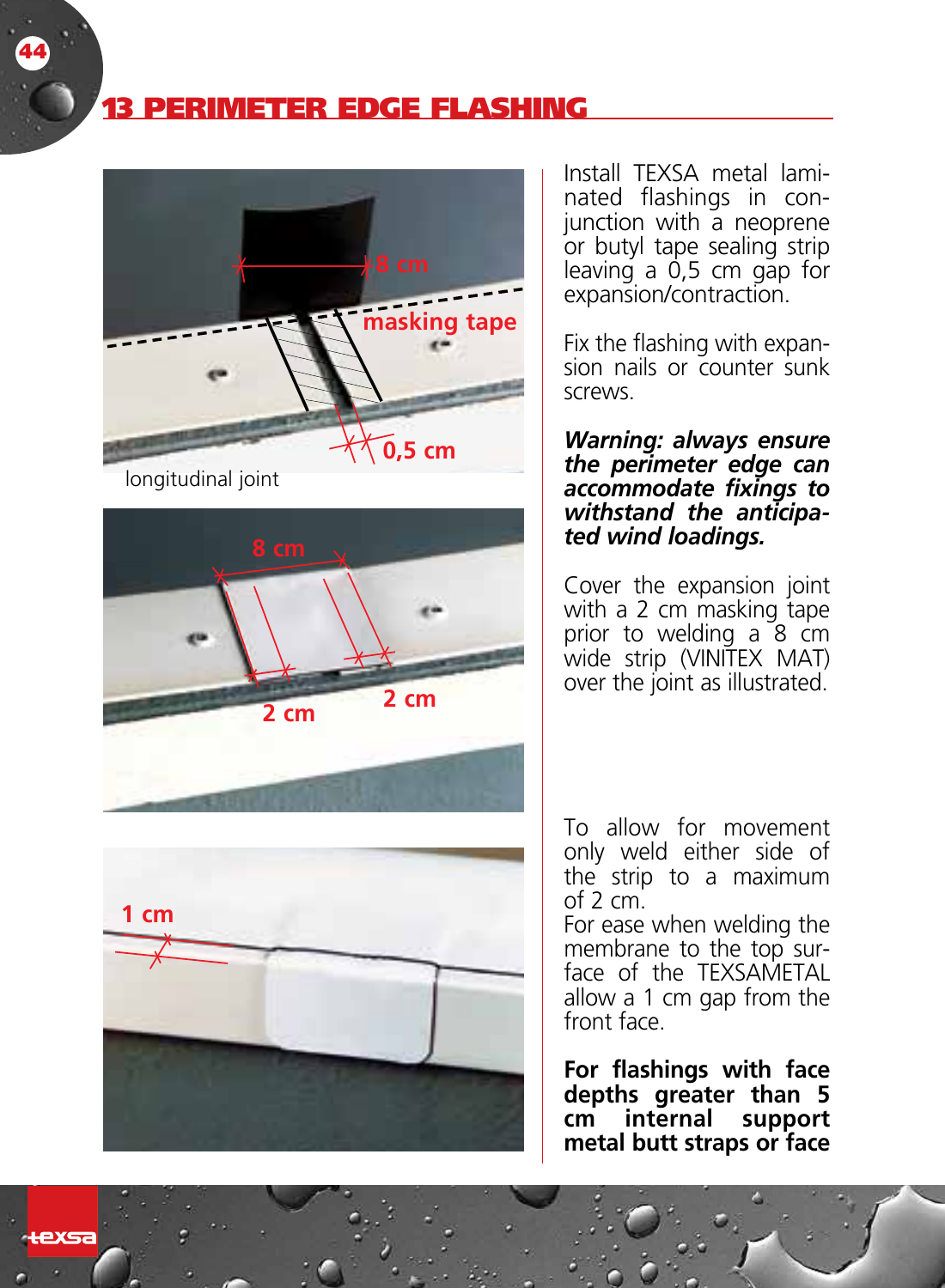



Mark the cutting line, both horizontally and vertically.



Squeeze the drip near the cutting line to identify the desired cutting point.



Cut on the horizontal level at about 30° with reference

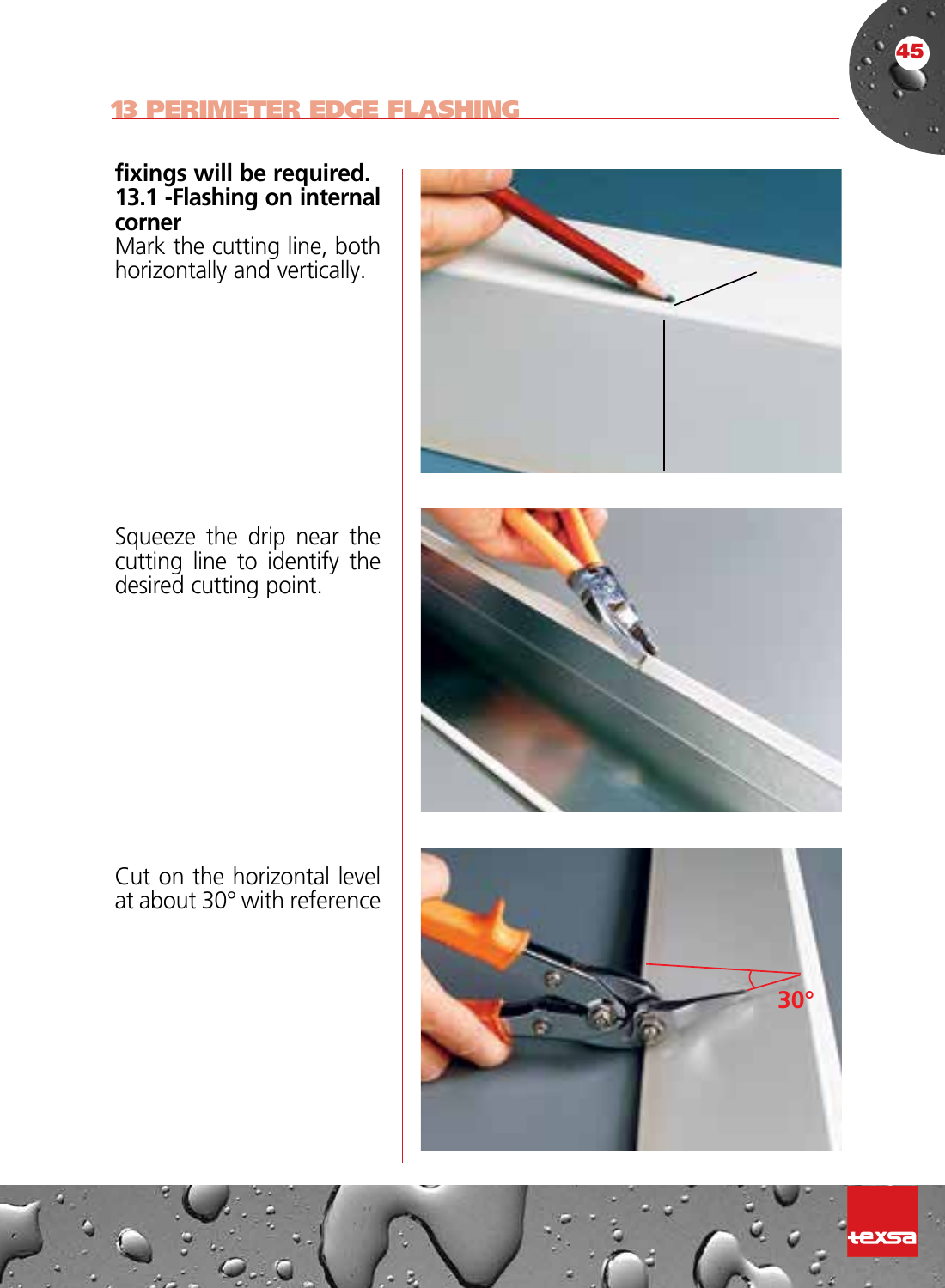#### ETER EDGE EI ASHING



to the marked line. Bend to form a 90° corner and trim the overlap at 45° as illustrated.



After positioning the neo-prene or butyl sealing strip, mechanically fix the prepared flashing to the perimeter edge.

Cut and weld a strip of membrane VINITEX MAT OR VINITEX S.A.over the new joint.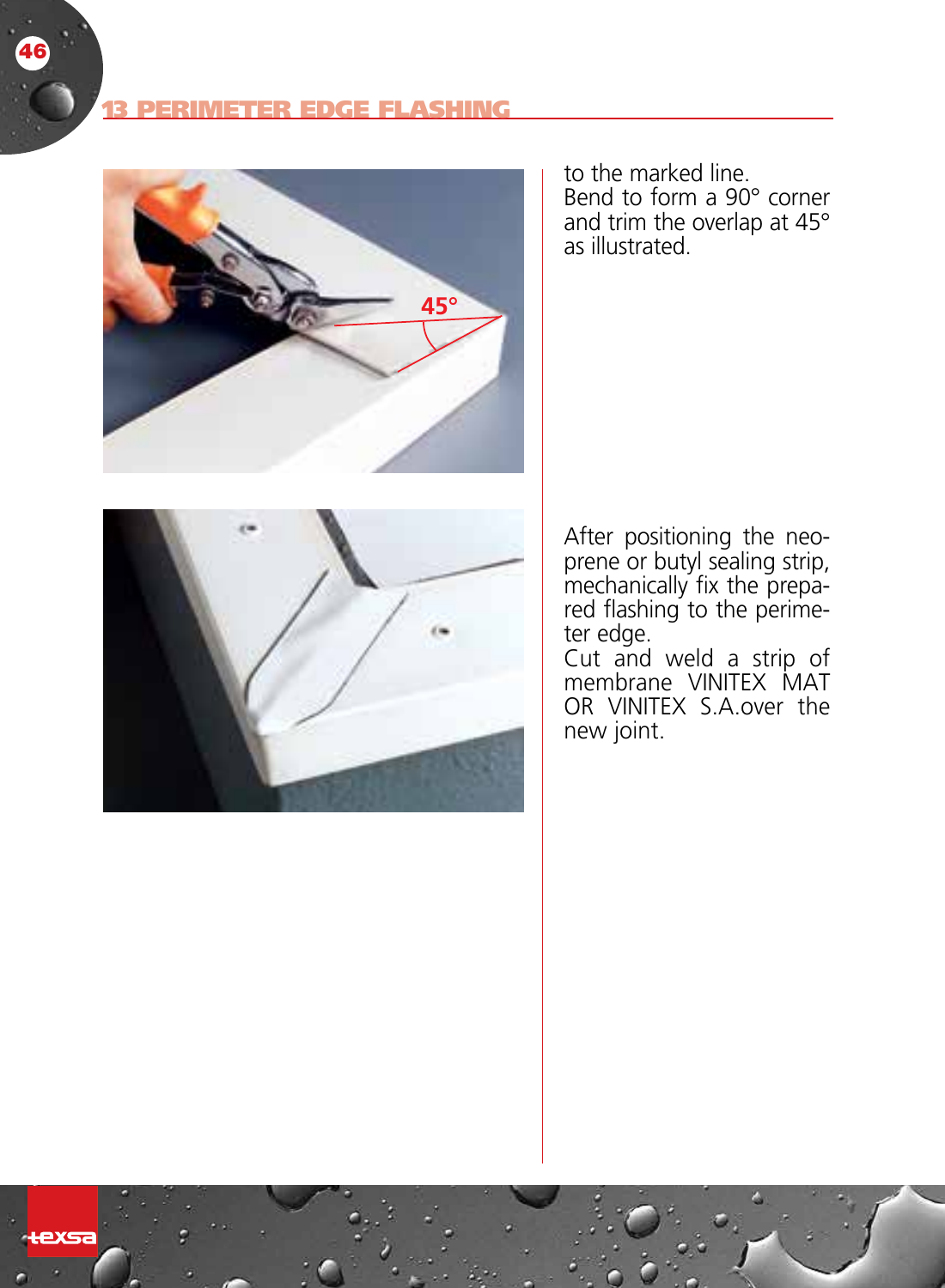

Weld the waterproof mem brane to the flashing. Round the corners of a piece of VINITEX MAT OR VINITEX S.A. membrane allowing a 2 cm excess for overlapping and welding.

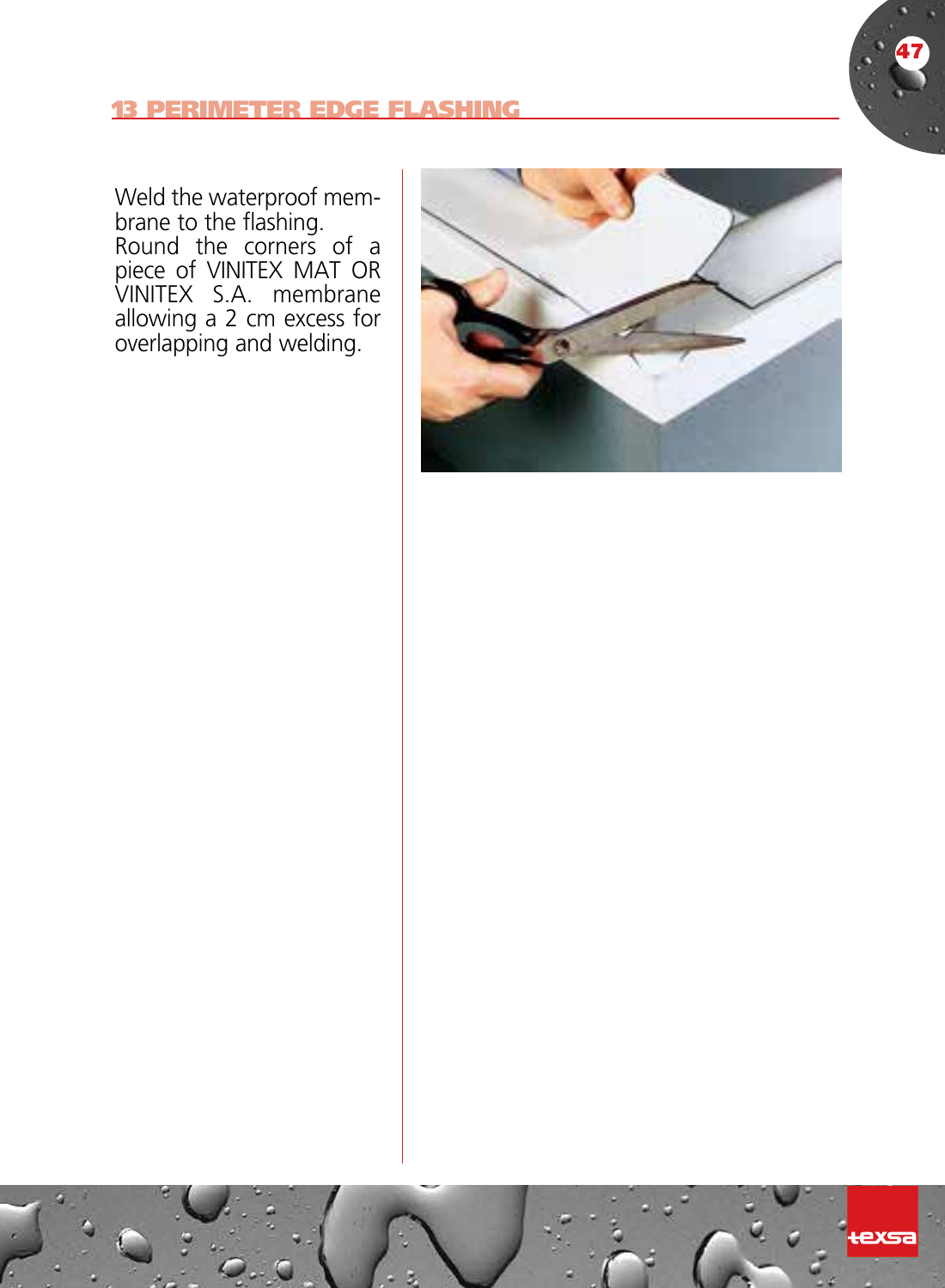



Heat and stretch the internal corner of the patch.

Spot-weld, pre-weld and weld the patch onto the corner.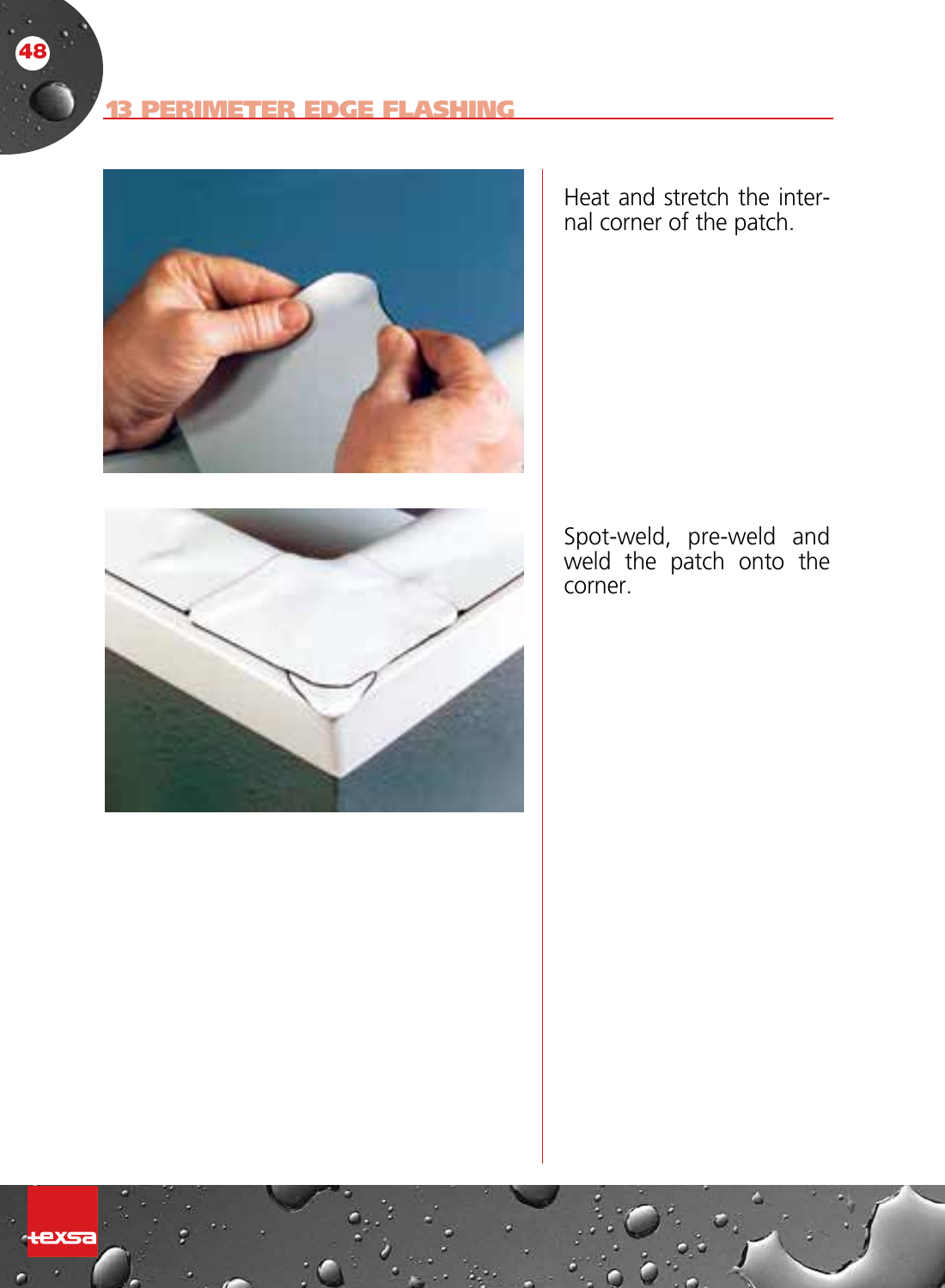

#### **13.2-Flashing on external corner**

Mark the cutting line, both horizontally and vertically.



Squeeze the drip near the cutting line to identify the desired cutting point.

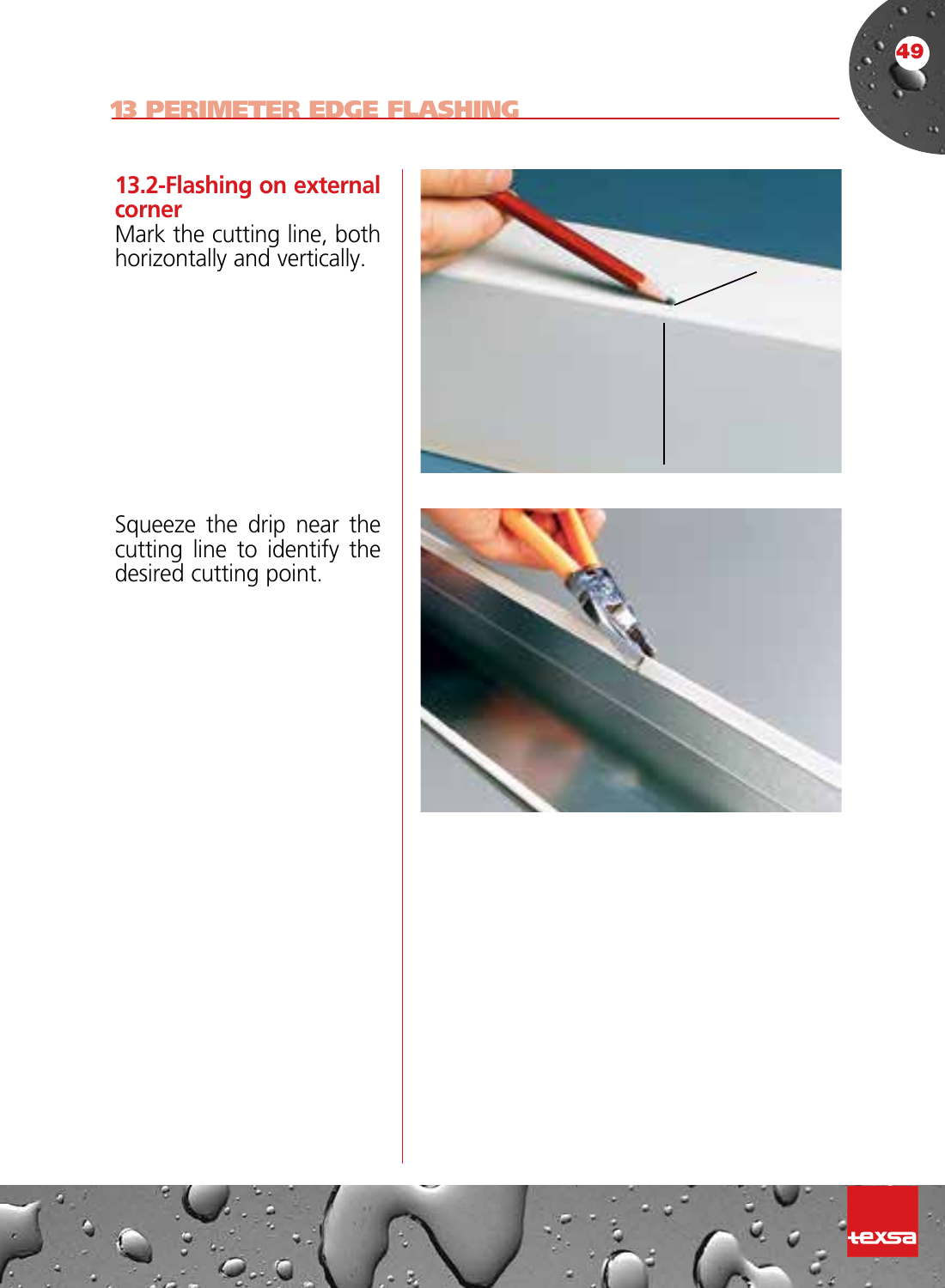

Cut the horizontal surface following the cutting line.



Open the flashing. After installing the neo-prene/butyl sealing strip, mechanically fix the flashing to the perimeter edge.



Round the corners of a square patch of VINITEX MAT (OR VINITEX S.A.) allowing a 2 cm excess for overlapping and welding.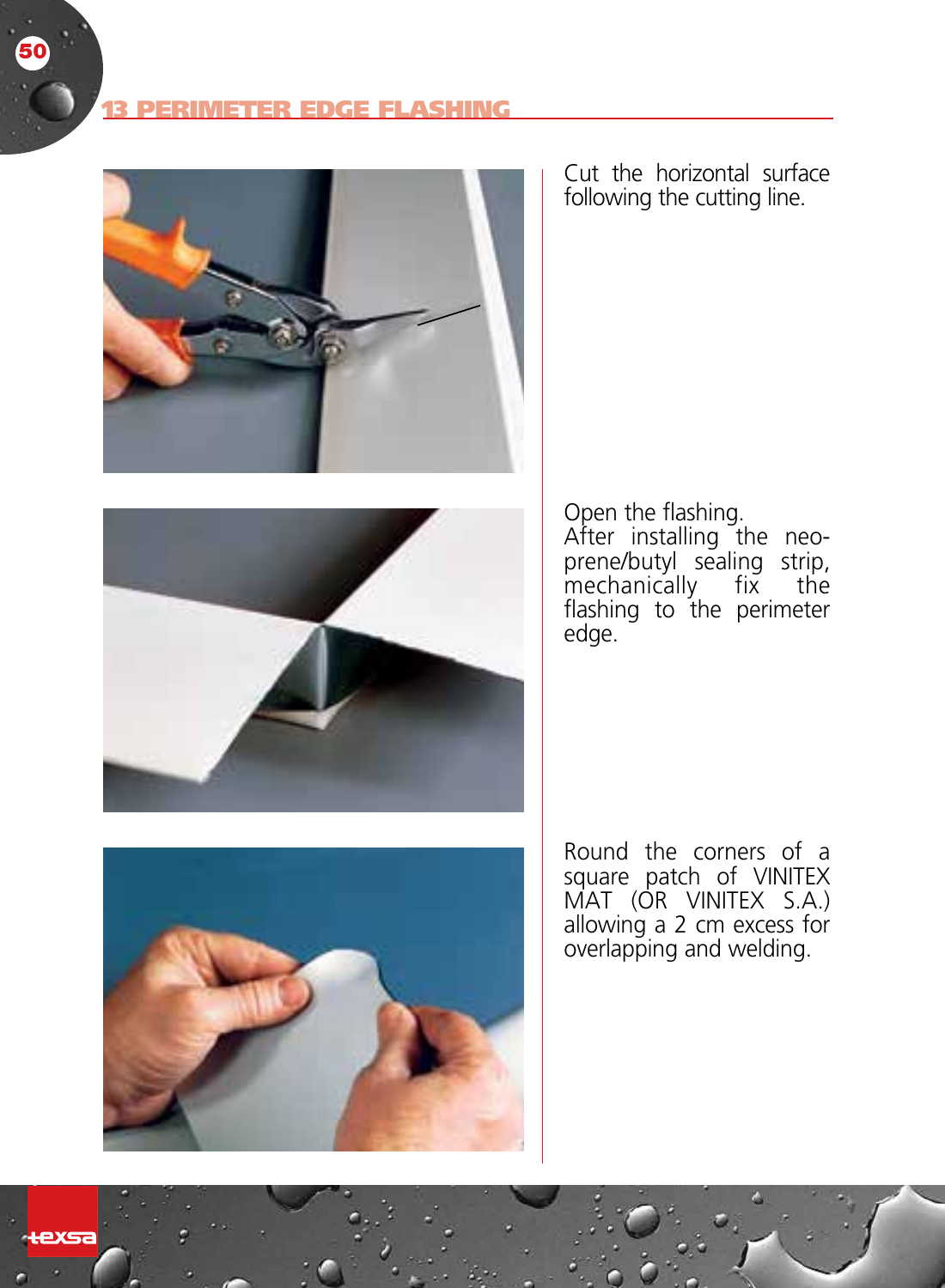

Heat and stretch the internal corner of the patch. Position the patch over the corner area. Spot-weld, pre-weld and weld to the metal plate.



Spot-weld the flashing onto the profile starting 1 cm from the edge. The excess membrane from the vertical surface will form a pocket at the corner edge.

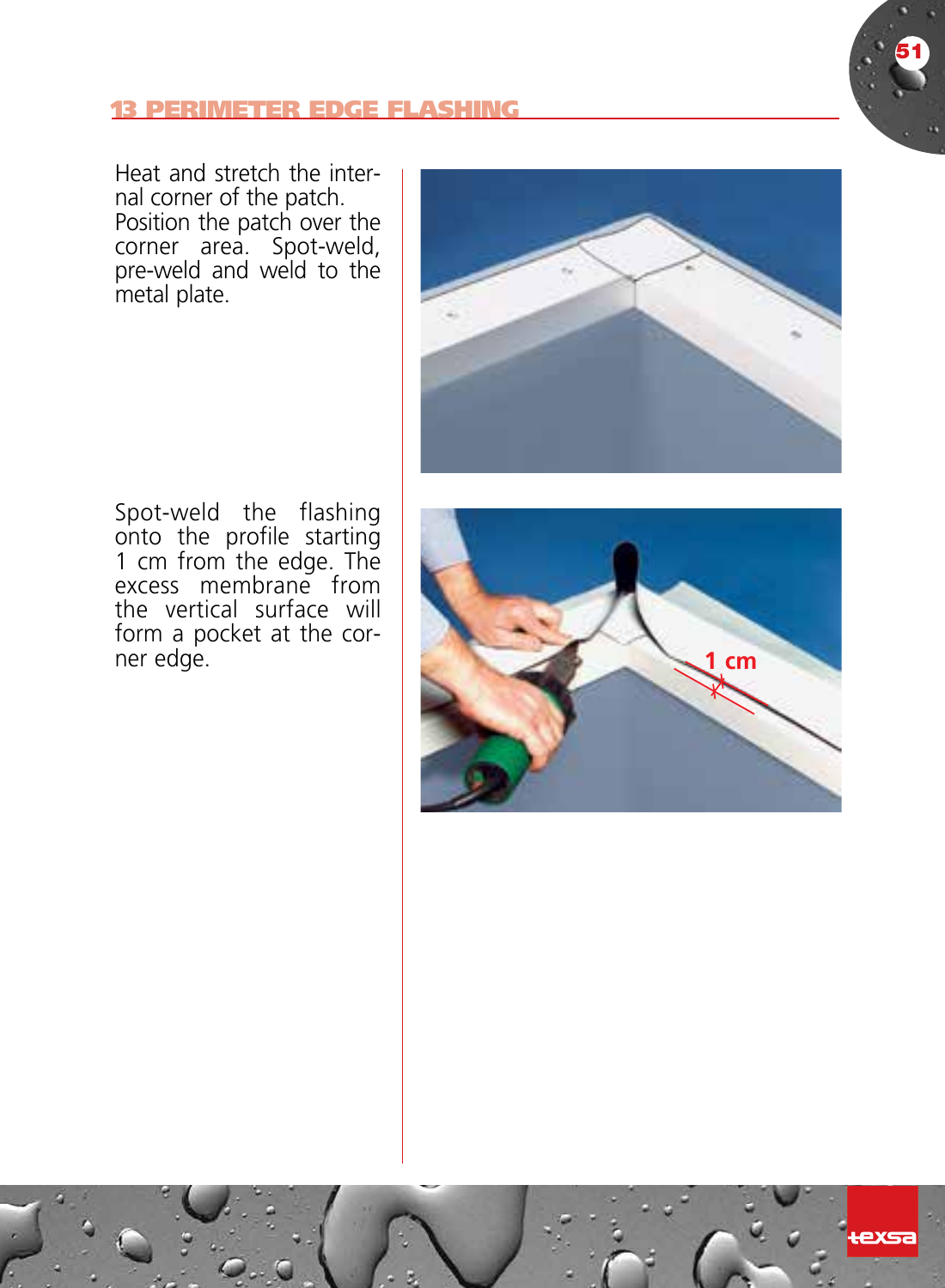



Cut the pocket up to 2 cm from the corner edge.

Trim the triangle of excess material.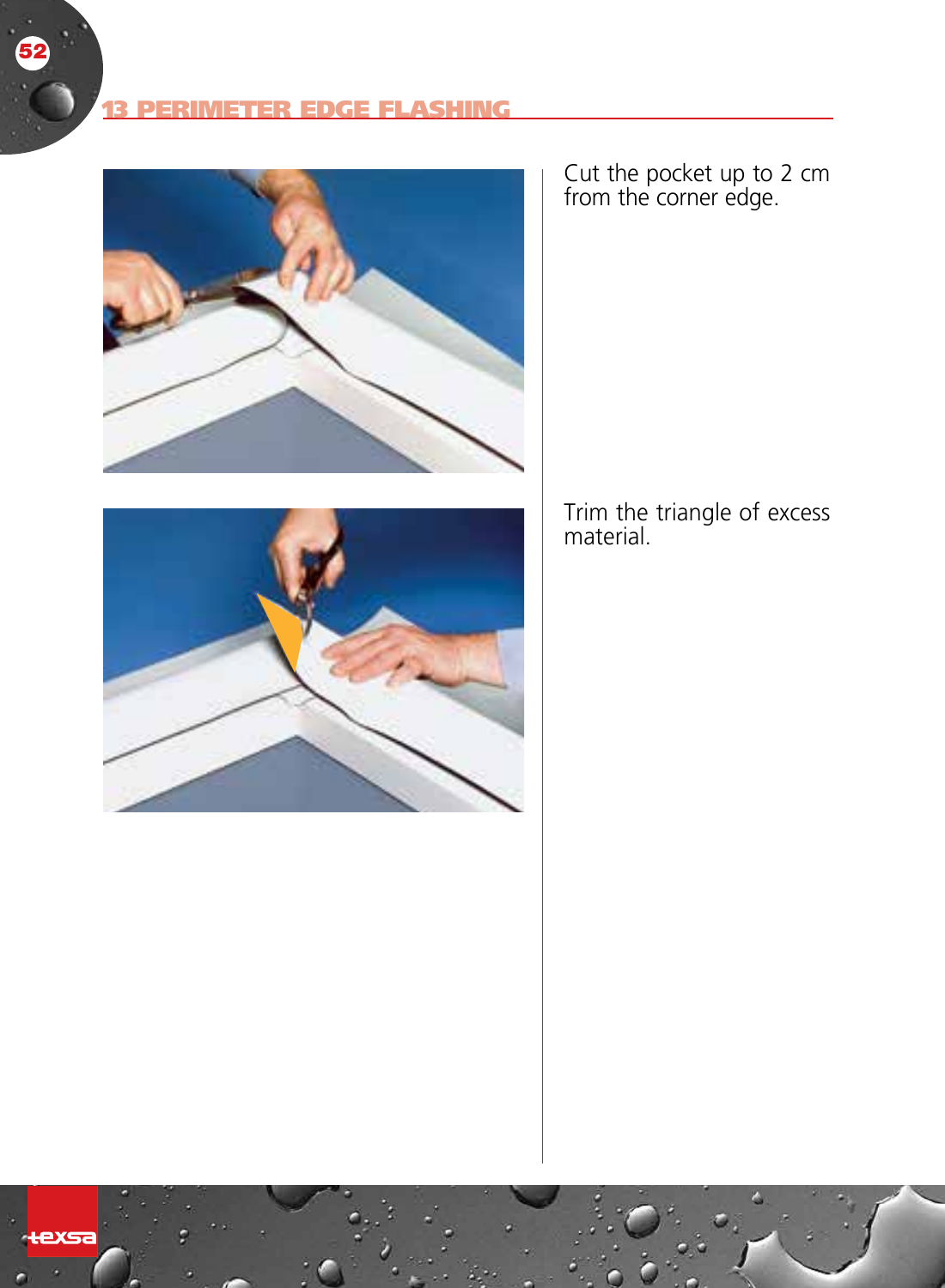## <u>13 PERIMETER EDGE FLASHING</u>

Spot-weld, pre-weld, and weld, onto the horizontal surface of the flashing.



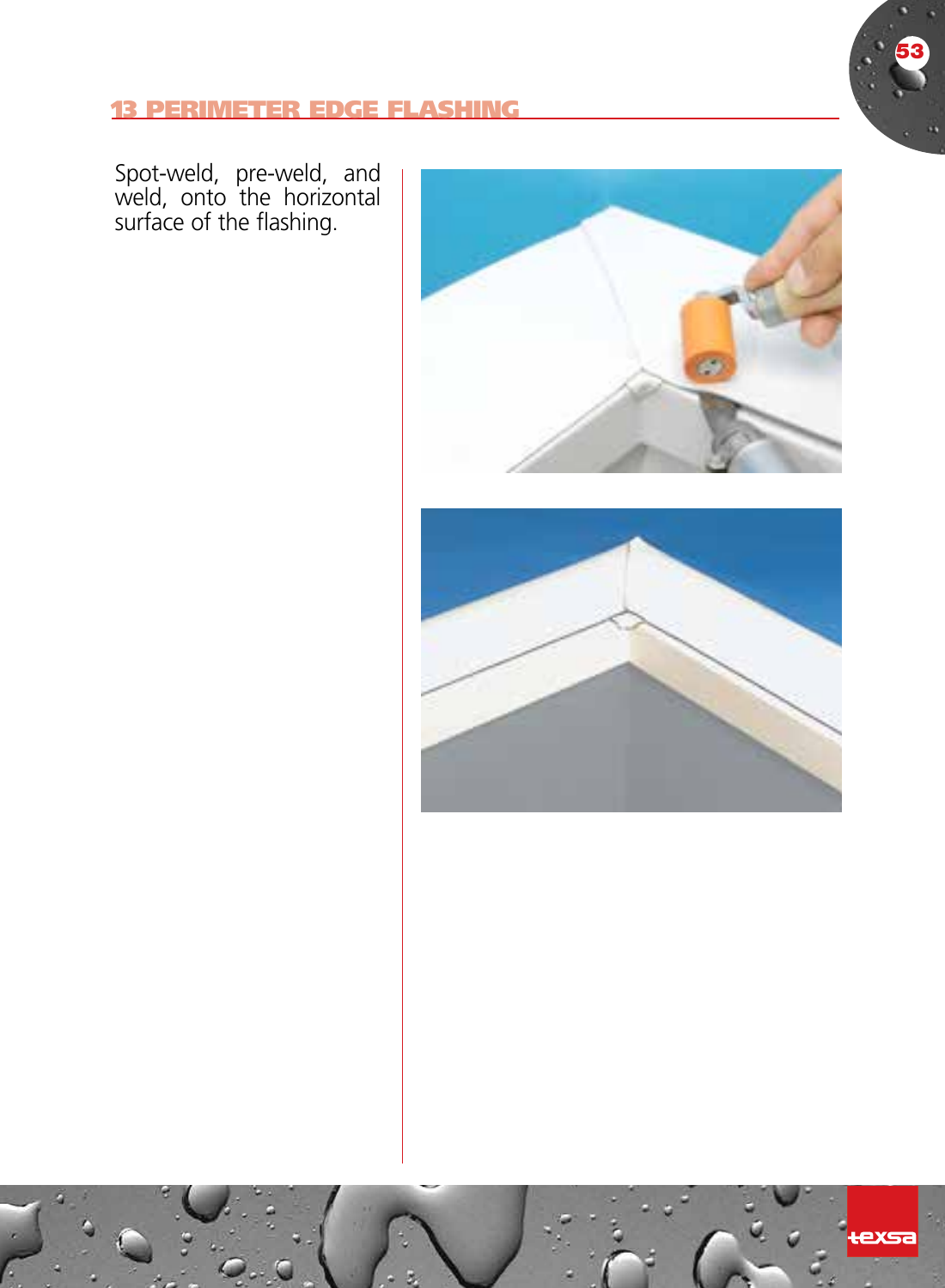# 14 SEAM CHECKS





Carry out the test, using the welding tester (seam probe) on cooled material. Pass the seam probe along the welding line, exerting sufficient pressure to identify defective seams.



In the case of defective seams, follow the seam cleaning procedure prior to re-welding as necessary. In extreme situations, it is necessary to weld a 15 – 20 cm strip over the existing welding line after cleaning.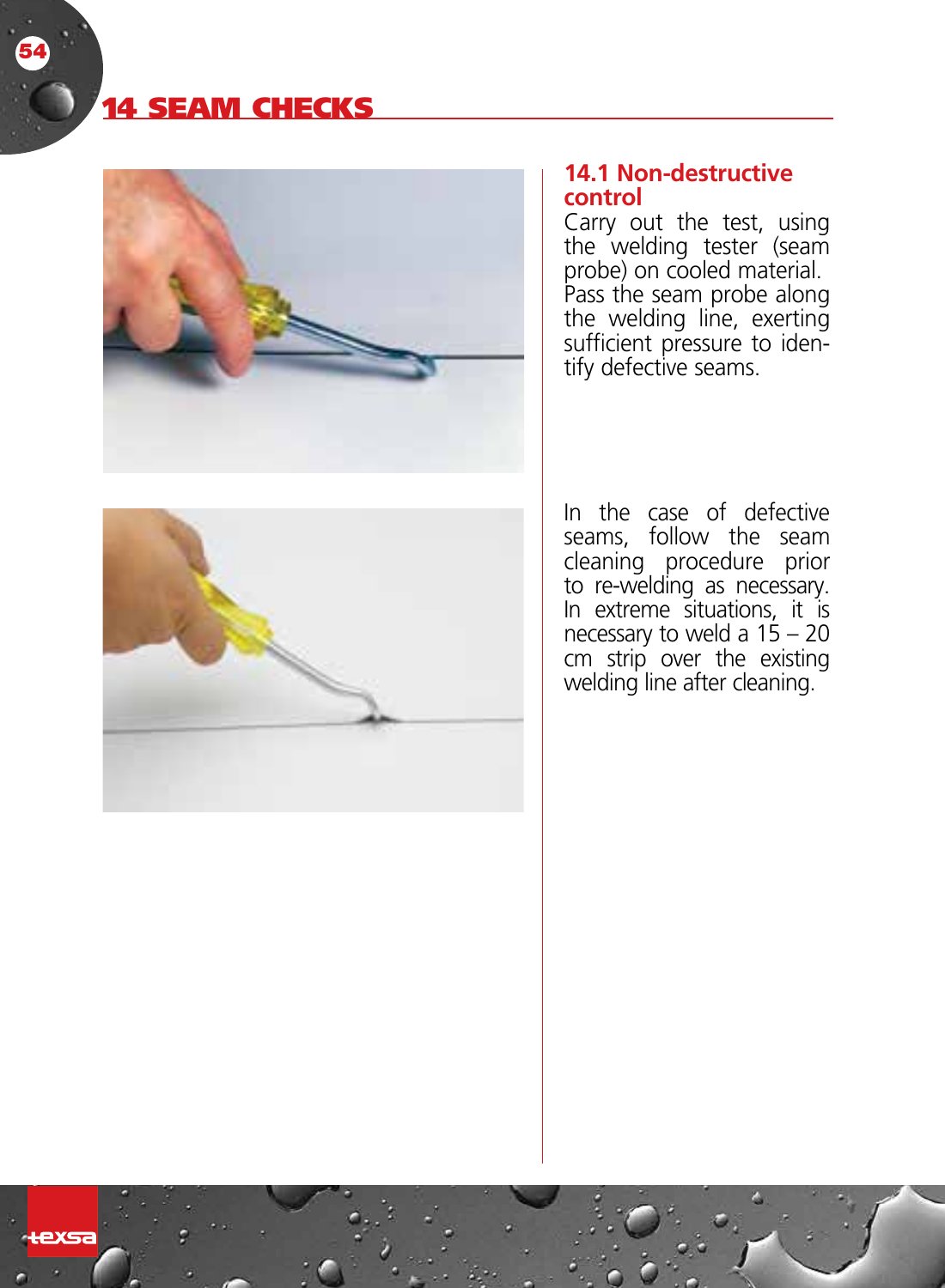## 14 SEAM CHECKS



## **14.2 Destructive control**

Cut out a 1 cm section of the welded membrane.



Apply pressure to the weld by pulling on the two ends of the sheet as illustrated in the picture.

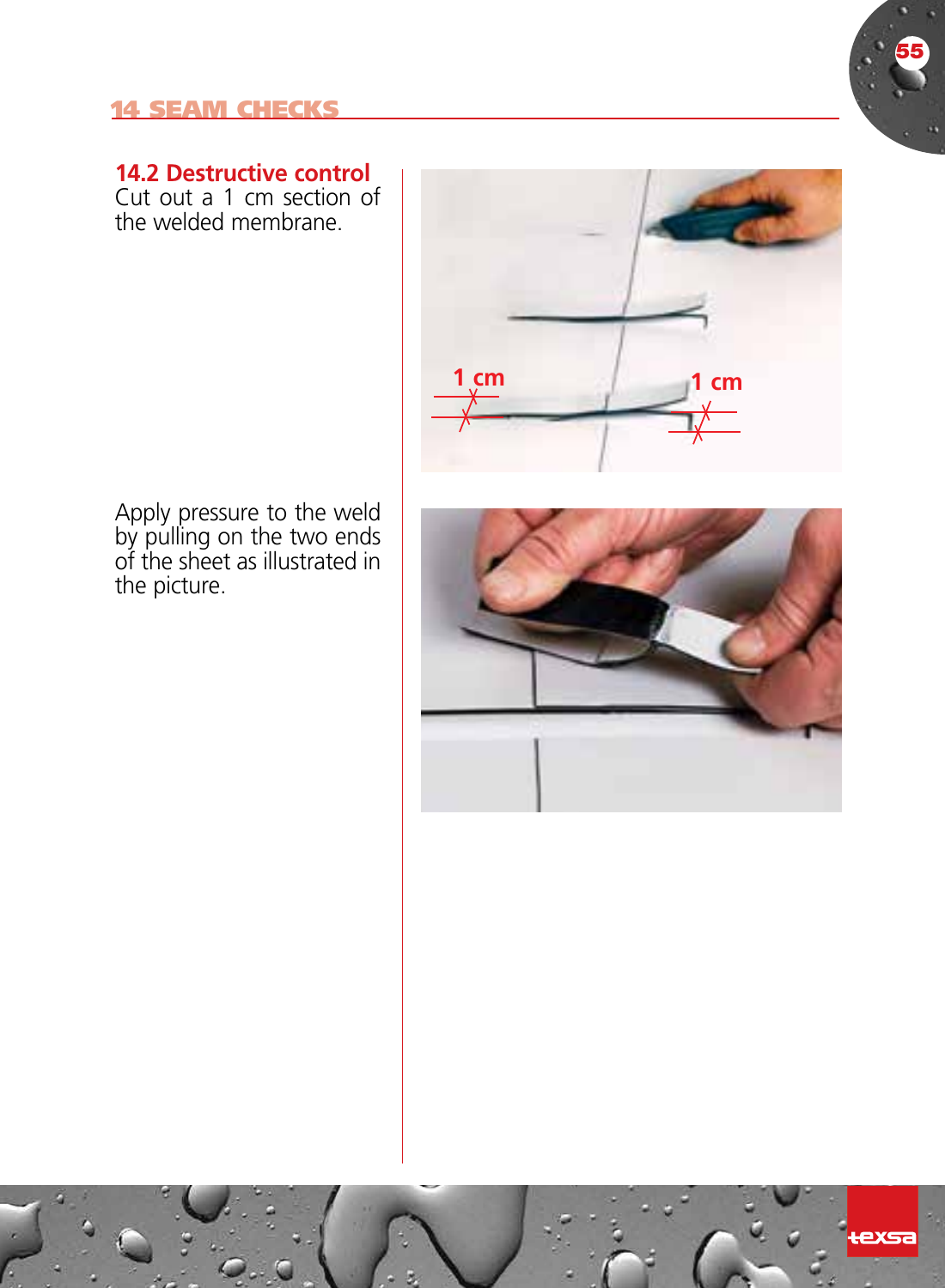### <u>14 SEAM CHECKS</u>

56



The membrane must fail outside the welding seam .

**This control must always be carried out each day on a sample weld befo re the installation of the waterproof membrane commences.**

*Note: The test, although manually performed on site, is based on the pro visions set forth by the UEAtc Directive .*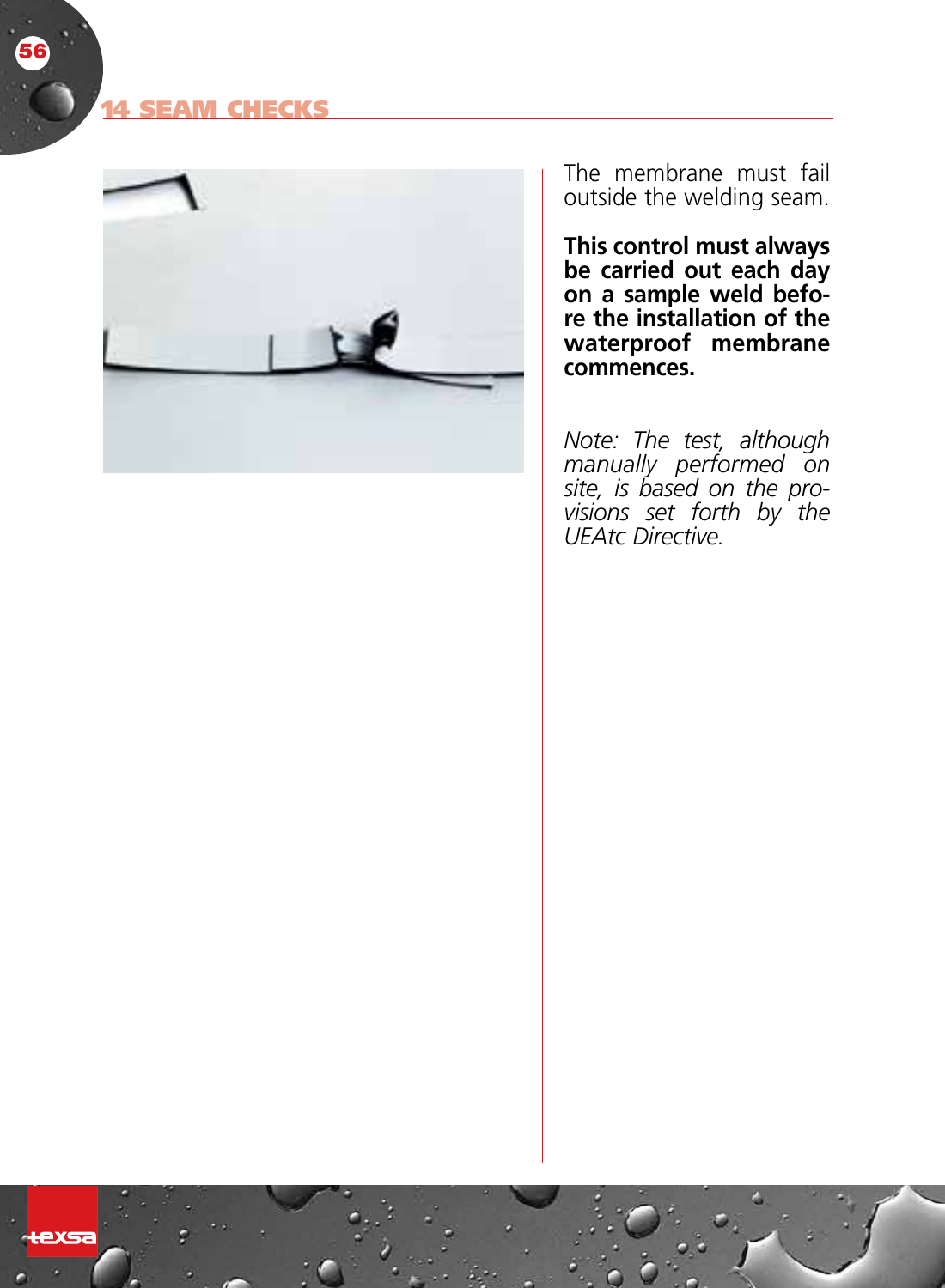## 15 DAMAGE REPAIR

Should accidental damage occur after installation, repairs are simple.

Cut a patch of VINITEX MAT to completely cover the cut and round the corners with scissors.

Trace the circumference of the patch onto the surface.

Clean the surface of the membrane with a new cloth and **VINITEX** PVC CI FANFR

Spot-weld, pre-weld and weld the patch in place.





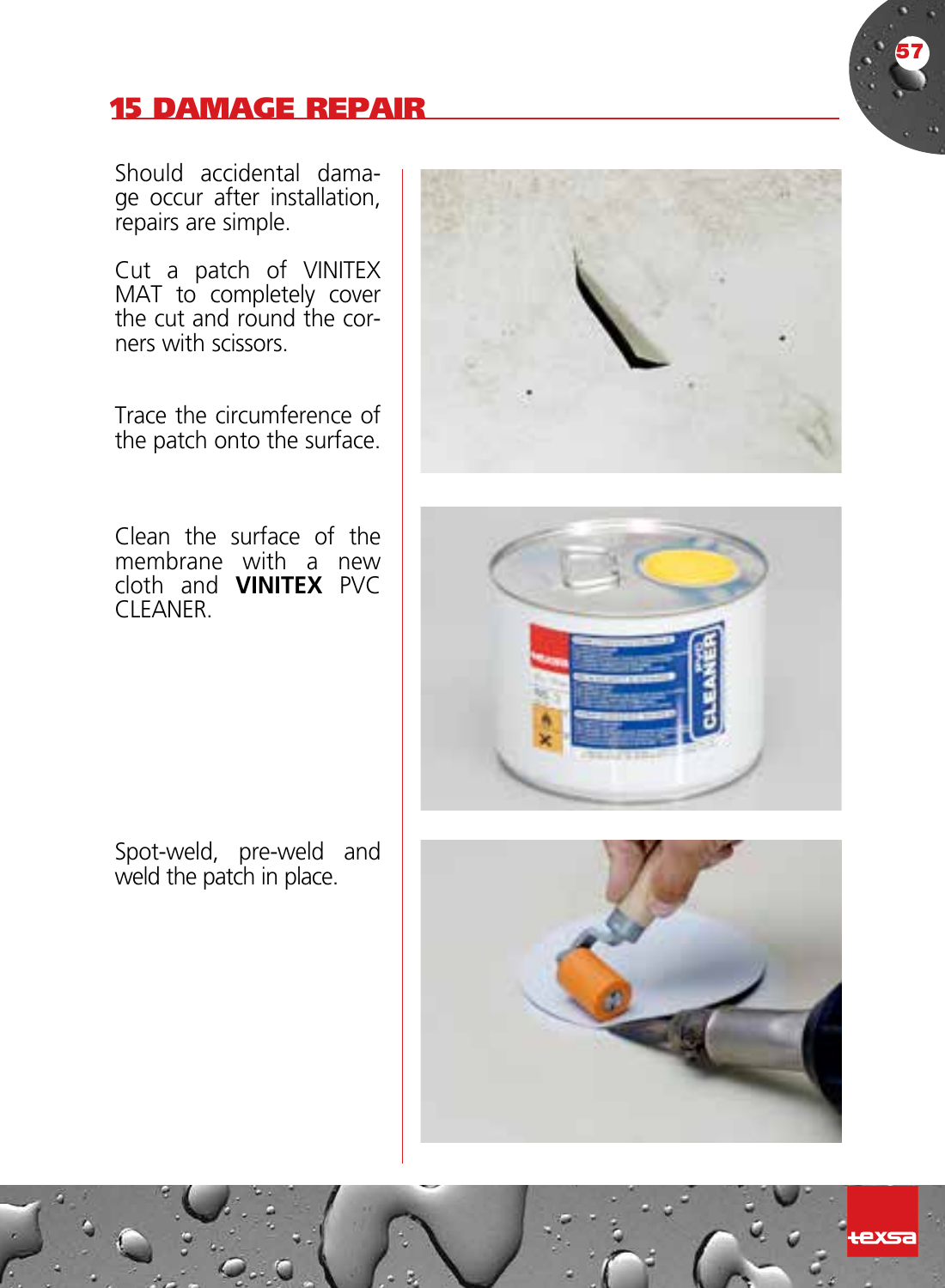# 16 SEAM PREPARATION

58



For use on **VINITEX** PVC caste spread manufactured membranes subjected to long periods of immersion in water, snow or ice.

## **Application**

a) Clean surfaces to be welded with clean cloth and dry with Leister gun.

b) Apply liberal coat of TEXSA SEAM PREP solution to both surfaces.

c) Dry out with hot air from Leister gun

d) Start the welding procedures.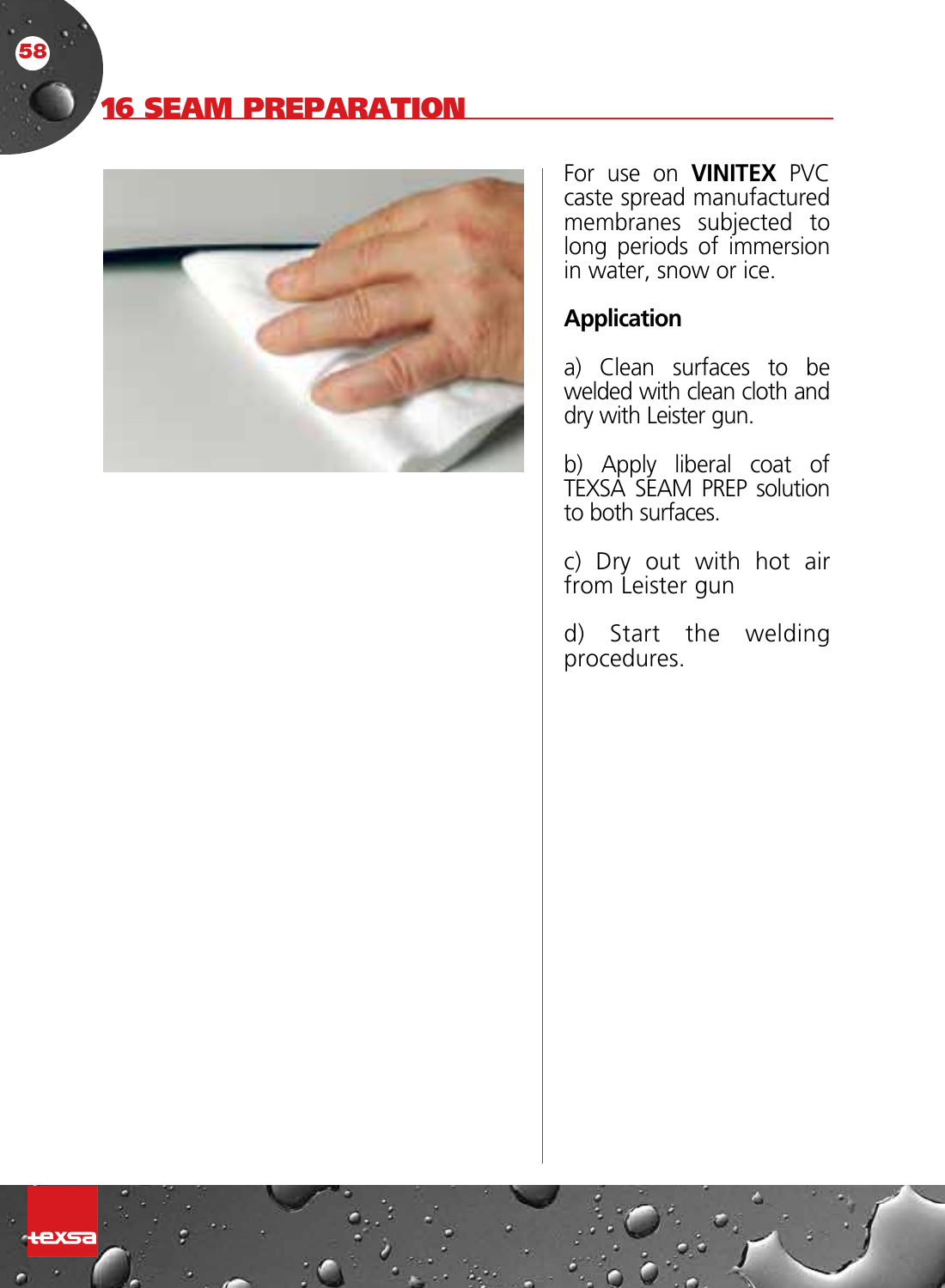

## 17 INSTALLATION OF NEW MEMBRANE TO EXISTING

## **a) Manual welding**

Position the new **VINITEX**  pvc on the existing membrane. Mark the overlap line.



Bend back the new material. Clean the surface of the existing membrane with **VINITEX** PVC Cleaner.

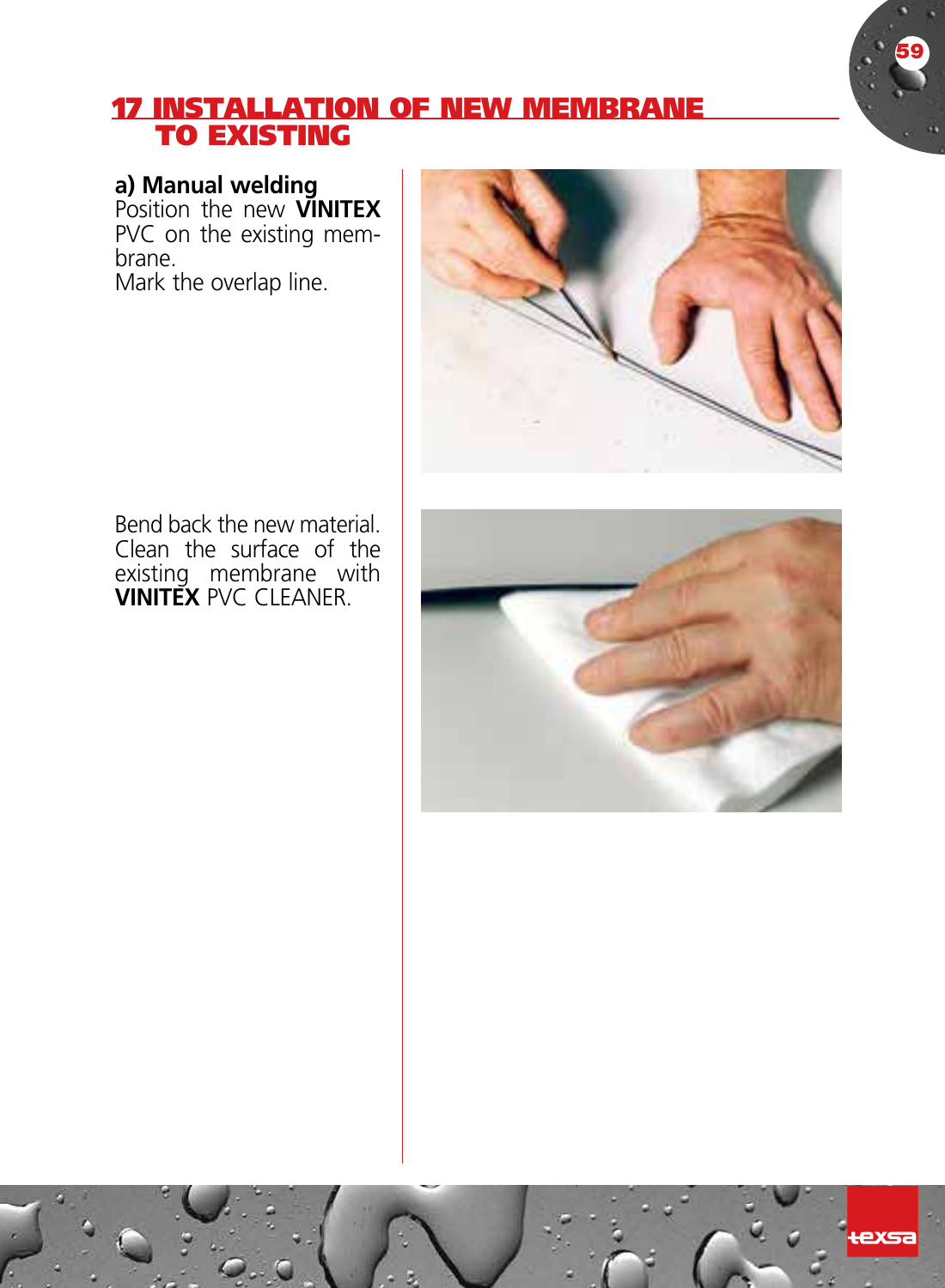#### **INSTALLATION OF NEW MEMBRANE TO EXISTING**



Re-align the new material. Spot-weld, pre-weld and weld to the existing membrane.



**b) automatic welding**  Position the new **VINITEX**  PVC on the existing membrane. Mark the overlap line. Bend back the new material.



Clean with a cloth and **VINITEX** PVC Cleaner.

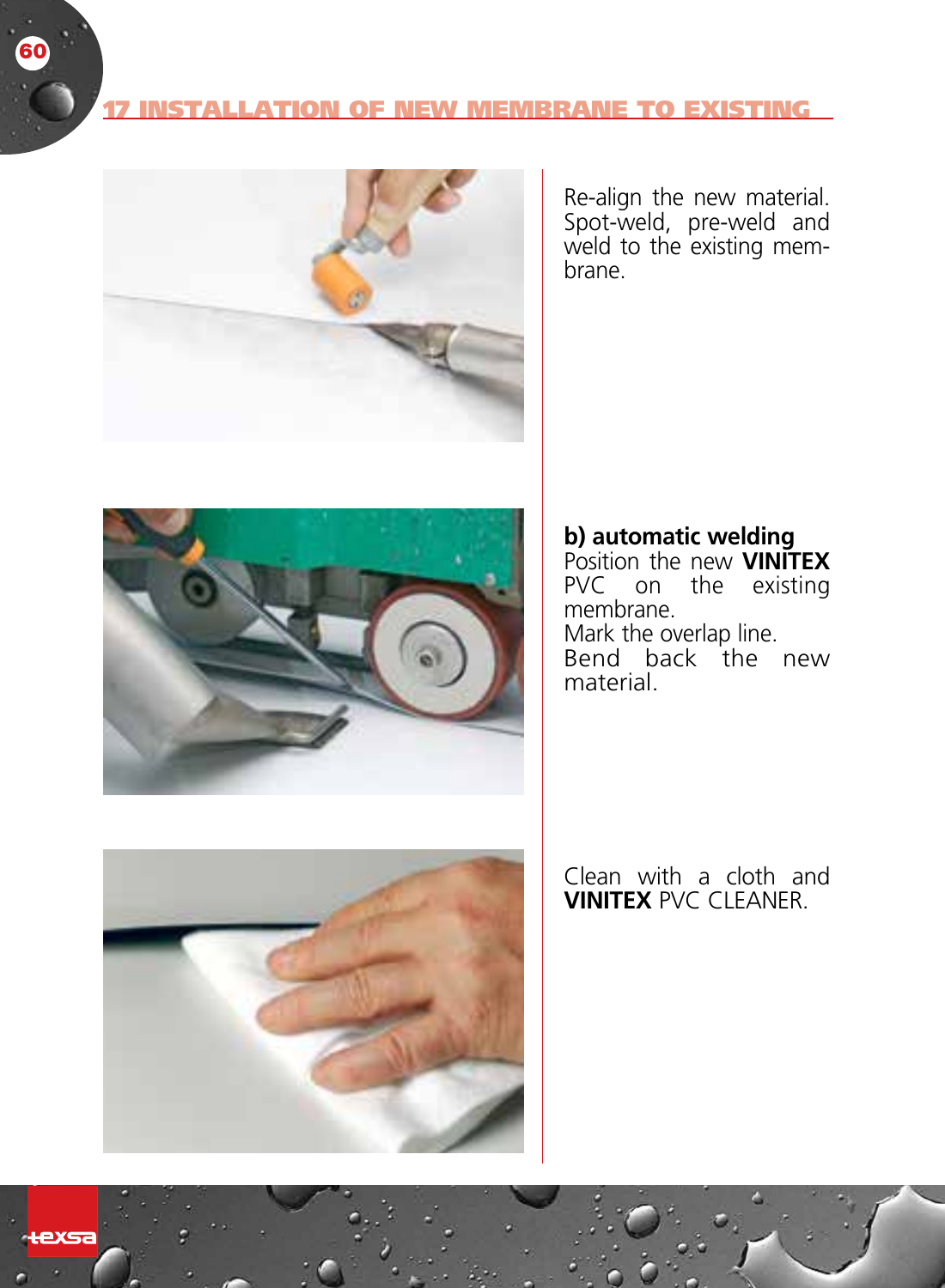## **17 INSTALLATION OF NEW MEMBRANE TO**

61

Re-align the new material and weld using a Varimat automatic welder.